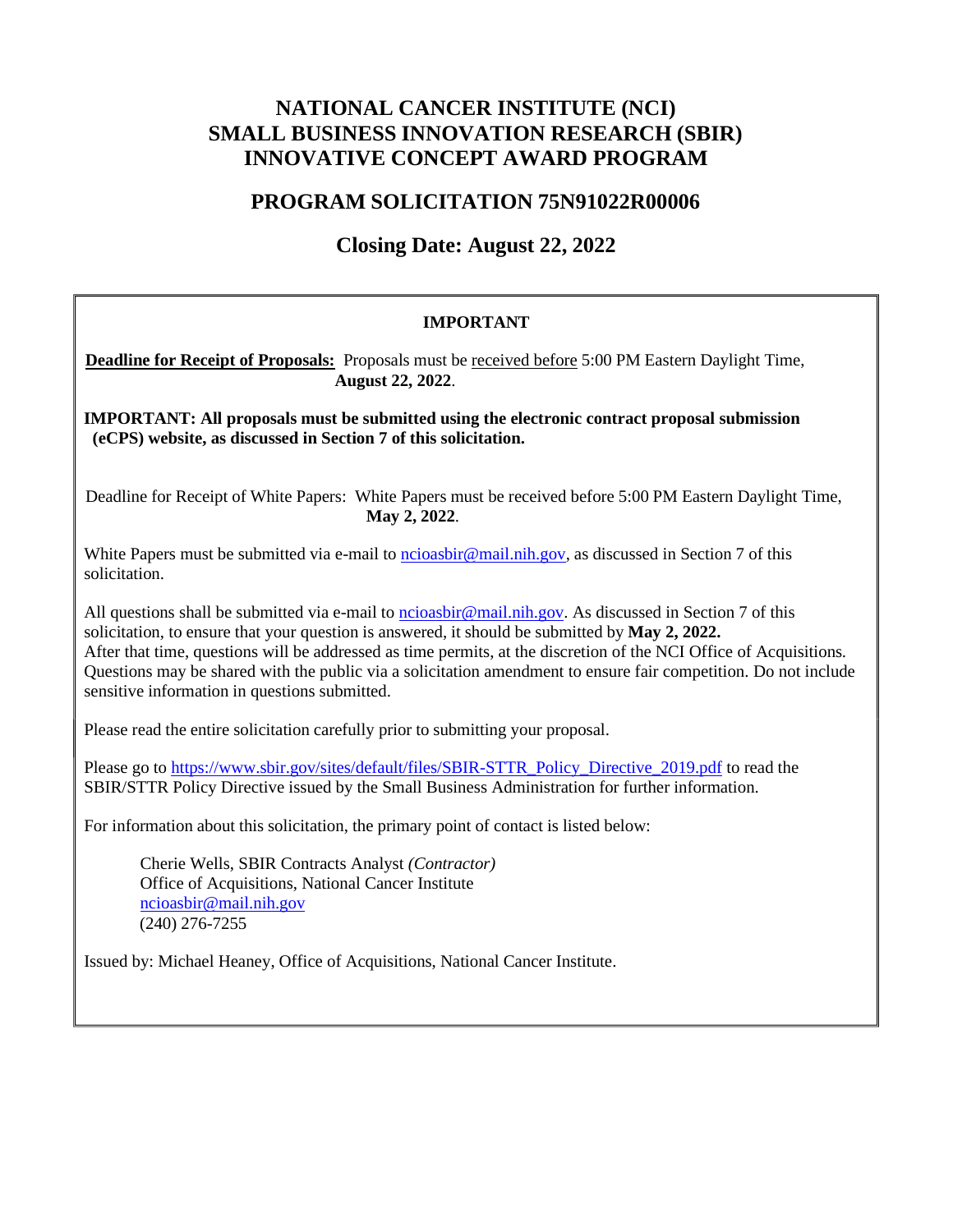# **Table of Contents**

| 1              |      |                                                                                                  |  |
|----------------|------|--------------------------------------------------------------------------------------------------|--|
| $\overline{2}$ |      |                                                                                                  |  |
|                | 2.1  |                                                                                                  |  |
|                | 2.2  |                                                                                                  |  |
|                | 2.3  |                                                                                                  |  |
| 3              |      |                                                                                                  |  |
|                | 3.1  |                                                                                                  |  |
|                | 3.2  |                                                                                                  |  |
|                |      |                                                                                                  |  |
|                | 4.1  |                                                                                                  |  |
|                | 4.2  |                                                                                                  |  |
|                | 4.3  |                                                                                                  |  |
|                | 4.4  |                                                                                                  |  |
|                | 4.5  |                                                                                                  |  |
|                | 4.6  | Majority Ownership in Part by Multiple Venture Capital, Hedge Fund, and Private Equity Firms  17 |  |
|                | 4.7  |                                                                                                  |  |
|                | 4.8  |                                                                                                  |  |
|                | 4.9  |                                                                                                  |  |
|                | 4.10 |                                                                                                  |  |
|                | 4.11 |                                                                                                  |  |
|                | 4.12 |                                                                                                  |  |
|                | 4.13 |                                                                                                  |  |
|                | 4.14 |                                                                                                  |  |
|                |      |                                                                                                  |  |
|                | 4.15 |                                                                                                  |  |
|                | 4.16 |                                                                                                  |  |
|                | 4.17 | Identification and Marking of SBIR Technical Data in Contract Reports and Deliverables 21        |  |
| 5              |      |                                                                                                  |  |
|                | 5.1  |                                                                                                  |  |
|                | 5.2  | CARE OF LIVE VERTEBRATE ANIMALS, HHSAR 352.270-5(b) (December 2015) 22                           |  |
|                | 5.3  |                                                                                                  |  |
|                | 5.4  |                                                                                                  |  |
|                | 5.5  |                                                                                                  |  |
|                | 5.6  |                                                                                                  |  |
|                | 5.7  |                                                                                                  |  |
|                | 5.8  |                                                                                                  |  |
|                | 5.9  |                                                                                                  |  |
| 6              |      |                                                                                                  |  |
|                | 6.1  |                                                                                                  |  |
|                | 6.2  |                                                                                                  |  |
|                | 6.3  |                                                                                                  |  |
|                |      |                                                                                                  |  |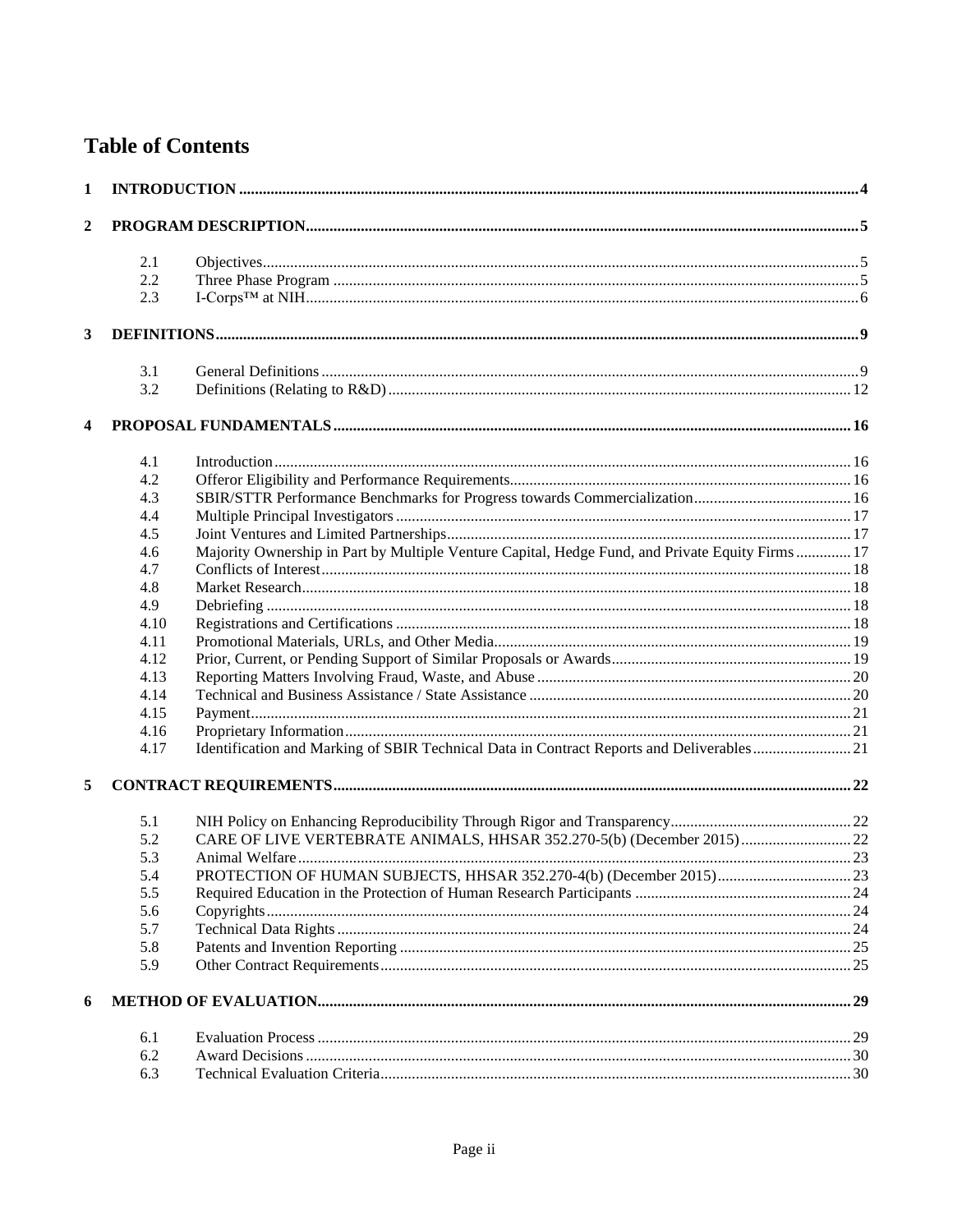| 7                |     |                  |  |
|------------------|-----|------------------|--|
|                  | 7.1 |                  |  |
|                  | 7.2 |                  |  |
|                  | 7.3 |                  |  |
|                  | 7.4 |                  |  |
| 8                |     |                  |  |
|                  | 8.1 | Introduction 135 |  |
|                  | 8.2 |                  |  |
|                  | 8.3 |                  |  |
|                  | 8.4 |                  |  |
|                  | 8.5 |                  |  |
|                  | 8.6 |                  |  |
|                  | 8.7 |                  |  |
|                  | 8.8 |                  |  |
|                  |     | 1)               |  |
|                  |     | 2)               |  |
|                  |     | 3)               |  |
|                  | 8.9 |                  |  |
| $\boldsymbol{9}$ |     |                  |  |
| 10               |     |                  |  |
|                  |     |                  |  |
|                  |     |                  |  |
|                  |     |                  |  |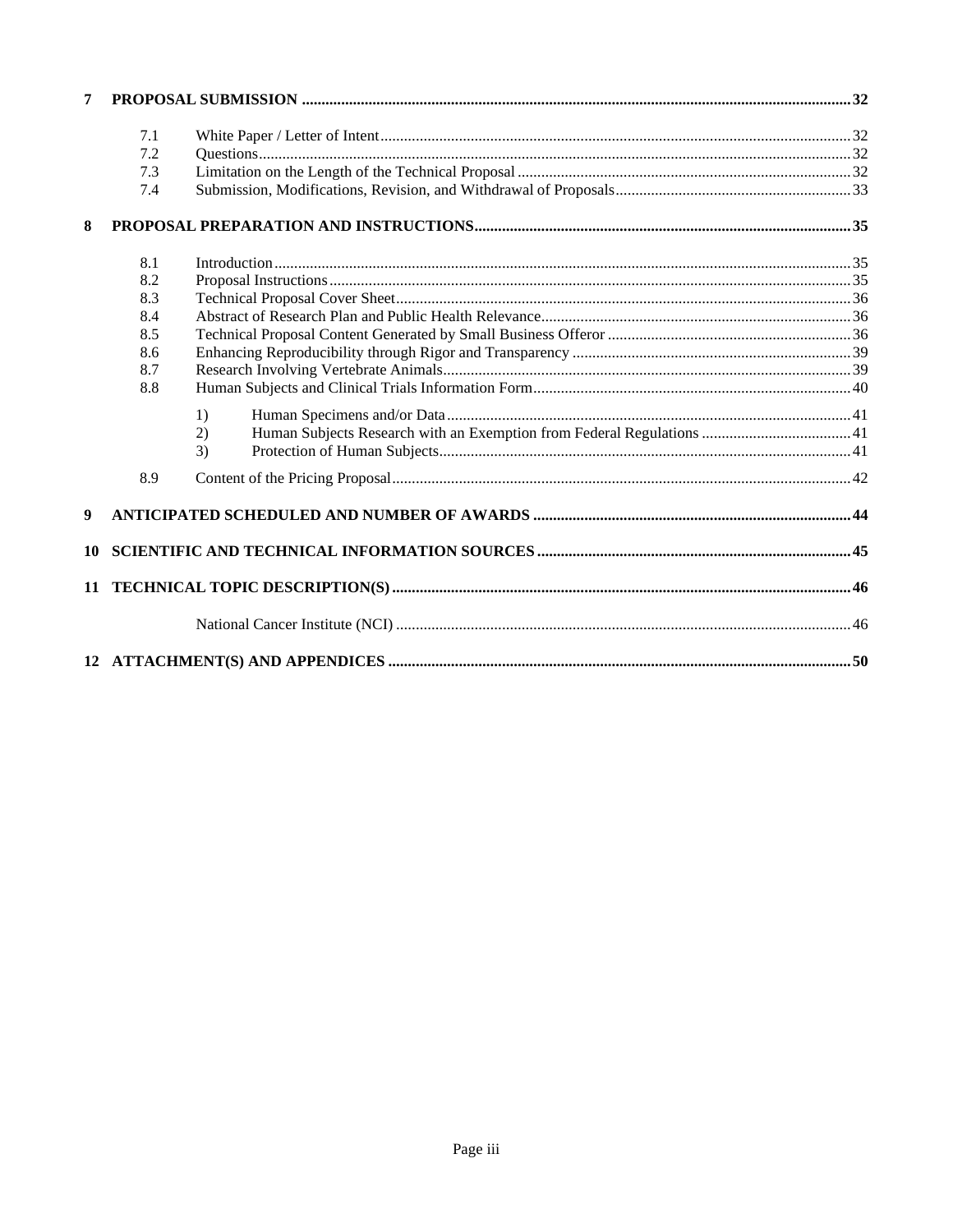# <span id="page-3-0"></span>**1 INTRODUCTION**

The National Cancer Institute invites small business concerns to submit research proposals under this Small Business Innovation Research (SBIR) Contract Solicitation. Firms with the capability to conduct research and development (R&D) in the health-related topic areas referred to below and described more fully in Section 11.0, and to commercialize the results of that R&D, are encouraged to participate.

The topic areas that are being sought under this solicitation are:

• Development of therapeutic technologies for treatment or prevention of **Pediatric Cancers and/or Rare Cancers.** For this solicitation rare cancers with a 5-year survival rate of less than 50 % are encouraged**.** • Development of devices or diagnostic technologies for treatment, detection, and diagnosis of **Pediatric Cancers and/or Rare Cancers.** For this solicitation, rare cancers with a 5-year survival rate of less than 50 % are encouraged.

The National Cancer Institute is soliciting proposals from small business concerns who are looking for an opportunity to perform a few key activities to demonstrate proof-of-concept and feasibility of untested but potentially transformative, game-changing research and development (R&D) technologies to help cancer patients, providers and care-givers, in conjunction with Small Business Innovation Research (SBIR) program objectives. The NCI has established a high-risk, high-reward SBIR "Innovative Concept Award" Program for this purpose.

Preliminary data is not required; however, the ideas should have sound scientific premise either based on the offeror's own research or literature evidence. Proposals will need to identify an anticipated product that will be developed and clearly lay out the anticipated development path. Proposals will need to clearly identify the clinical problem and cancer type(s) that the proposal will focus on with adequate justification. In addition, the offerors should propose experiments to obtain initial de-risking and proof-of-concept data.

Note: Non-exempt Human subjects research will not be supported under this solicitation.

All firms submitting a proposal for an SBIR Concept Award must also include potential participation in the I-Corps™ at NIH program in its proposal. See more information about I-Corps™ at NIH in Section 2.3 of this solicitation.

There will be no opportunity to move directly on from this concept award into a subsequent SBIR contract. Firms that receive a concept award originating from this solicitation will be able to apply for continuing support under other existing SBIR funding opportunities, such as a Phase I grant, a Fast Track award, or a Phase II grant predicated on this concept award contract.

The HHS is not obligated to make any awards under this solicitation. All awards are subject to the availability of funds. HHS is not responsible for any monies expended by the offeror before award of any contract.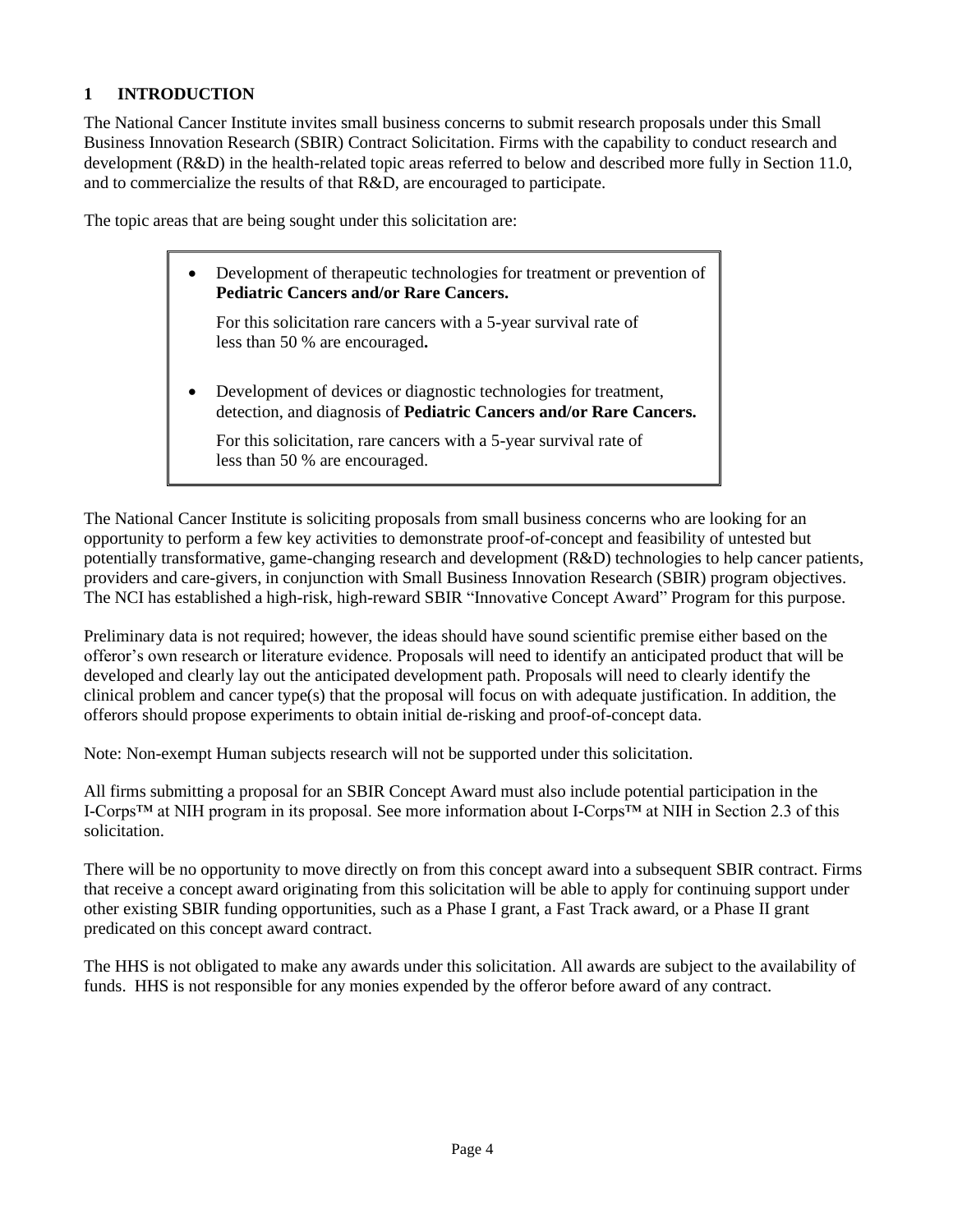# <span id="page-4-0"></span>**2 PROGRAM DESCRIPTION**

### <span id="page-4-1"></span>**2.1 Objectives**

The objectives of the SBIR program include stimulating technological innovation in the private sector, strengthening the role of small business in meeting Federal research or research and development (R/R&D) needs, increasing private sector commercialization of innovations developed through Federal SBIR R&D, increasing small business participation in Federal R&D, and fostering and encouraging participation by socially and economically disadvantaged small business concerns and women-owned small business concerns in the SBIR program.

The basic design of the NCI SBIR program is in accordance with the Small Business Administration (SBA) [SBIR](https://www.sbir.gov/sites/default/files/SBIR-STTR_Policy_Directive_2019.pdf) [Program Policy Directive](https://www.sbir.gov/sites/default/files/SBIR-STTR_Policy_Directive_2019.pdf) dated May 2, 2019. This SBIR contract solicitation strives to encourage scientific and technical innovation in areas specifically identified by the NCI. The guidelines presented in this solicitation reflect the flexibility provided in the Policy Directive to encourage proposals based on scientific and technical approaches most likely to yield results important to the NCI and to the private sector.

### <span id="page-4-2"></span>**2.2 Three Phase Program**

The Federal-wide SBIR program consists of three separate phases.

### *Phase I: Feasibility*

The objective of Phase I is to determine the scientific or technical feasibility and commercial merit of the proposed research or R&D efforts and the quality of performance of the small business concern, prior to providing further Federal support in Phase II.

### *Phase II: Full R/R&D Effort*

The objective of Phase II is to continue the research or R&D efforts initiated in Phase I. Funding shall be based on the results of Phase I and the scientific and technical merit and commercial potential of the Phase II proposal.

#### *Phase III: Commercialization stage without SBIR funds*

The objective of Phase III is for the small business concern to pursue, with non-SBIR funds, the commercialization objectives resulting from the outcomes of the research or R&D funded in Phases I and II. Phase III may be funded by non-Federal sources of capital or may be funded by follow-on non-SBIR Federal funding agreements.

Additionally, the NCI offers a Phase IIb program:

#### *NCI Phase IIB Bridge Award*

The National Cancer Institute would like to provide notice of a recent funding opportunity entitled the SBIR Phase IIB Bridge Award. This notice is for informational purposes only and is not a call for Phase IIB Bridge Award proposals. This informational notice does not commit the government to making such awards to contract awardees.

Successful transition of SBIR research and technology development into the commercial marketplace is difficult, and SBIR Phase II awardees often encounter significant challenges in navigating the regulatory approval process, raising capital, licensure and production, as they try to advance their projects towards commercialization.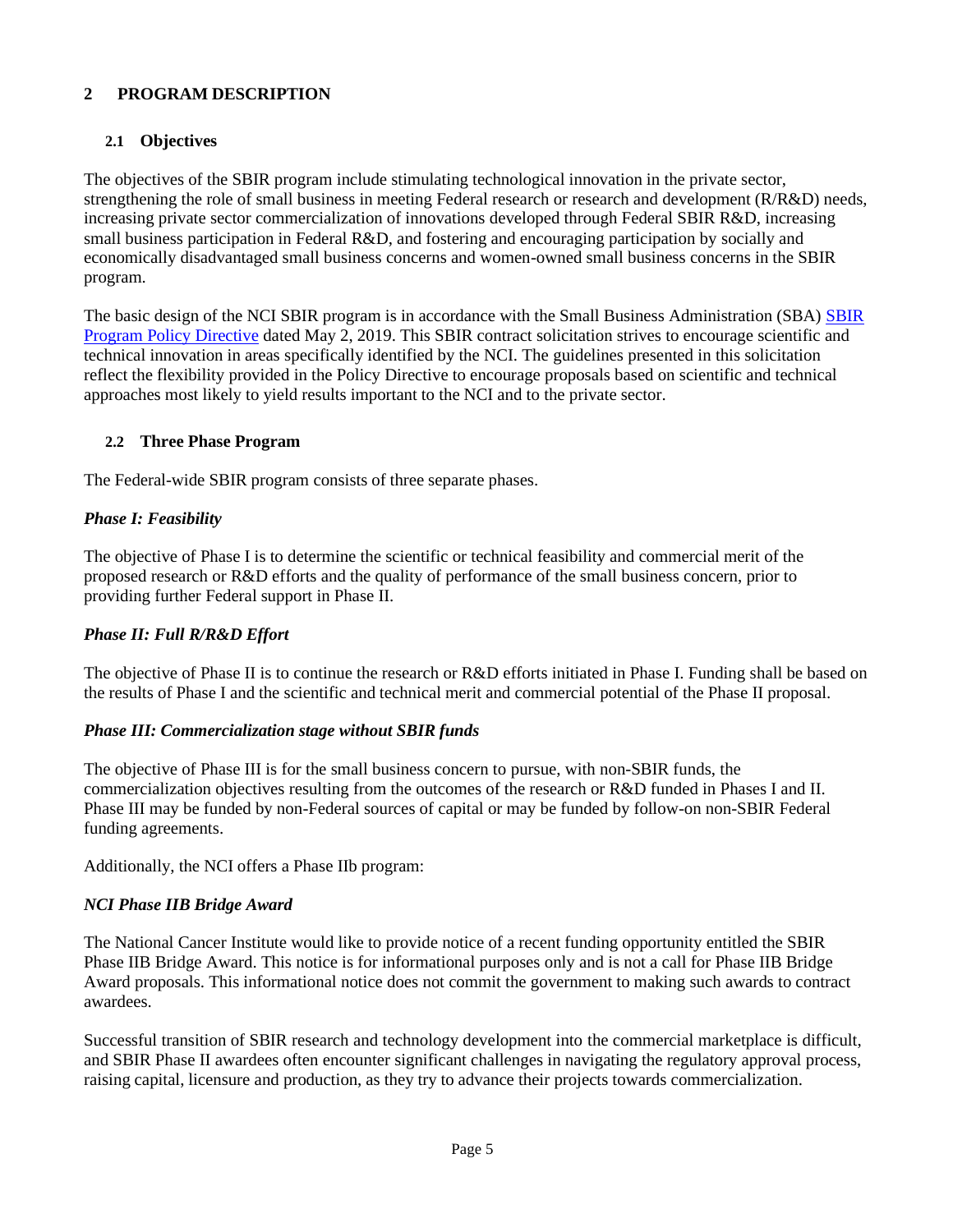The NCI views the SBIR program as a long-term effort; to help address these difficult issues, the NCI has developed the SBIR Phase IIB Bridge Award under the grants mechanism. The previously offered Phase IIB Bridge Award was designed to provide additional funding of up to \$4M for a period of up to three additional years to facilitate the transition of SBIR Phase II projects to the commercialization stage. The specific requirements for the previously offered Phase IIB Bridge Award can be reviewed in the full RFA announcement: *<https://grants.nih.gov/grants/guide/rfa-files/RFA-CA-19-047.html>*.

In FY2011, the NCI expanded the Phase IIB Bridge Award program to allow previous SBIR Phase II contract awardees to compete for SBIR Phase IIB Bridge Award grants. Provided it is available in the future, the Phase IIB Bridge Award program will be open to contractors that are successfully awarded a Phase II contract (or have an exercised Phase II option under a Fast-Track contract). NIH SBIR Phase II contractors who satisfy the above requirements may be able to apply for a Phase IIB Bridge Award under a future Phase IIB Bridge Award grant funding opportunity announcement (FOA), if they meet the eligibility requirements detailed therein. Selection decisions for a Phase IIB Bridge Award will be based both on scientific/technical merit as well as business/commercialization potential.

# <span id="page-5-0"></span>**2.3 I-Corps™ at NIH**

Any offeror submitting a proposal must include potential participation in the I-Corps™ at NIH program.

The I-Corps™ at NIH program is designed to complement activities within the scope of an initial SBIR award. This opportunity is specifically aligned with the statutorily mandated purpose of the SBIR program to "increase private sector commercialization of innovations derived from Federal R/R&D, thereby increasing competition, productivity and economic growth." 48 CFR 1819.7301.

The I-Corps™ at NIH program is selective, with each NIH cohort consisting of up to 24 companies, split amongst current grant and contract SBIR award recipients throughout the NIH. For a firm fixed price option amount not to exceed \$55,000 (in addition to the price for performing the base research project), companies selected to participate in this program will perform additional requirements and develop additional deliverables which will ultimately provide the resources to submit a refined Commercialization Plan within the Final Report for an SBIR award, meaning that I-Corps™ at NIH participation runs **concurrently** with the performance of the SBIR research.

Participants must assemble a three-member I-Corps™ team that will work collaboratively to complete the program's required activities and assignments. Applicants should designate teams consisting of the following 3 members/roles:

- Chief-Level Corporate Officer (CEO of the SBIR awardee company strongly preferred)
- Industry Expert (internal, such as a Business Development Manager or Board Member, or external, such as a consultant or mentor with the National [Innovation Network\)](https://venturewell.org/i-corps/nih/)
- Program Director/Principal Investigator (PD/PI) (or, in the case that PD/PI is also the CEO, an additional technical/scientific expert)

To successfully complete the I-Corps™ at NIH Program, the entire I-Corps™ team must be deeply committed and dedicated to the time-intensive curriculum. Each team member should plan to spend at least 20 hours per week on I-Corps™ activities for the full duration of the 8-week program. Attendance of all 3 team members is mandatory for a 3-day immersion 'kickoff' workshop and a 2-day closing workshop, where team members will give presentations as well as participate in lectures and training sessions. There will also be weekly webinar sessions and requirements to get "out of the lab" and gather information by conducting at least 100 discovery interviews with potential customers, strategic partners, and other third-party stakeholders.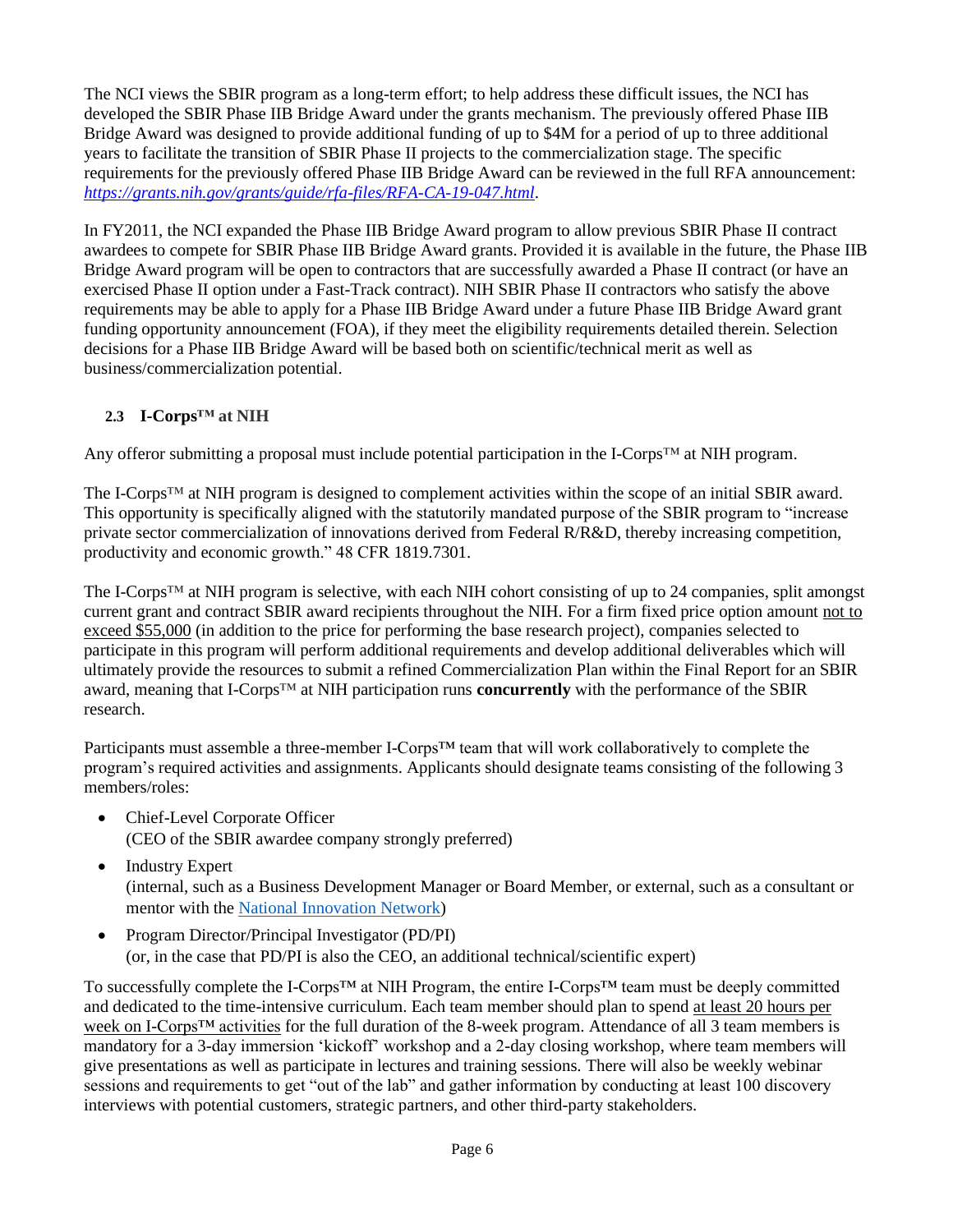The program teaches researchers how to gain a clearer understanding of the value of their inventions in the marketplace, and ultimately how to advance their technologies from the research lab into the commercial world, helping to accelerate the commercialization of new products and services derived from NIH SBIR awards.

See<https://sbir.cancer.gov/programseducation/icorps> for further information on this program. Example timelines for the selection process and for course components may be viewed here, although specific dates are subject to change: [https://sbir.cancer.gov/programseducation/icorps/cohortcurriculum.](https://sbir.cancer.gov/programseducation/icorps/cohortcurriculum)

### *Application Process*

The first step in the I-Corps<sup>TM</sup> at NIH application process is submitting an additional, separate "Appendix  $C -$ Contract Pricing Proposal," in your Business Proposal. Specify "I-Corps" in the "Title of Proposal" field. This separate budget must not exceed \$55,000 in total direct costs – indirect costs may not be included. Of that amount, \$22,000 must go towards covering workshop registration fees, which should be listed in field 4.e. OTHER of Appendix C. Remaining budget should be allocated as appropriate to cover personnel time for the I-Corps<sup>TM</sup> team members – at least 20 hours per week for 8 weeks for the 3 team member roles discussed above – as well as travel costs as necessary to conduct on-site customer development interviews within the U.S.

Dates and times for NIH 8-week cohorts in 2022-2023 have not yet been finalized. The Government will notify awardees once these determinations have been made.

### **Contracts resulting from this solicitation will have a contractual option for I-Corps™ participation; however, this is not a guarantee of funding unless and until the Government exercises the option at a later date. The Government may exercise the option in the event that the company is ultimately selected for participation in an I-Corps™ at NIH cohort and funds are available.**

The second step in the I-Corps™ application process will take place during performance of the SBIR research project, when the Government will notify awardees of the definitized details for the planned cohorts and ask awardees to prepare a brief application to be considered for I-Corps™ selection among various SBIR awardees from around the NIH and CDC, subject to availability of funds. The application will consist of components such as those discussed below (not required at the time of submission of this proposal):

- *Executive Summary of Predicate SBIR/STTR Contract and Team (1 page only)*
- *I-Corps™ Team and Project Plan (up to 5 pages)*
	- o *I-Corps™ Team*

Description of the I-Corps<sup>TM</sup> team; indication of commitment to meet time-intensive requirements; discussion of team's willingness to modify/refine the overall commercialization strategy based on knowledge gained during the course of the I-Corps™ Program.

o *Potential Commercial Impact*

Description of what has led team to believe that a commercial opportunity exists for the project; profile of typical customer; description of the customer's need that the proposed innovation will meet and how the customer is currently meeting that need; discussion of competitive advantage offered by the proposed product/service; discussion of how much a customer would pay for the solution.

o *Project Plan*

Description of the current stage of development for the product/service and what objectives will be achieved by the end of the Phase I project; description of next steps the company will take to advance the project toward commercialization.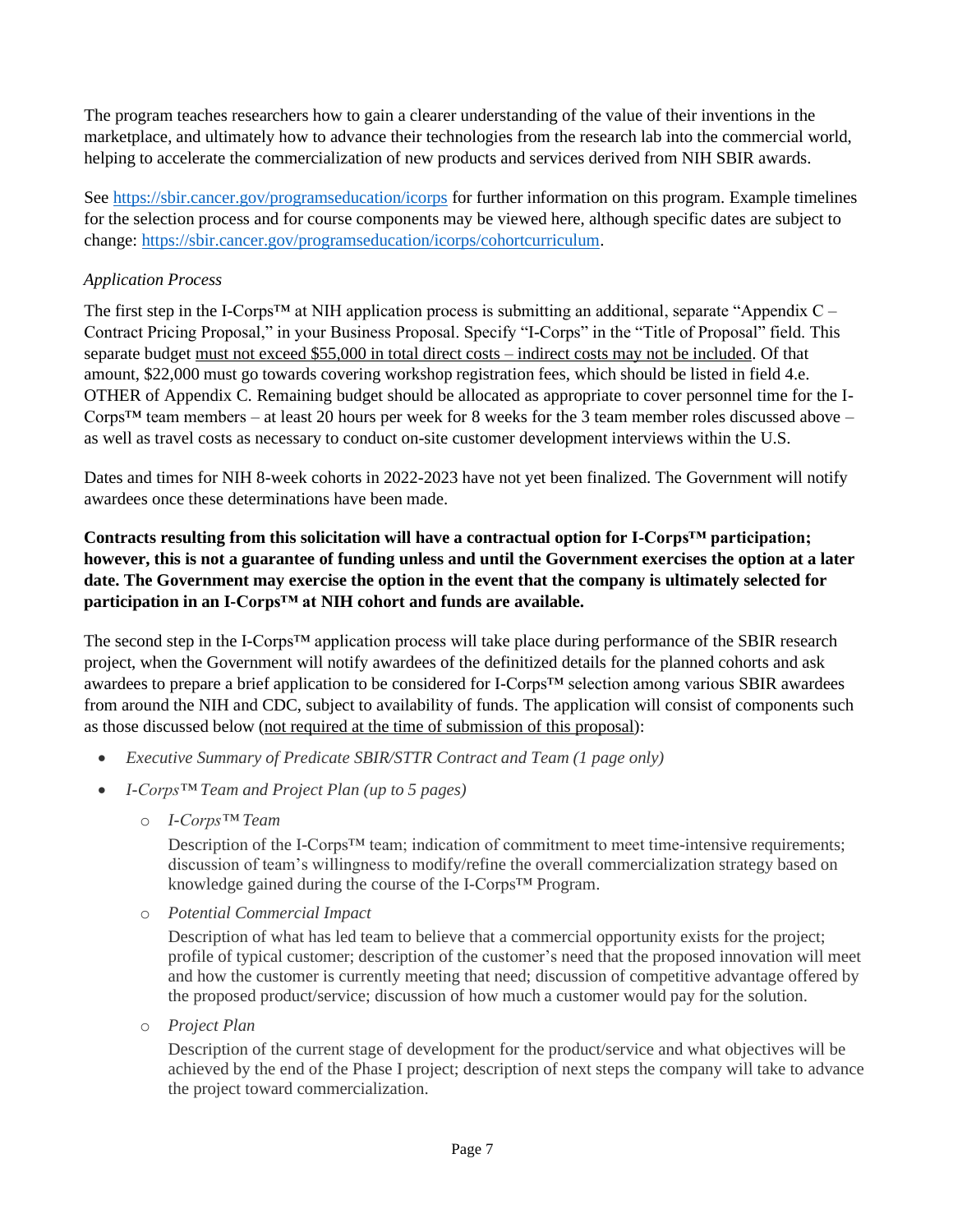Finally, after NIH reviews written I-Corps™ applications, it will conduct phone interviews to determine which companies will be invited to join the planned I-Corps™ cohort(s). The NIH selection committee will consider the ability of the proposed I-Corps™ effort to increase the overall success of the SBIR research project. (Specific criteria will be discussed in the notification provided by the Government containing finalized application due dates and cohort participation dates.)

If a company is selected, the I-Corps<sup>TM</sup> option in the contract may be exercised (pending availability of funds), increasing funding to the contract and incorporating I-Corps™ program participation requirements and associated deliverables into the contract, including:

- Participation in all Opening Workshop lectures/sessions;
- 3 team presentations at the Opening Workshop;
- Participation in weekly faculty office hour meetings;
- Participation in 6 Webex sessions;
- Completion of at least 100 customer discovery interviews;
- Participation in all Closing Workshop lectures/sessions
- Final Lessons Learned team presentation; and,
- Team presentation of final video.

Information obtained through the above I-Corps™-related efforts must be incorporated into a Commercialization Plan component of the Final Report.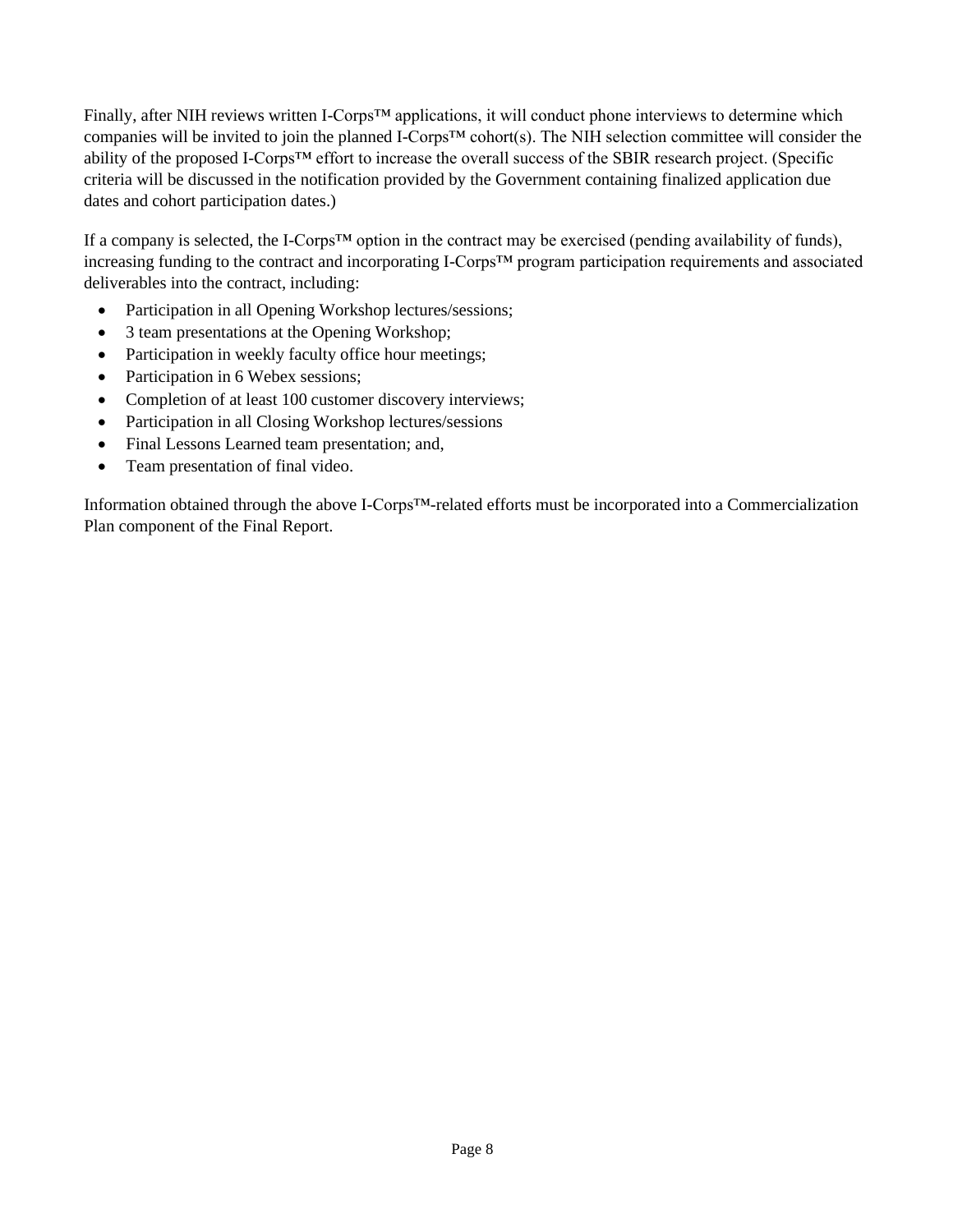#### <span id="page-8-0"></span>**3 DEFINITIONS**

#### <span id="page-8-1"></span>**3.1 General Definitions**

The following definitions from the SBA Policy Directive and the Federal Acquisition Regulation (FAR) apply for the purposes of this solicitation:

**8(a) firm.** A small business concern that is participating in the Small Business Administration's 8(a) Business Development Program for firms that are owned and controlled at least 51% by socially and economically disadvantaged individuals.

**Applicant.** The organizational entity that qualifies as an SBC at all pertinent times and that submits a contract proposal or a grant application for a funding agreement under the SBIR Program.

**Affiliate.** This term has the same meaning as set forth in 13 CFR part 121—Small Business Size Regulations, section 121.103. How does SBA determine affiliation? (Available at [http://www.ecfr.gov/cgi-bin/text](http://www.ecfr.gov/cgi-bin/text-idx?SID=b02d16dbfcddf646e5c0728d5e632a61&mc=true&node=se13.1.121_1103&rgn=div8)[idx?SID=b02d16dbfcddf646e5c0728d5e632a61&mc=true&node=se13.1.121\\_1103&rgn=div8\)](http://www.ecfr.gov/cgi-bin/text-idx?SID=b02d16dbfcddf646e5c0728d5e632a61&mc=true&node=se13.1.121_1103&rgn=div8). Further information about SBA's affiliation rules and a guide on affiliation is available at [www.SBIR.gov](https://www.sbir.gov/) and [www.SBA.gov/size.](http://www.sba.gov/size)

**Animal.** Any live, vertebrate animal used or intended for use in research, research training, experimentation, or biological testing or for related purposes.

**Awardee.** The organizational entity receiving an SBIR award.

**Commercialization.** The process of developing products, processes, technologies, or services and the production and delivery (whether by the originating party or others) of the products, processes, technologies, or services for sale to or use by the Federal government or commercial markets.

**Consultant.** An individual who provides professional advice or services for a fee, but normally not as an employee of the engaging party. In unusual situations, an individual may be both a consultant and an employee of the same party, receiving compensation for some services as a consultant and for other work as a salaried employee. To prevent apparent or actual conflicts of interest, awardees and consultants must establish written guidelines indicating the conditions of payment of consulting fees. Consultants may also include firms that provide paid professional advice or services.

**Contract.** An award instrument establishing a binding legal procurement relationship between a funding agency and the recipient, obligating the latter to furnish an end product or service and binding the agency to provide payment therefore.

**Covered Small Business Concern.** A small business concern that:

- (1) Was not majority-owned by multiple venture capital operating companies (VCOCs), hedge funds, or private equity firms on the date on which it submitted an application in response to a solicitation under the SBIR program; and
- (2) Is majority-owned by multiple venture capital operating companies, hedge funds, or private equity firms on the date of the SBIR award.

**eCPS.** The Electronic Contract Submission (eCPS) website is a component of the Government's integrated, secure system for the electronic submission, capture, tracking, and review of contract proposals. The eCPS website will be the only way to submit proposals under this solicitation. See the Section on Proposal Submissions for further information.

**Essentially Equivalent Work.** Work that is substantially the same research, which is proposed for funding in more than one contract proposal or grant application submitted to the same Federal agency or submitted to two or more different Federal agencies for review and funding consideration; or work where a specific research objective and the research design for accomplishing the objective are the same or closely related to another proposal or award, regardless of the funding source.

**Feasibility.** The practical extent to which a project can be performed successfully.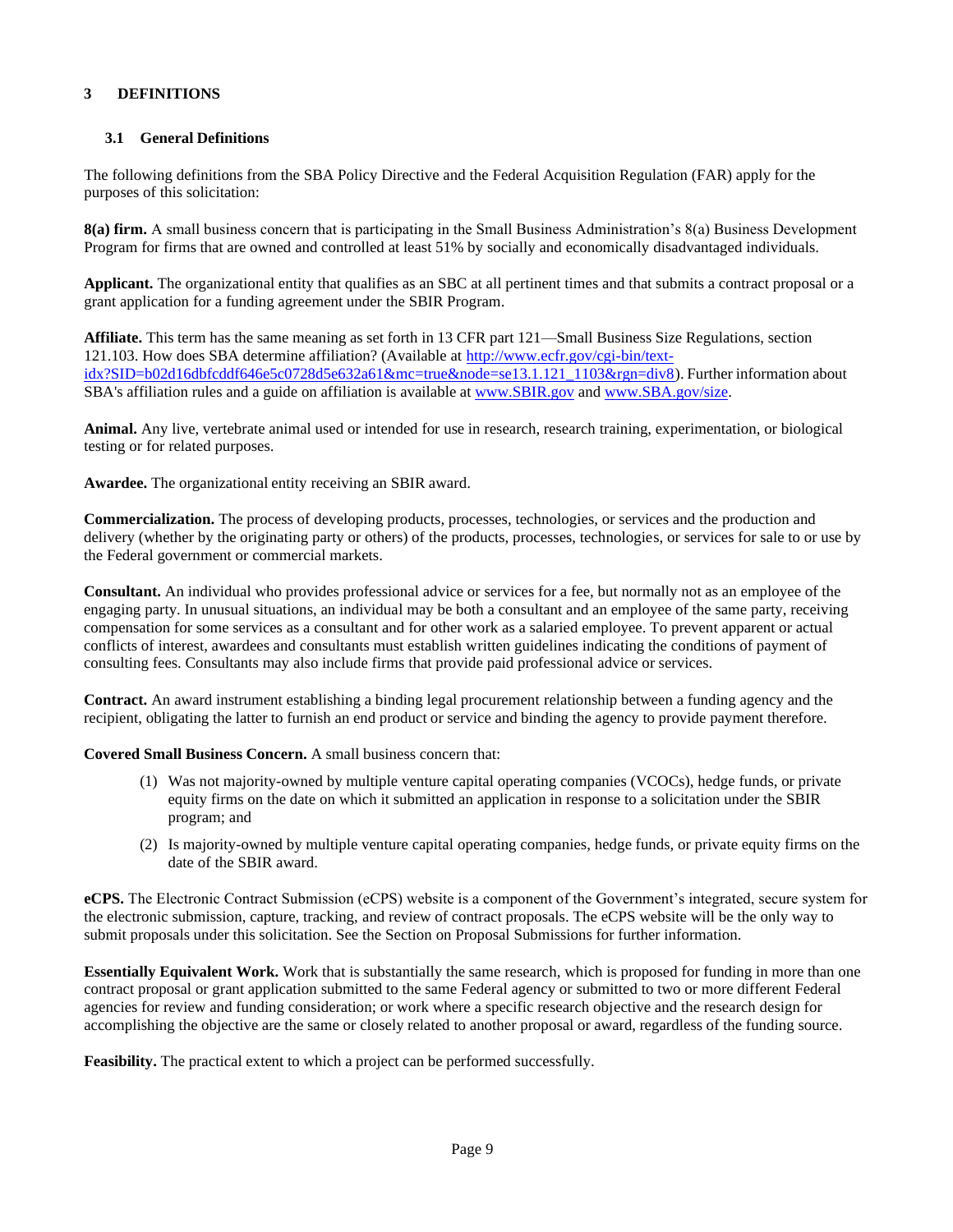**Federal Agency.** An executive agency as defined in 5 U.S.C. § 105, and a military department as defined in [5 U.S.C. 102](http://www.gpo.gov/fdsys/granule/USCODE-2011-title5/USCODE-2011-title5-partI-chap1-sec102/content-detail.html) (Department of the Army, Department of the Navy, Department of the Air Force), except that it does not include any agency within the Intelligence Community as defined in Executive Order 12333, section 3.4(f), or its successor orders.

**Federal Laboratory.** As defined in 15 U.S.C. § 3703, means any laboratory, any federally funded research and development center, or any center established under 15 U.S.C. §§ 3705 & 3707 that is owned, leased, or otherwise used by a Federal agency and funded by the Federal Government, whether operated by the Government or by a contractor.

#### **Fraud, Waste, and Abuse.**

**Fraud** includes any false representation about a material fact or any intentional deception designed to deprive the United States unlawfully of something of value or to secure from the United States a benefit, privilege, allowance, or consideration to which an individual or business is not entitled.

**Waste** includes extravagant, careless or needless expenditure of Government funds, or the consumption of Government property, that results from deficient practices, systems, controls, or decisions.

**Abuse** includes any intentional or improper use of Government resources, such as misuse of rank, position, or authority or resources.

**Funding Agreement.** Any contract, grant, or cooperative agreement entered into between any Federal agency and any SBC for the performance of experimental, developmental, or research work, including products or services, funded in whole or in part by the Federal Government.

**Funding Agreement Officer.** A contracting officer, a grants officer, or a cooperative agreement officer.

**Grant.** A financial assistance mechanism providing money, property, or both to an eligible entity to carry out an approved project or activity. A grant is used whenever the Federal agency anticipates no substantial programmatic involvement with the awardee during performance.

**HUBZone Small Business Concern.** A small business concern that appears on the List of Qualified HUBZone (Historically Underutilized Business Zone) Small Business Concerns maintained by the Small Business Administration (13 CFR 126.103).

**Innovation.** Something new or improved, having marketable potential, including: (1) development of new technologies, (2) refinement of existing technologies, or (3) development of new applications for existing technologies. Innovation encompasses the full commercialization pathway.

**Intellectual Property.** The separate and distinct types of intangible property that are referred to collectively as "intellectual property," including but not limited to: (1) Patents; (2) trademarks; (3) copyrights; (4) trade secrets; (5) SBIR technical data (as defined in this section); (6) ideas; (7) designs; (8) know-how; (9) business; (10) technical and research methods; (11) other types of intangible business assets; and (12) all types of intangible assets, either proposed or generated by an SBC as a result of its participation in the SBIR Program.

**Joint Venture.** A joint venture is an association of individuals and/or concerns with interests in any degree or proportion consorting to engage in and carry out no more than three specific or limited-purpose business ventures for joint profit over a two year period, for which purpose they combine their efforts, property, money, skill, or knowledge, but not on a continuing or permanent basis for conducting business generally. See 13 CFR [121.103\(h\)](http://www.ecfr.gov/cgi-bin/text-idx?SID=fc49fc7e1268cd0891cc2dde9abe523f&mc=true&node=se13.1.121_1103&rgn=div8) for further information.

**Key Personnel.** The principal investigator/project manager and any other person considered to be essential to work performance.

**Principal Investigator/Project Manager.** The one individual designated by the applicant to provide the scientific and technical direction to a project supported by the funding agreement.

**Program Solicitation.** A formal solicitation for proposals issued by a Federal agency that notifies the small business community of its R/R&D needs and interests in broad and selected areas, as appropriate to the agency, and requests proposals from SBCs in response to these needs and interests.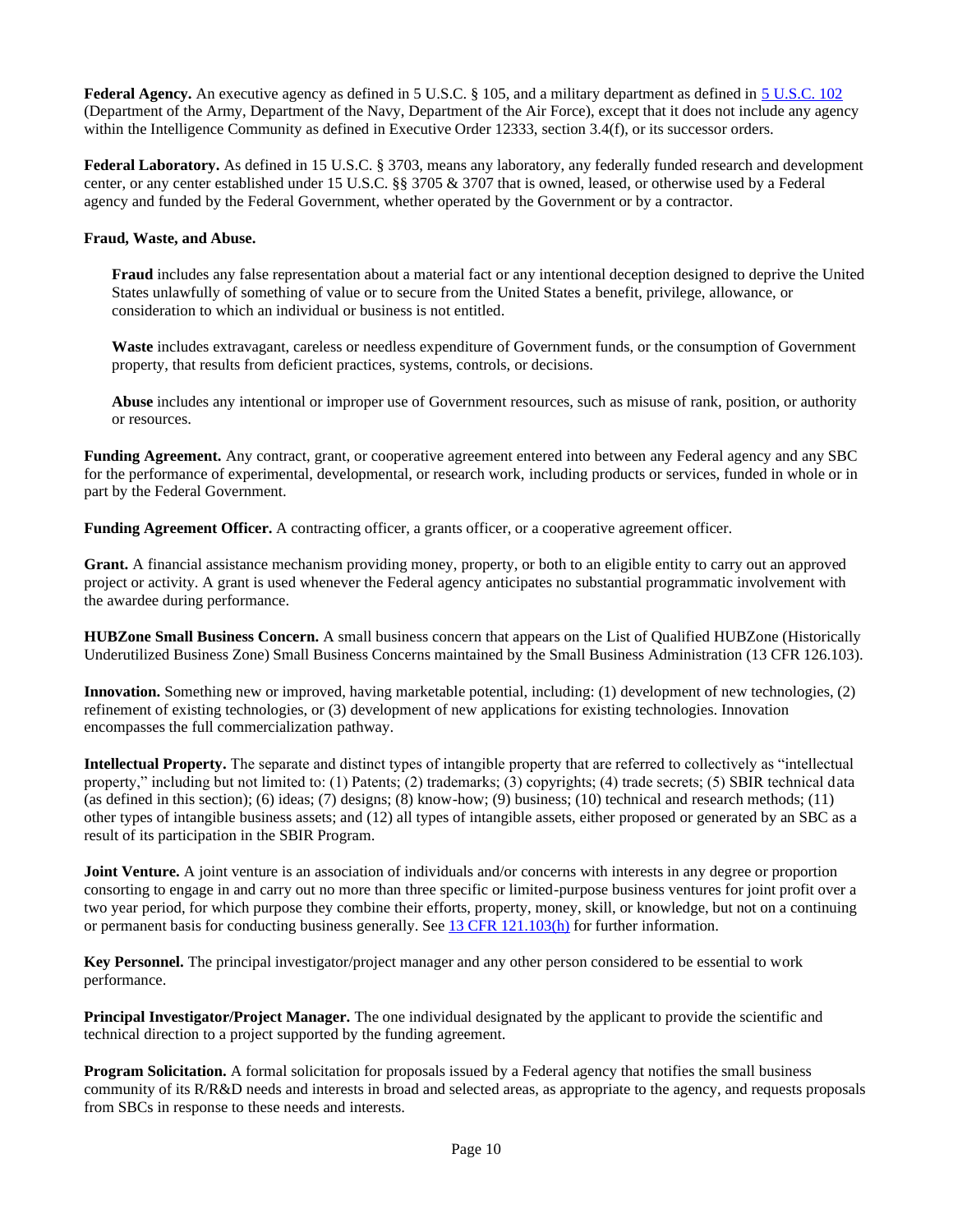**Proprietary Information.** Information that constitutes a trade secret or other confidential commercial or financial information.

**Prototype.** A model of something to be further developed, which includes designs, protocols, questionnaires, software, and devices.

**SBIR Participants.** Business concerns that have received SBIR awards or that have submitted SBIR proposals/applications.

**SBIR Technical Data.** All data generated during the performance of an SBIR award.

**SBIR Technical Data Rights.** The rights an SBIR awardee obtains in data generated during the performance of any SBIR Phase I, Phase II, or Phase III award that an awardee delivers to the Government during or upon completion of a Federallyfunded project, and to which the Government receives a license.

**Service-Disabled Veteran-Owned Small Business Concern.** A small business concern note less than 51 percent of which is owned by one or more service-disabled veterans or, in the case of any publicly owned business, not less than 51 percent of the stock of which is owned by one or more service-disabled veterans; and, the management and daily business operations of which are controlled by one or more service-disabled veterans or, in the case of a service-disabled veteran with permanent and severe disability, the spouse or permanent caregiver of such a veteran. Service-disabled veteran means a veteran, as defined in 38 U.S.C. 101(2), with a disability that is service-connected, as defined in 38 U.S.C. 101(16).

**Small Business Concern (SBC).** A concern that meets the requirements set forth in 13 CFR [121.702:](http://www.ecfr.gov/cgi-bin/text-idx?SID=ddf55574cd923f5ebaefd02bf517d956&mc=true&node=se13.1.121_1702&rgn=div8)

To be eligible for award of funding agreements in the SBA's Small Business Innovation Research (SBIR) program, a business concern must meet the requirements of paragraphs (a) and (b) below:

- (a) *Ownership and control.*
	- (1) An SBIR awardee must:
		- (i) Be a concern which is more than 50% directly owned and controlled by one or more individuals (who are citizens or permanent resident aliens of the United States), other small business concerns (each of which is more than 50% directly owned and controlled by individuals who are citizens or permanent resident aliens of the United States), an Indian tribe, ANC (Alaska Native Corporation) or NHO (Native Hawaiian Organization) (or a wholly owned business entity of such tribe, ANC or NHO), or any combination of these; OR
		- (ii) Be a concern which is more than 50% owned by multiple venture capital operating companies, hedge funds, private equity firms, or any combination of these (for agencies electing to use the authority in 15 U.S.C. 638(dd)(1)); OR
		- (iii) Be a joint venture in which each entity to the joint venture must meet the requirements set forth in paragraph  $(a)(1)(i)$  or  $(a)(1)(ii)$  of this section. A joint venture that includes one or more concerns that meet the requirements of paragraph (a)(1)(ii) of this section must comply with  $\S$  121.705(b) concerning registration and proposal requirements
	- (2) No single venture capital operating company, hedge fund, or private equity firm may own more than 50% of the concern.
	- (3) If an Employee Stock Ownership Plan owns all or part of the concern, each stock trustee and plan member is considered an owner.
	- (4) If a trust owns all or part of the concern, each trustee and trust beneficiary is considered an owner.
- (b) *Size.* An SBIR awardee, together with its affiliates, will not have more than 500 employees.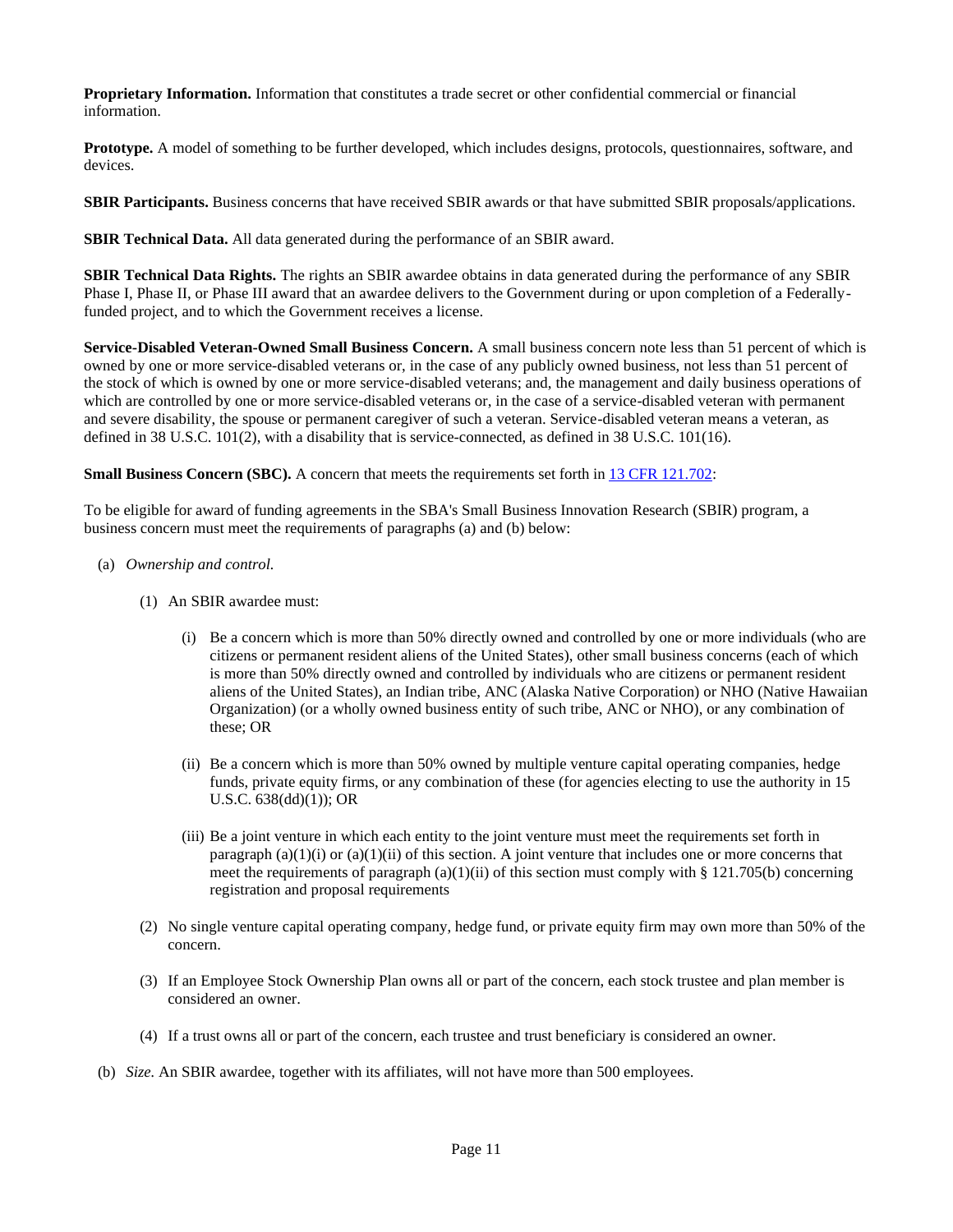**Small Disadvantaged Business Concern.** Consistent with 13 CFR 124.1002, means a small business concern under the size standard applicable to the acquisition, that: is at least 51 percent unconditionally and directly owned (as defined at 13 CFR 124.105) by one or more socially disadvantaged (as defined at 13 CFR 124.103) and economically disadvantaged (as defined at 13 CFR 124.104) individuals who are citizens of the United States; and, each individual claiming economic disadvantage has a net worth not exceeding \$750,000 after taking into account the applicable exclusions set forth at 13 CFR 124.104(c)(2); and, the management and daily business operations of which are controlled (as defined at 13 CFR 124.106) by individuals who meet the criteria in paragraphs  $(1)(i)$  and  $(ii)$  of this definition.

#### **Socially and Economically Disadvantaged Individual.** See 13 CFR [124.103](http://www.ecfr.gov/cgi-bin/text-idx?SID=ddf55574cd923f5ebaefd02bf517d956&mc=true&node=se13.1.124_1103&rgn=div8) and [124.104.](http://www.ecfr.gov/cgi-bin/text-idx?SID=ddf55574cd923f5ebaefd02bf517d956&mc=true&node=se13.1.124_1104&rgn=div8)

**Subcontract.** Any agreement, other than one involving an employer-employee relationship, entered into by an awardee of a funding agreement calling for supplies or services for the performance of the original funding agreement.

**United States.** Means the 50 states, the territories and possessions of the Federal Government, the Commonwealth of Puerto Rico, the District of Columbia, the Republic of the Marshall Islands, the Federated States of Micronesia, and the Republic of Palau.

**Women-Owned Small Business Concern.** A small business concern that is at least 51% owned by one or more women, or in the case of any publicly owned business, at least 51% of the stock is owned by women, and women control the management and daily business operations.

#### <span id="page-11-0"></span>**3.2 Definitions (Relating to R&D)**

**Autopsy Materials.** The use of autopsy materials is governed by applicable Federal, state, and local law and is not directly regulated by 45 CFR part 46.

**Child.** The NIH Policy on Inclusion of Children defines a child as an individual under the age of 18 years [\(http://grants.nih.gov/grants/guide/notice-files/NOT-OD-16-010.html\)](http://grants.nih.gov/grants/guide/notice-files/NOT-OD-16-010.html). The intent of the NIH policy is to provide the opportunity for children to participate in research studies when there is a sound scientific rationale for including them, and their participation benefits children and is appropriate under existing Federal guidelines. Thus, children must be included in NIH conducted or supported clinical research unless there are scientific or ethical reasons not to include them. This policy is separate from considerations of protections and consent for children to participate in research**.**

**Clinical Research.** NIH defines human clinical research as research with human subjects that is:

- (1) Patient-oriented research. Research conducted with human subjects (or on material of human origin such as tissues, specimens and cognitive phenomena) for which an investigator (or colleague) directly interacts with human subjects. Excluded from this definition are in vitro studies that utilize human tissues that cannot be linked to a living individual. Patient-oriented research includes:
	- (a) mechanisms of human disease,
	- (b) therapeutic interventions,
	- (c) clinical trials, or
	- (d) development of new technologies.
- (2) Epidemiologic and behavioral studies.
- (3) Outcomes research and health services research.

Note: Studies falling under Exemption 4 for human subjects research are not considered clinical research by this definition.

**Clinical Trial.** NIH defines a clinical trial as a research study in which one or more human subjects are prospectively assigned to one or more interventions (which may include placebo or other control) to evaluate the effects of those interventions on health-related biomedical or behavioral outcomes.

If the answers to **all** four questions below are **yes**, the study meets the definition of a Clinical Trial:

Does the study involve human participants?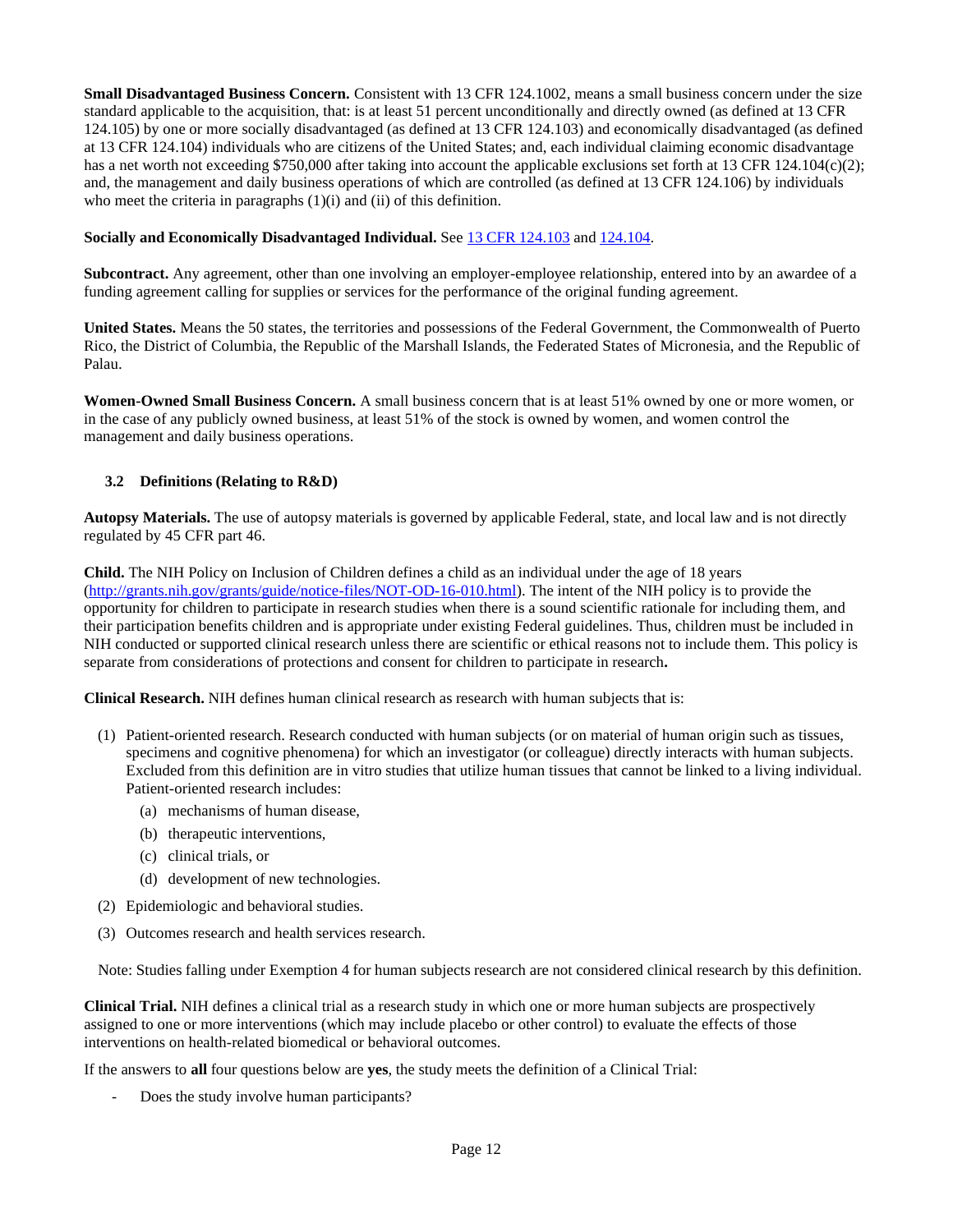- Are the participants prospectively assigned to an intervention?
- Is the study designed to evaluate the effect of the intervention on the participants?
- Is the effect that will be evaluated a health-related biomedical or behavioral outcome?

See Appendix H.1 Instructions, Human Subjects and Clinical Trials Information Form, Section 1.4. Clinical Trial Questionnaire, for further information and references for understanding this definition. Appendix H.1. is located in Section 12 – Appendices of this solicitation.

**Human Subjects.** The HHS regulations "Protection of Human Research Subjects" 45 [CFR](http://www.hhs.gov/ohrp/humansubjects/guidance/45cfr46.html) part 46, (administered by OHRP) define a human subject as a living individual about whom an investigator conducting research obtains:

- Data through *intervention* or *interaction* with the individual; or,
- Identifiable private information.

**Individually Identifiable Private Information.** According to its guidance for use of coded specimens, OHRP generally considers private information or specimens to be *individually identifiable* as defined at 45 CFR 46.102(f) when they can be linked to specific individuals by the investigator(s) either directly or indirectly through *coding* systems. Conversely, OHRP considers private information or specimens not to be individually identifiable when they cannot be linked to specific individuals by the investigator(s) either directly or indirectly through coding system.

**Interaction** includes communication or interpersonal contact between investigator and subject. (45 CFR 46.102(f)).

**Intervention** includes both physical procedures by which data are gathered (for example, venipuncture) and manipulations of the subject or the subject's environment that are performed for research purposes. (45 CFR 46.102(f)).

**Investigational Device Exemption (IDE).** An IDE is a regulatory submission that permits clinical investigation of devices. This investigation is exempt from some regulatory requirements. The term "IDE" stems from the description in 21 CFR 812.1.

**Investigator.** The OHRP considers the term investigator to include anyone involved in conducting the research. OHRP does not consider the act of solely providing coded private information or specimens (for example, by a tissue repository) to constitute involvement in the conduct of the research. However, if the individuals who provide *coded* information or specimens also collaborate on other activities related to the conduct of the research with the investigators who receive such information or specimens, they will be considered to be involved in the conduct of the research. (See OHRP's [Guidance on](http://www.hhs.gov/ohrp/policy/cdebiol.html) Research Involving [Coded Private Information](http://www.hhs.gov/ohrp/policy/cdebiol.html) on Biological Specimens.)

**Private information** includes information about behavior that occurs in a context in which an individual can reasonably expect that no observation or recording is taking place, and information that has been provided for specific purposes by an individual and that the individual can reasonably expect will not be made public (for example, a medical record). Private information must be *individually identifiable* (i.e., the identity of the subject is or may readily be ascertained by the investigator or associated with the information) in order for obtaining the information to constitute research involving human subjects. (45 CFR 46.102(f))

- **Coded.** With respect **to private information** or human biological specimens, *coded* means that:
	- Identifying information (such as name or social security number) that would enable the investigator to readily ascertain the identity of the individual to whom the private information or specimens pertain has been replaced with a number, letter, symbol or combination thereof (i.e., the code); and
	- $\circ$  A key to decipher the code exists, enabling linkage of the identifying information with the private information or specimens.

Research that involves only coded private information/data or coded human biological specimens may not constitute human subjects research under the HHS human subjects regulations (45 CFR 46) if:

- The specimens and/or information/data are not obtained from an interaction/intervention with the subject specifically for the research; and
- $\circ$  The investigator(s) cannot readily ascertain the identity of the individual(s) to whom the coded private information or specimens pertain (e.g., the researcher's access to subject identities is prohibited).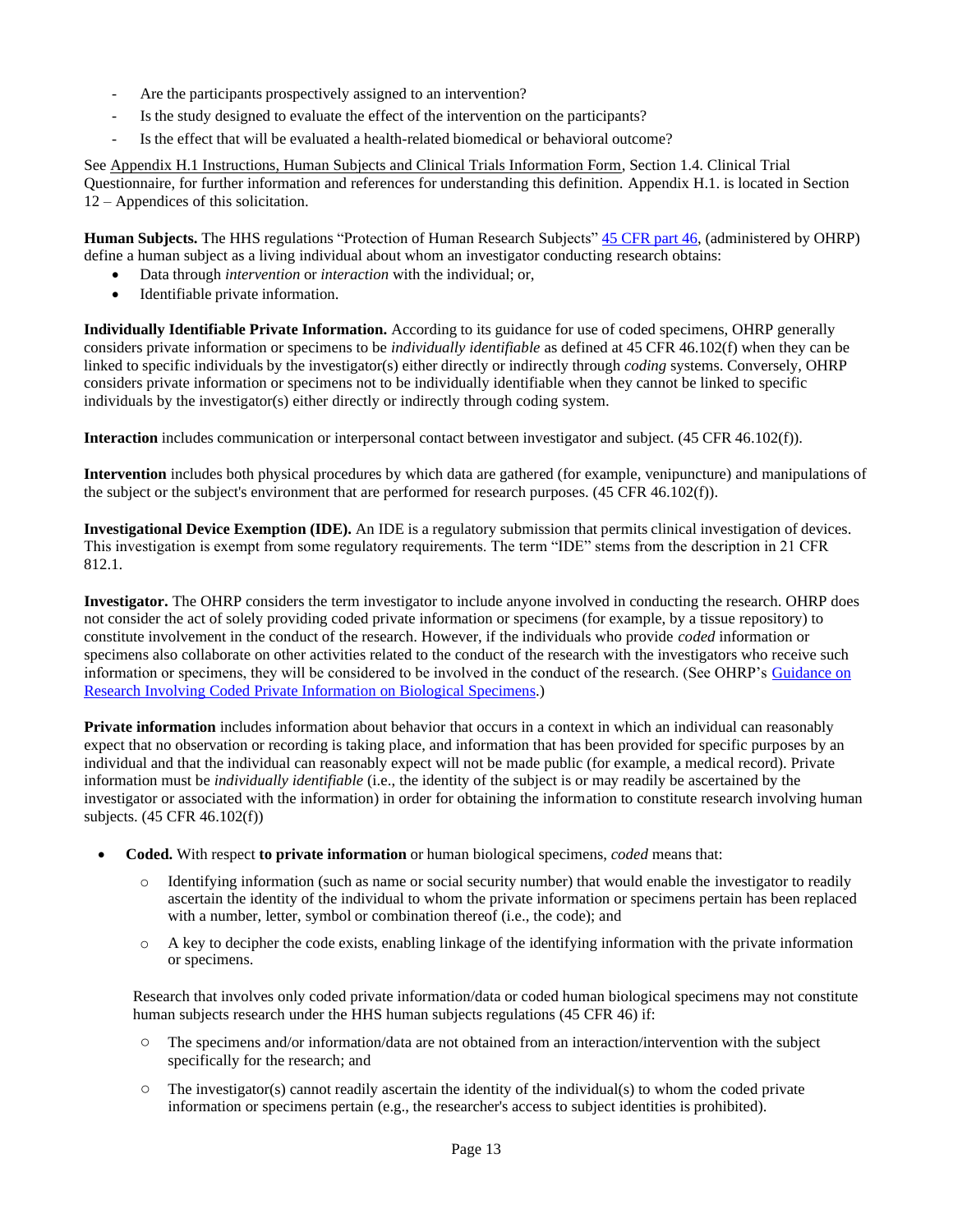Individuals who provide coded information or specimens for proposed research and who also collaborate on the research involving such information or specimens are considered to be involved in the conduct of human subjects research.

(See the following guidance from the Office for Human Research Protections (OHRP) for additional information and examples: [http://www.hhs.gov/ohrp/policy/cdebiol.html.\)](http://www.hhs.gov/ohrp/policy/cdebiol.html)

#### **Research or Research and Development (R/R&D).** Any activity that is:

- A systematic, intensive study directed toward greater knowledge or understanding of the subject studied;
- A systematic study directed specifically toward applying new knowledge to meet a recognized need; or
- A systematic application of knowledge toward the production of useful materials, devices, and systems or methods, including design, development, and improvement of prototypes and new processes to meet specific requirements.

#### **Research Involving Vertebrate Animals**

All research involving live vertebrate animals shall be conducted in accordance with the Public Health Service Policy on Humane Care and Use of Laboratory Animals (PHS [Policy\)](http://grants1.nih.gov/grants/olaw/references/phspol.htm).

In addition, the research involving live vertebrate animals shall be conducted in accordance with the description set forth in the Vertebrate Animal Section (VAS) of the contractor's technical proposal, as modified in the Final Proposal Revision (FPR), which is incorporated by reference. If using live vertebrate animals, HHS policy requires that offerors address the criteria in the Vertebrate Animal Section (VAS) of the Technical Proposal. Each of the criteria must be addressed in the VAS portion of the Technical Proposal. For additional information see [Office of Laboratory Animal Welfare –](http://grants.nih.gov/grants/olaw/vertebrate_animal_section.htm) Vertebrate Animals [Section](http://grants.nih.gov/grants/olaw/vertebrate_animal_section.htm) and use [Contract Proposal VAS](http://grants.nih.gov/grants/olaw/VAScontracts.pdf) Worksheet...

**Research Involving Human Subjects:** All research involving human subjects, to include use of identifiable human biological specimens and human data, shall comply with the applicable federal and state laws and agency policy/guidelines for human subject protection.

Exemptions. The following six categories of research meet the basic definition of human subjects research but are considered to be exempt from the HHS human subject regulations:

- (1) Research conducted in established or commonly accepted educational settings, involving normal educational practices, such as:
	- (i) Research on regular and special education instructional strategies; or
	- (ii) Research on the effectiveness of or the comparison among instructional techniques, curricula, or classroom management methods.
- (2) Research involving the use of educational tests (cognitive, diagnostic, aptitude, achievement), survey procedures, interview procedures or observation of public behavior, unless:
	- (i) Information obtained is recorded in such a manner that human subjects can be identified, directly or through identifiers linked to the subjects; and
	- (ii) Any disclosure of the human subjects' responses outside the research could reasonably place the subjects at risk of criminal or civil liability or be damaging to the subjects' financial standing, employability, or reputation.
- (3) Research involving the use of educational tests (cognitive, diagnostic, aptitude, achievement), survey procedures, interview procedures, or observation of public behavior that is not exempt under paragraph (b)(2) of this section, if:
	- (i) The human subjects are elected or appointed public officials or candidates for public office; or
	- (ii) Federal statute(s) require(s) without exception that the confidentiality of the personally identifiable information will be maintained throughout the research and thereafter.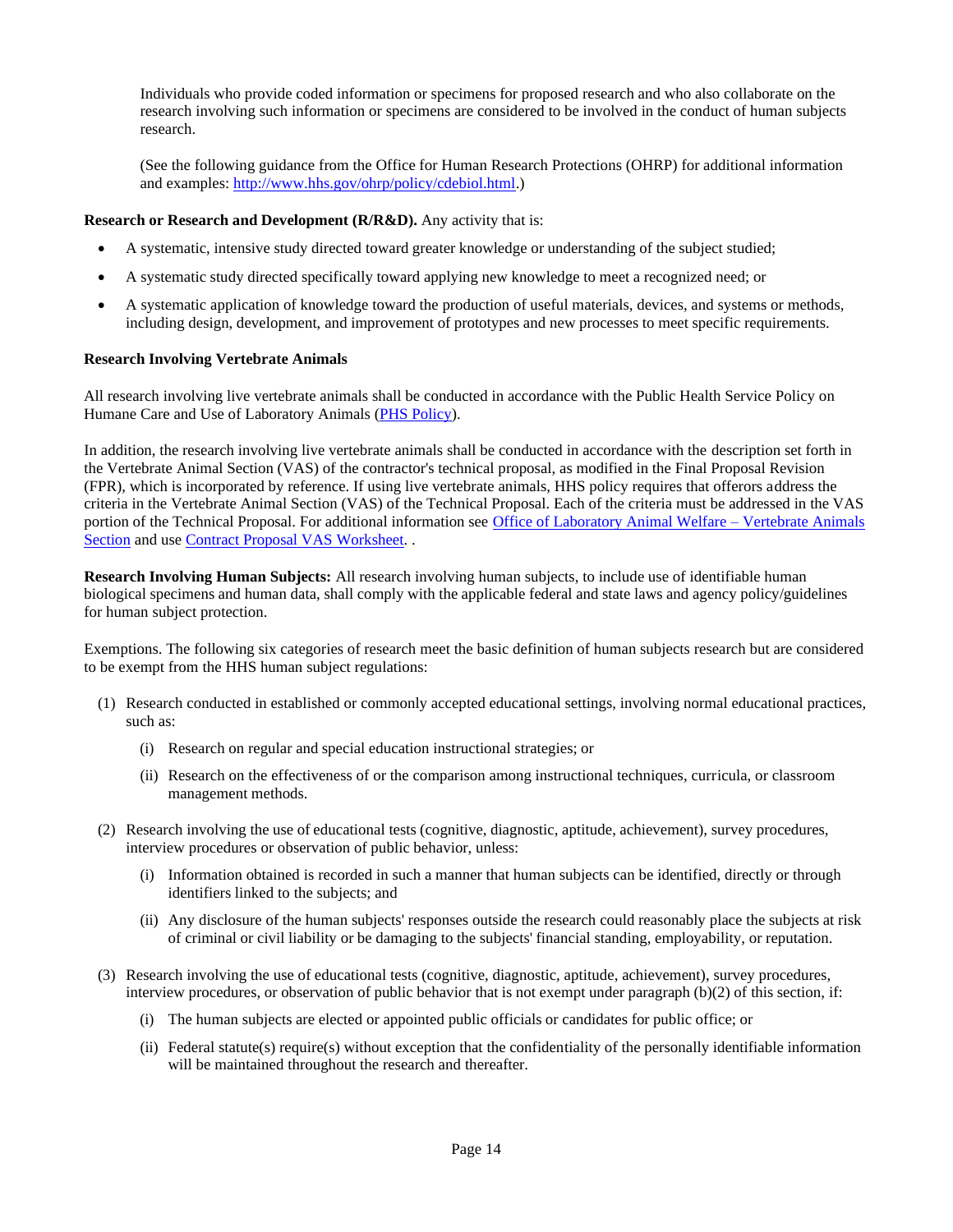- (4) Research involving the collection or study of existing data, documents, records, pathological specimens, or diagnostic specimens, if these sources are publicly available or if the information is recorded by the investigator in such a manner that subjects cannot be identified, directly or through identifiers linked to the subjects.
- (5) Research and demonstration projects which are conducted by or subject to the approval of department or agency heads, and which are designed to study, evaluate, or otherwise examine:
	- (i) Public benefit or service programs;
	- (ii) Procedures for obtaining benefits or services under those programs;
	- (iii) Possible changes in or alternatives to those programs or procedures; or
	- (iv) Possible changes in methods or levels of payment for benefits or services under those programs.
- (6) Taste and food quality evaluation and consumer acceptance studies,
	- (i) If wholesome foods without additives are consumed or
	- (ii) If a food is consumed that contains a food ingredient at or below the level and for a use found to be safe, or agricultural chemical or environmental contaminant at or below the level found to be safe, by the Food and Drug Administration or approved by the Environmental Protection Agency or the Food Safety and Inspection Service of the U.S. Department of Agriculture.

See Appendix H.1 Instructions, Human Subjects and Clinical Trials Information Form, Section 1.3. Exemption Number, for additional guidance. Appendix H.1. can be located in Section 12 – Appendices of this solicitation.

**Research Involving Recombinant or Synthetic Nucleic Acid Molecules.** Any recipient performing research involving recombinant or synthetic nucleic acid molecules and/or organisms and viruses containing recombinant or synthetic nucleic acid molecules shall comply with the National Institutes of Health Guidelines for Research Involving Recombinant or Synthetic Nucleic Acid Molecules, dated April 2016 as amended. The guidelines can be found at: [https://www.federalregister.gov/documents/2016/04/15/2016-08810/national-institutes-of-health-nih-office-of-science](https://www.federalregister.gov/documents/2016/04/15/2016-08810/national-institutes-of-health-nih-office-of-science-policy-osp-recombinant-or-synthetic-nucleic-acid)[policy-osp-recombinant-or-synthetic-nucleic-acid.](https://www.federalregister.gov/documents/2016/04/15/2016-08810/national-institutes-of-health-nih-office-of-science-policy-osp-recombinant-or-synthetic-nucleic-acid)

Recombinant or synthetic nucleic acid molecules are defined as:

- (i) Molecules that a) are constructed by joining nucleic acid molecules and b) that can replicate in a living cell, i.e., recombinant nucleic acids;
- (ii) Nucleic acid molecules that are chemically or by other means synthesized or amplified, including those that are chemically or otherwise modified but can base pair with naturally occurring nucleic acid molecules, i.e., synthetic nucleic acids; or,
- (iii) Molecules that result from the replication of those described in (i) or (ii) above.

**Sex/Gender.** Refers to the classification of research subjects in either or both of two categories: male and female. In some cases, representation is unknown, because sex/gender composition cannot be accurately determined (e.g. pooled blood samples or stored specimens without sex/gender designation). In addition, sex/gender classification is based on the selfreporting of participants enrolled in the research study. Investigators should consider the scientific goals of their study when requesting this information, particularly if the research may include individuals whose gender identity differs from their sex assigned at birth.

**Valid Analysis***.* This term means an unbiased assessment. Such an assessment will, on average, yield the correct estimate of the difference in outcomes between two groups of subjects. Valid analysis can and should be conducted for both small and large studies. A valid analysis does not need to have a high statistical power for detecting a stated effect. The principal requirements for ensuring a valid analysis of the question of interest are: allocation of study participants of both sexes/genders (males and females) and from different racial and/or ethnic groups to the intervention and control groups by an unbiased process such as randomization; unbiased evaluation of the outcome(s) of study participants; and use of unbiased statistical analyses and proper methods of inference to estimate and compare the intervention effects by sex/gender, race, and/or ethnicity.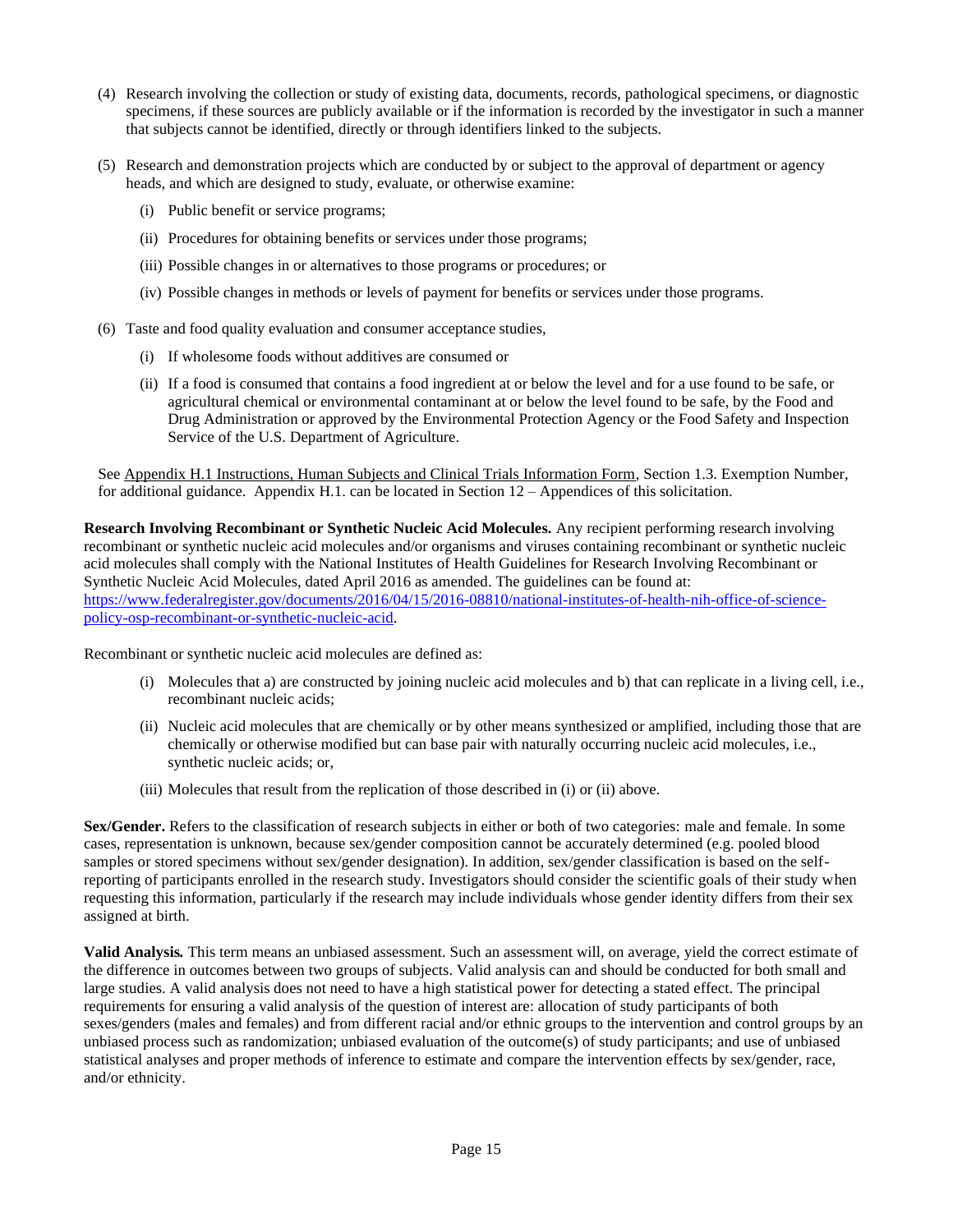# <span id="page-15-0"></span>**4 PROPOSAL FUNDAMENTALS**

# **4.1 Introduction**

<span id="page-15-1"></span>The proposal must provide sufficient information to demonstrate to the evaluator(s) that the proposed work represents an innovative approach to the investigation of an important scientific or engineering problem and is worthy of support under the stated criteria. The proposed research or research and development must be responsive to the topic area. Anyone contemplating a proposal should determine that: (a) the technical approach has a reasonable chance of meeting the topic objective; (b) this approach is innovative, not routine, with potential for commercialization; and, (c) the proposing firm has the capability to implement the technical approach, i.e., has or can obtain people and equipment suitable to the task.

### <span id="page-15-2"></span>**4.2 Offeror Eligibility and Performance Requirements**

To receive SBIR funds, each awardee must qualify as a small business concern (SBC) at the time of award and at any other time set forth in SBA's regulations at 13 CFR 121.701-121.705. Each applicant must qualify as a small business for research or research and development purposes and certify to this on the Cover Sheet of the proposal. Additionally, each awardee must submit a certification stating that it meets the size, ownership and other requirements of the SBIR Program at the time of award, and at any other time set forth in SBA's regulations at 13 CFR 121.701-705.

A minimum of two-thirds of the research or analytical effort must be performed by the awardee. The percentage of work will be measured by total contract costs.

The principal investigator must be primarily employed with the SBC. Primary employment means that more than one half (50%) of the employee's time is spent with the small business. Primary employment with the SBC precludes full-time employment at another organization.

### All research or research and development work must be performed by the SBC and its subcontractors in the United States.

Based on rare and unique circumstances, deviations from these performance requirements may occur, and must be approved in writing by the funding agreement officer after consultation with the agency SBIR Program Manager/Coordinator.

### **4.3 SBIR/STTR Performance Benchmarks for Progress towards Commercialization**

<span id="page-15-3"></span>In accordance with Section 4 of the SBIR/STTR Policy Directive, and as required by the SBIR/STTR Reauthorization Act of 2011, the following two performance benchmarks have been established for companies participating in SBIR programs.

Companies will not be eligible to **submit a proposal** for a **new SBIR/STTR project** for a period of one year from the time that SBA issues a determination of failure to meet a performance benchmark. A company that fails to meet a performance benchmark may continue working on its current or ongoing SBIR/STTR projects, including submitting a proposal to transition a Phase I award to a Phase II award.

For more information on benchmark requirements, refer to<https://www.sbir.gov/performance-benchmarks> and/or the SBIR/STTR Policy Directive referenced on the first page of this solicitation.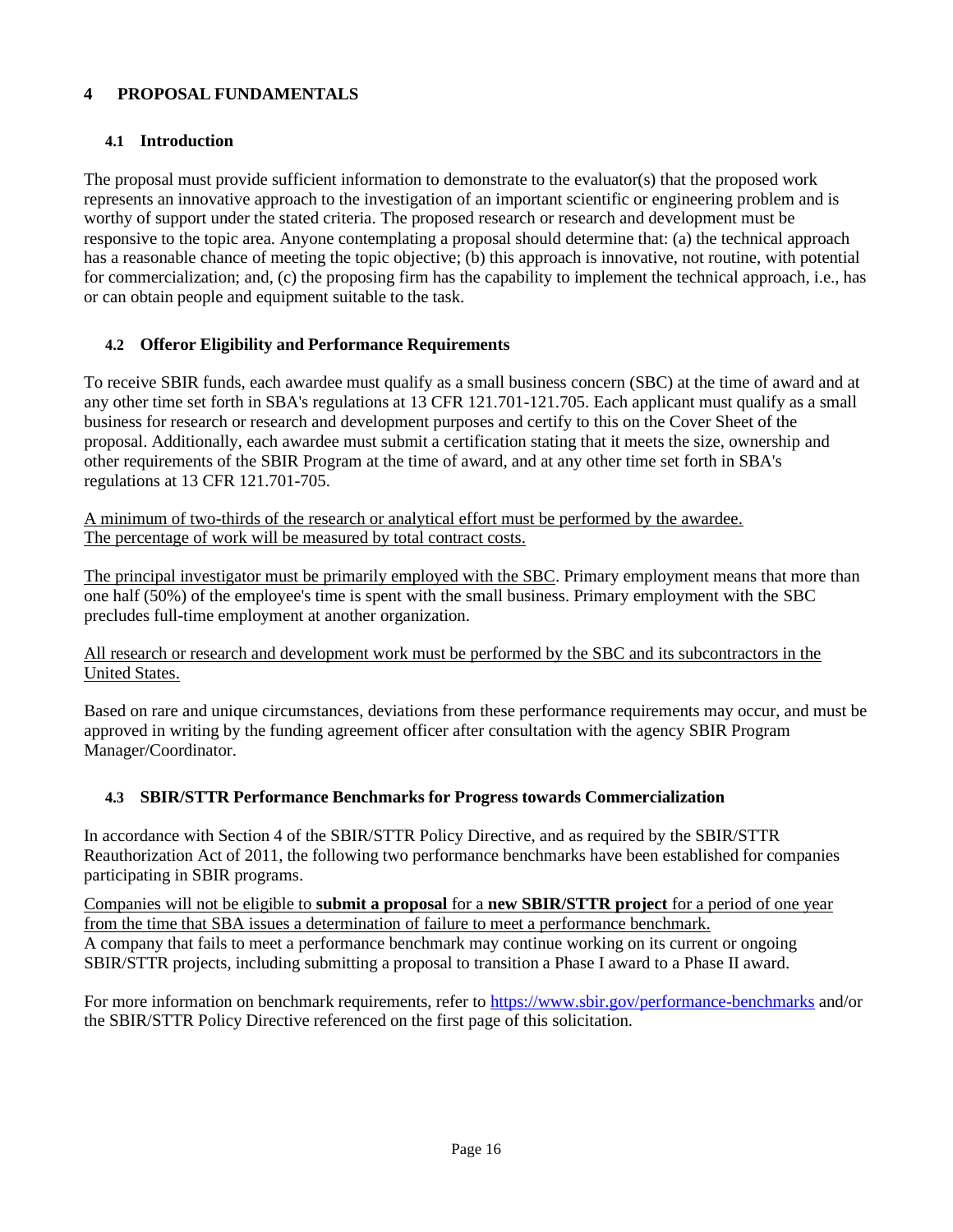### **Phase I to Phase II Transition Benchmark**

All companies that have received 20 or more SBIR/STTR Phase I awards, throughout all federal agencies, over the past five (5) fiscal years excluding the most recently completed fiscal year, must have transitioned to SBIR/STTR Phase II on at least 25% of those awards.

Companies can view their transition rate and verify compliance o[n https://www.sbir.gov/. W](https://www.sbir.gov/)hen logging in, the Phase I to Phase II transition rate will be displayed in the welcome screen.

### **Phase II to Phase III Commercialization Benchmark**

All companies that have received more than 15 SBIR/STTR Phase II awards, throughout all federal agencies, over the past ten (10) fiscal years excluding the two most recently completed fiscal years, must show an average of at least \$100,000 in revenues and/or investments per Phase II award, or, must have received a number of patents resulting from the SBIR/STTR work equal to or greater than 15% of the number of Phase II awards received during the period.

Companies can view their commercialization data and verify compliance on **<https://www.sbir.gov/>** and viewing the Company Registry.

### <span id="page-16-0"></span>**4.4 Multiple Principal Investigators**

The NIH provides offerors the opportunity to propose a multiple Principal Investigator (PI) model on research and development contracts. The multiple PI model is intended to supplement, and not replace, the traditional single PI model. Ultimately, the decision to submit a proposal using multiple PIs versus a single PI is the decision of the investigators and their institutions. The decision should be consistent with and justified by the scientific goals of the project. At least one proposed PI must be primarily employed with the applicant, as discussed in Section 4.2 "Offeror Eligibility and Performance Requirements."

### <span id="page-16-1"></span>**4.5 Joint Ventures and Limited Partnerships**

Joint ventures and limited partnerships are eligible, provided that each entity to the joint venture qualifies as a small business in accordance with the Small Business Act. Refer to the definition of "Small Business Concern" and "Joint Venture" in Section 3.1 "General Definitions," for further information.

# **4.6 Majority Ownership in Part by Multiple Venture Capital, Hedge Fund, and Private Equity Firms**

<span id="page-16-2"></span>Small businesses that are owned in majority part by multiple venture capital operating companies (VCOCs), hedge funds, or private equity funds **are** eligible to submit proposals for opportunities under this solicitation, but **are required to submit a "SBIR Application VCOC Certification" at time of their application submission** per the SBIR Policy [Directive.](https://www.sbir.gov/sites/default/files/SBIR-STTR_Policy_Directive_2019.pdf) Download the "SBIR Application VCOC Certification.pdf" at the NIH [SBIR](http://grants.nih.gov/grants/forms/manage_a_small_business_award.htm) [Forms](http://grants.nih.gov/grants/forms/manage_a_small_business_award.htm) webpage. Answer the 3 questions and check the certification boxes. The authorized business official must sign the certification. The signed SBIR Application VCOC Certification must be submitted as part of the Pricing Proposal.

Applicant small business concerns who are NOT owned in majority part by multiple venture capital operating companies (VCOCs), hedge funds, or private equity funds, as described above, should NOT fill out a "SBIR Application VCOC Certification" and should NOT attach it to their application package.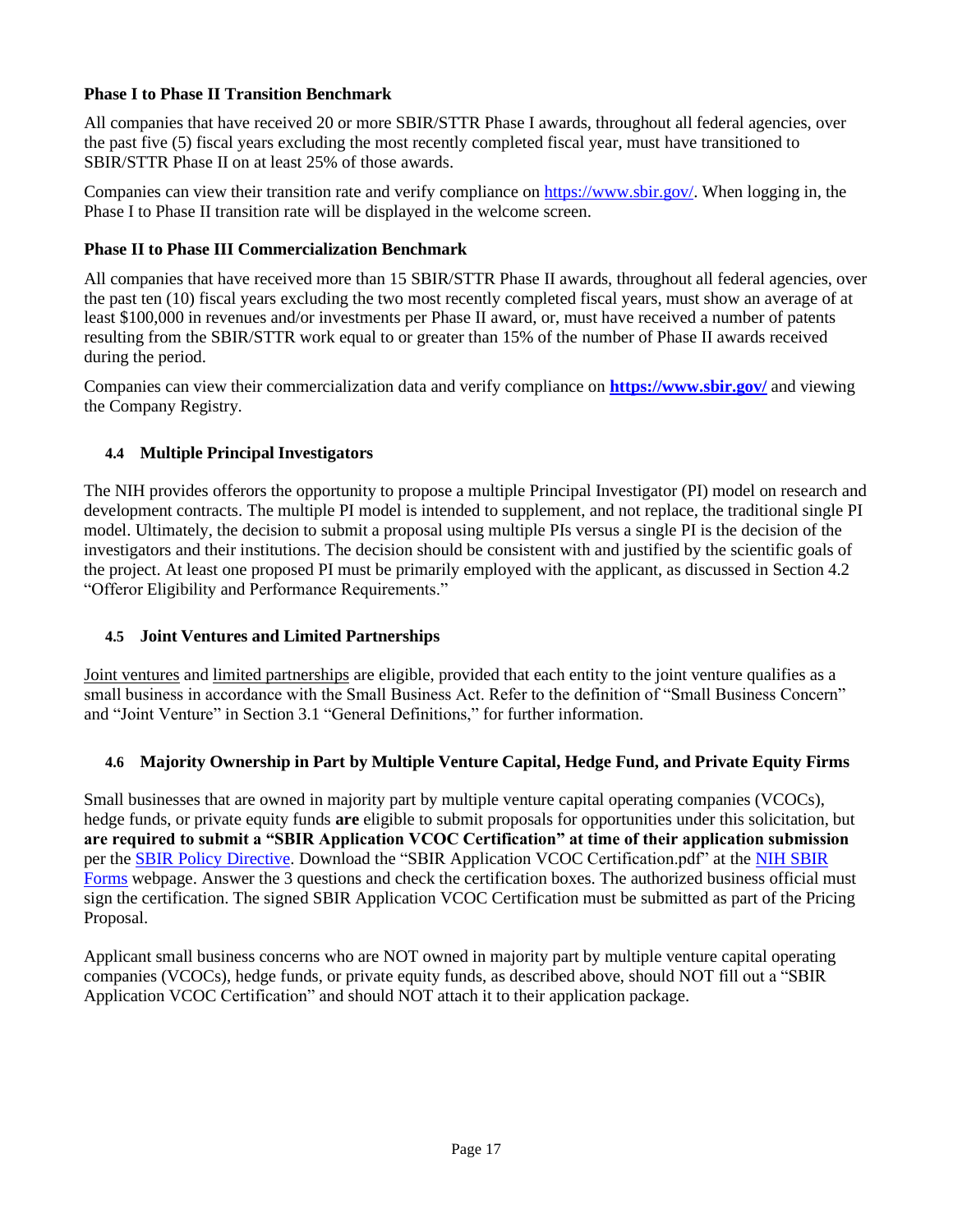# <span id="page-17-0"></span>**4.7 Conflicts of Interest**

Contract awards to firms owned by or employing current or previous Federal Government employees could create conflicts of interest for those employees which may be a violation of federal law. Proposing firms should contact the cognizant Ethics Counselor from the employee's Government agency for further guidance if in this situation.

### **4.8 Market Research**

<span id="page-17-1"></span>**Base SBIR award funding will not support any market research** or studies of the literature that will lead to a new or expanded statement of work. Literature searches where the commercial product is a database are acceptable. However, refer to Section 2.3 I-Corps™ at NIH and Section 4.14 Technical and Business Assistance / State Assistance for potential opportunities for specialized supplemental funding to support commercialization efforts.

For purposes of the SBIR program, "market research" is the systematic gathering, recording, computing, and analyzing of data about problems relating to the sale and distribution of the subject of the research project. It includes various types of research, such as the size of potential market and potential sales volume, the identification of consumers most apt to purchase the products, and the advertising media most likely to stimulate their purchases. However, "market research" does not include activities under a research plan or protocol that require a survey of the public as part of the objective of the project to determine the impact of the subject of the research on the behavior of individuals.

### <span id="page-17-2"></span>**4.9 Debriefing**

An unsuccessful offeror that submits a written request for a debriefing within 3 calendar days of being notified that its proposal was not selected for award will be provided a debriefing. The written request should be sent via e-mail to the point of contact that provided such notification to the offeror, and should specify whether a preaward or a postaward debriefing is requested. See Federal Acquisition Regulations 15.505 & 15.506 for reference. Be advised that an offeror that fails to submit a timely request is not entitled to a debriefing, although untimely debriefing requests may be accommodated at the Government's discretion.

### <span id="page-17-3"></span>**4.10 Registrations and Certifications**

### *Registration in the System for Award Management (SAM) – Required Prior to Proposal Submission*

Proposing firms must be registered in the System for Award Management (SAM) at [https://www.sam.gov.](https://www.sam.gov/) The registration should reflect "Purpose of Registration: All Awards" and not "Purpose of Registration: Federal Assistance Awards Only."

SAM allows firms interested in conducting business with the federal government to provide basic information on business capabilities and financial information. It is in the firm's interest to visit SAM and ensure that all the firm's data is up to date to avoid delay in award. Confirmation of your company's Data Universal Numbering System (DUNS) number is necessary to verify your email address in SAM. For information on DUNS, see: [https://fedgov.dnb.com/webform.](https://fedgov.dnb.com/webform)

Proposals do not need to include proof of SAM registration – however, proposals should note the company's DUNS number, so that the Government may verify active SAM registration at any time.

### *SBA Company Registry – Required Prior to Proposal Submission (Include Proof of Registration in Business Proposal)*

All applicants to the SBIR and STTR programs are required to register at the SBA [Company](http://sbir.gov/registration) Registry **prior to proposal submission** and **attach proof of registration**. Completed registrations will receive a unique SBC Control ID and .pdf file. If applicants have previously registered, you are still **required to attach proof of**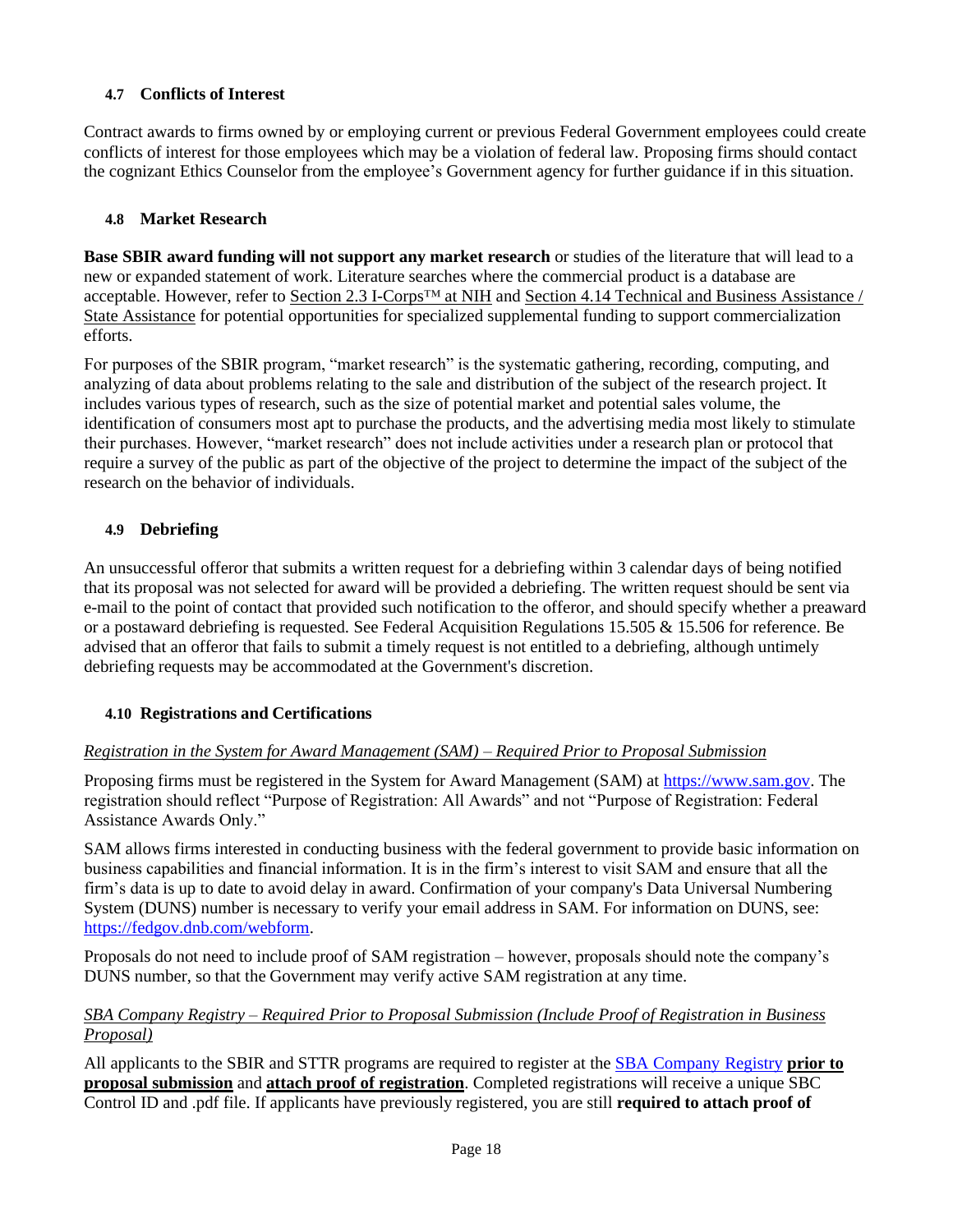**registration**. The SBA Company Registry recommends verification with SAM (see above) but a SAM account is not required to complete the registration. In order to be verified with SAM, your email address must match one of the contacts in SAM. If you are unsure what is listed in SAM for your company, you may verify the information on the SAM site.

Follow these steps listed below to register and attach proof of registration to your application:

- Navigate to the SBA [Company](http://sbir.gov/registration) Registry.
- If you are a previous SBIR/STTR awardee from any agency, search for your small business by Company Name, EIN/Tax ID, DUNS, or Existing SBIR/STTR Contract/Grant Number in the search fields provided. Identify your company and click "Proceed to Registration".
- If you are a first-time applicant, click the New to the SBIR [Program?](http://sbir.gov/firm_user_register) link on lower right of registry screen.
	- o Fill out the required information on the "Basic Information" and "Eligibility Statement" screens.
	- o Press "Complete Registration" on the lower right of the "Eligibility Statement" screen and follow all instructions.
- Download and save your SBA registry PDF locally. The name will be in the format of SBC\_123456789.pdf, where the 9-digit number reflects your firm's SBC Control ID.

A copy of the completed SBA Company Registration for your organization must be submitted as part of your Business Proposal.

### *Funding Agreement Certification & Life Cycle Certifications – Required Prior to Award and During Contract Life Cycle*

The SBA SBIR/STTR Policy Directive requires the collection of certain information from firms at time of award and during the award life cycle through use of the SBIR Funding Agreement Certification and the SBIR Life Cycle Certification, which can be viewed here:

[https://grants.nih.gov/grants/forms/manage\\_a\\_small\\_business\\_award.htm.](https://grants.nih.gov/grants/forms/manage_a_small_business_award.htm)

The Funding Agreement Certification is required at the time of award and may also be required at any other time that has been identified and incorporated into the contract delivery schedule.

The Life Cycle Certification is required prior to final payment on the award and may also be required at any other time that has been identified and incorporated into the contract delivery schedule.

These certifications do not need to be included in your original proposal.

# <span id="page-18-0"></span>**4.11 Promotional Materials, URLs, and Other Media**

Promotional and non-project related discussion is discouraged, and additional information provided via Universal Resource Locator (URL) links or on computer disks, CDs, DVDs, video tapes or any other medium will not be accepted or considered in the proposal evaluation.

# <span id="page-18-1"></span>**4.12 Prior, Current, or Pending Support of Similar Proposals or Awards**

A small business concern may not submit both a contract proposal and a grant application for essentially equivalent work (*see definition in Section 3.1*) in response to multiple HHS SBIR solicitations and funding opportunity announcements. The only exception is that a grant application is allowed to be submitted after a contract proposal has been evaluated and is no longer being considered for award.

It is permissible, with proposal notification, to submit proposals containing essentially equivalent work for consideration under another federal program solicitation in addition to one HHS solicitation or funding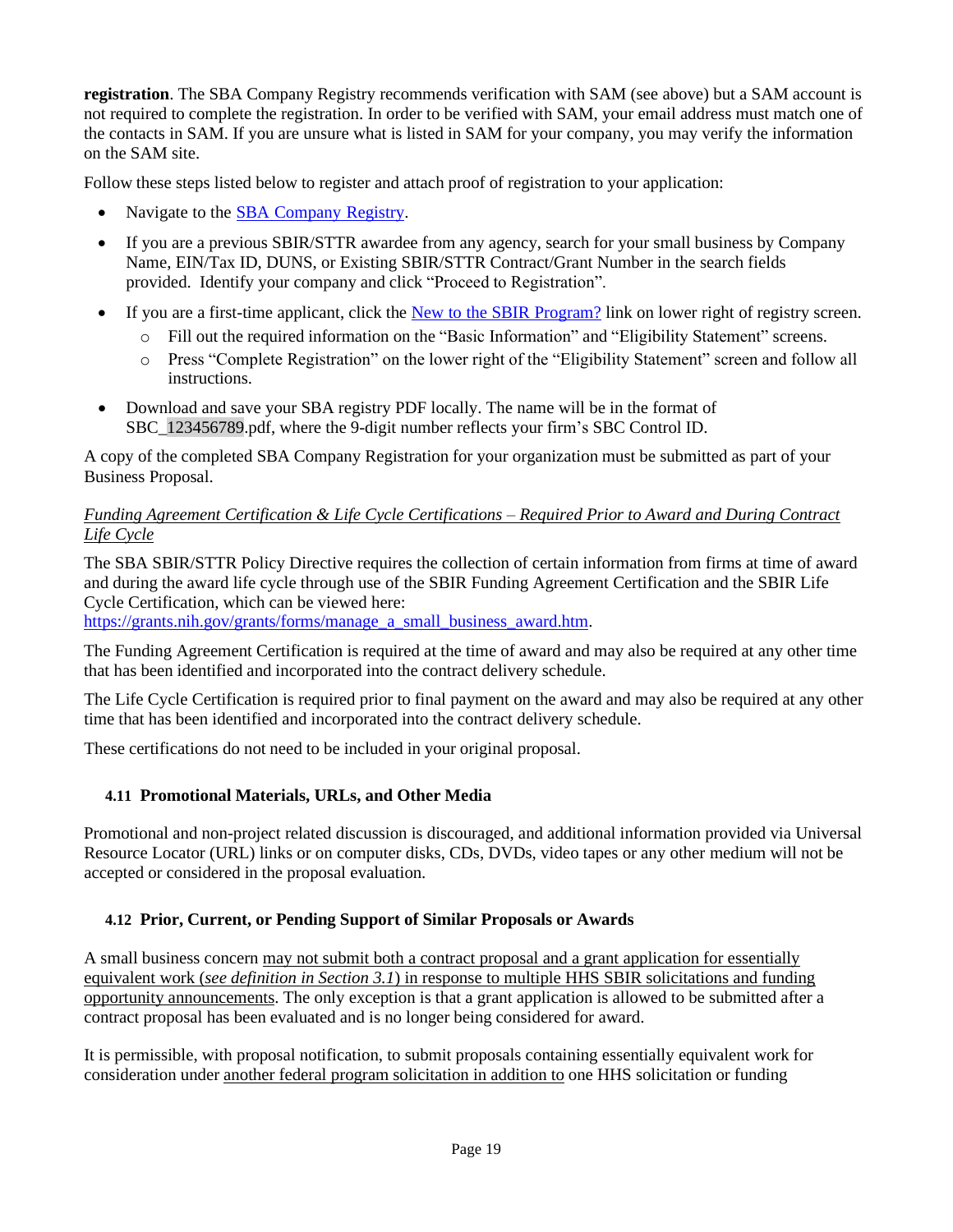opportunity announcements for the SBIR program. The small business concern must make appropriate disclosures within the proposal cover sheet and Appendix C.

**IMPORTANT** – **It is unlawful to enter into contracts or grants requiring essentially equivalent effort**. If there is any question concerning prior, current, or pending support of similar proposals or awards, it must be disclosed to the soliciting agency or agencies as early as possible.

### <span id="page-19-0"></span>**4.13 Reporting Matters Involving Fraud, Waste, and Abuse**

Anyone who becomes aware of the existence or apparent existence of fraud, waste and abuse in NIH funded programs is encouraged to report such matters to the HHS Inspector General's Office in writing or through the Inspector General's Hotline. The toll-free number is **1-800-HHS-TIPS (1-800-447-8477).** All telephone calls will be handled confidentially. The website to file a complaint on-line is:<http://oig.hhs.gov/fraud/hotline/> and the mailing address is:

US Department of Health and Human Services Office of Inspector General ATTN: OIG HOTLINE OPERATIONS P.O. Box 23489 Washington, D.C. 20026

#### <span id="page-19-1"></span>**4.14 Technical and Business Assistance / State Assistance**

#### *Technical and Business Assistance*

NIH offers distinct technical and business assistance programs to NIH SBIR and STTR awardees – find more information at [https://seed.nih.gov/support-for-small-businesses/technical-business-assistance-program.](https://seed.nih.gov/support-for-small-businesses/technical-business-assistance-program) These programs offer specialized, strategic business training and provide access to a vast network of industry experts which is made possible by the efficiencies of scale accomplished through providing this service through the Government. If you are interested in utilizing these programs, you do not need to address the issue in your proposal.

Alternatively, if you would like to utilize a technical assistance provider of your own choosing, you are required to include these costs in your budget and to provide a detailed budget justification. You may request up to \$6,500 in your Pricing Proposal for this purpose. These costs would be included in the total budget limitation set forth for the topic area in Section 11. The proposal shall not exceed the total budget set forth in Section 11 for any reason. Refer to Section 8 for how to include this in your Pricing Proposal. Please note, if funds are requested to utilize your own technical assistance vendor and an award is made, the awardee is not eligible to apply for the NIHprovided technical assistance program for the phase awarded.

Technical assistance is limited to services that comply with 15 U.S.C. § 638(q):

To provide small business concerns engaged in SBIR or STTR projects with technical and business assistance services, such as access to a network of scientists and engineers engaged in a wide range of technologies, product sales, IP protections, market research, market validation, development of regulatory plans, manufacturing plans, or access to technical and business literature available through on-line data bases, for the purpose of assisting such concerns in—

- (A) making better technical decisions concerning such projects;
- (B) solving technical problems which arise during the conduct of such projects;
- (C) minimizing technical risks associated with such projects; and
- (D) developing and commercializing new commercial products and processes resulting from such projects.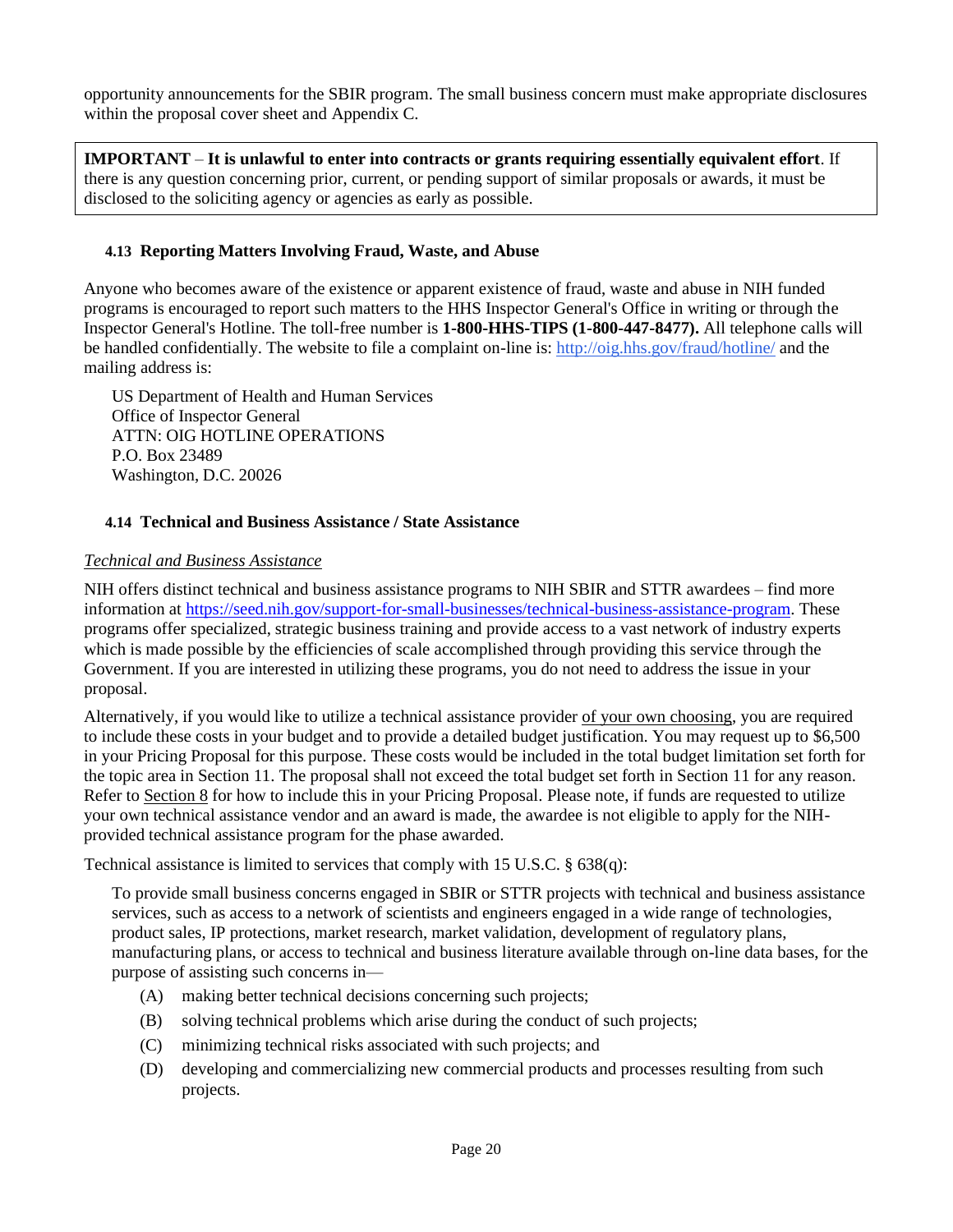### *State Assistance*

Many states have established programs to provide services to those small business firms and individuals wishing to participate in the Federal SBIR/STTR Program. These services vary from state to state. Contact your State SBIR Support office at for further information.

### <span id="page-20-0"></span>**4.15 Payment**

The Government shall make payments, including invoice and contract financing payments, by electronic funds transfer (EFT). As a condition to any payment, the contractor is required to register in the System for Award Management (SAM).

Payments on fixed price contracts may be made based on the satisfactory completion, receipt and acceptance of contract deliverables. It is anticipated that contracts awarded under this solicitation will require the submission and acceptance of technical progress reports that will result in authorization of interim payments. Final payment will be made after completion of all contract activities.

### <span id="page-20-1"></span>**4.16 Proprietary Information**

If proprietary information is provided by an applicant in a proposal, which constitutes a trade secret, proprietary commercial or financial information, confidential personal information or data affecting the national security, it will be treated in confidence, to the extent permitted by law. This information must be clearly marked by the applicant with the term "confidential proprietary information" and identified by asterisks (\*). Also note each page number that contains proprietary information in the appropriate field on the proposal cover sheet.

Information contained in proposals will remain the property of the applicant. The Government will retain copies of all proposals in accordance with existing statutory and regulatory requirements. These data shall not be disclosed outside the Government and shall not be duplicated, used, or disclosed in whole or in part for any purpose other than evaluation of this proposal. If a funding agreement is awarded to the applicant as a result of or in connection with the submission of these data, the Government shall have the right to duplicate, use, or disclose the data to the extent provided in the funding agreement and pursuant to applicable law. This restriction does not limit the Government's right to use information contained in the data if it is obtained from another source without restriction.

\*\* Do not include proprietary information in your Statement of Work. This documentwill be included in any awards resulting from this solicitation, and therefore subject to Freedom of Information Act disclosure. \*\*

### <span id="page-20-2"></span>**4.17 Identification and Marking of SBIR Technical Data in Contract Reports and Deliverables**

After award, to preserve the SBIR data rights of the awardee, the legend (or statements) used in the SBIR Data Rights clause included in the SBIR contract must be affixed to any submissions of technical data developed under that SBIR contract. If no Data Rights clause is included in the SBIR contract, the following legend, at a minimum, should be affixed to any data submissions under that award: These SBIR data are furnished with SBIR rights under Funding Agreement No. \_\_\_\_\_\_\_\_\_(and subcontract No. \_\_\_\_\_\_\_\_\_\_\_\_\_if appropriate), Awardee Name , Address, Expiration Period of SBIR Data Rights . The Government may not use, modify, reproduce, release, perform, display, or disclose technical data or computer software marked with this legend for twenty (20) years. After expiration of the 20- year period, the Government has a royalty-free license to use, and to authorize others to use on its behalf, these data for Government purposes, and is relieved of all disclosure prohibitions and assumes no liability for unauthorized use of these data by third parties, except that any such data that is also protected and referenced under a subsequent SBIR award shall remain protected through the protection period of that subsequent SBIR award. Reproductions of these data or software must include this legend.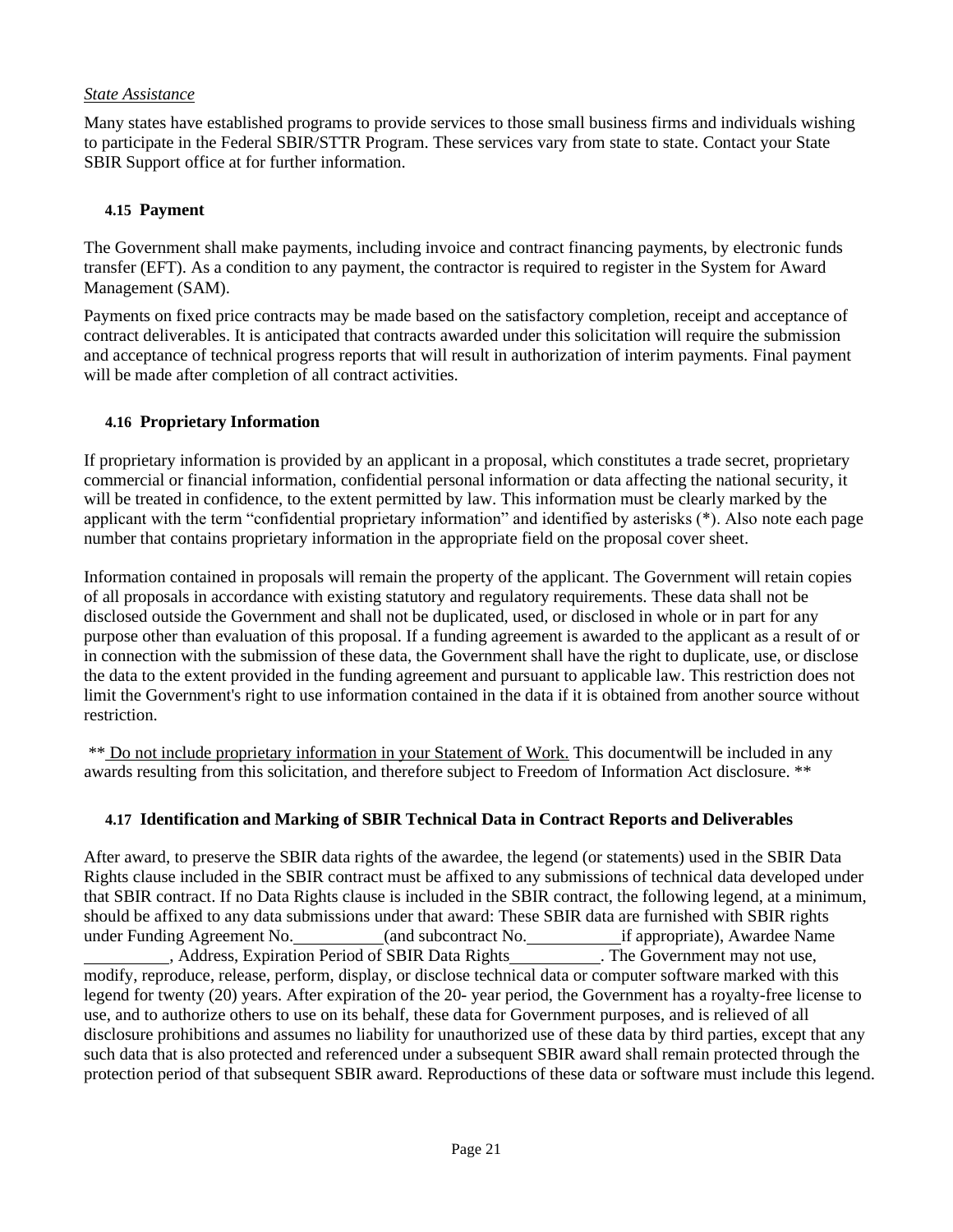# <span id="page-21-0"></span>**5 CONTRACT REQUIREMENTS**

Upon award of a contract, the contractor will be required to make certain legal commitments through acceptance of Government contract clauses. This Section discusses which clauses will be included in a contract resulting from this solicitation, if applicable to the project being proposed.

### <span id="page-21-1"></span>**5.1 NIH Policy on Enhancing Reproducibility Through Rigor and Transparency**

Contractors shall adhere to the NIH policy of enhancing reproducibility through rigor and transparency by addressing each of the four areas of the policy in performance of the Statement of Work and in publications, as applicable: 1) Scientific Premise; 2) Scientific Rigor; 3) Consideration of Relevant Biological Variables, including Sex; and 4) Authentication of Key Biological and/or Chemical Resources. This policy applies to all NIH funded research and development, from basic through advanced clinical studies. See [NIH Guide Notice,](http://grants.nih.gov/grants/guide/notice-files/NOT-OD-15-103.html) [NOT-OD-15-103 , "Enhancing Reproducibility through Rigor and Transparency"](http://grants.nih.gov/grants/guide/notice-files/NOT-OD-15-103.html) and [NOT-OD-15-102 ,](http://grants.nih.gov/grants/guide/notice-files/NOT-OD-15-102.html) ["Consideration of Sex as a Biological Variable in NIH-funded Research"](http://grants.nih.gov/grants/guide/notice-files/NOT-OD-15-102.html) for more information. In addition, publications are expected to follow the guidance at [http://www.nih.gov/research-training/rigor](http://www.nih.gov/research-training/rigor-reproducibility/principles-guidelines-reporting-preclinical-research)[reproducibility/principles-guidelines-reporting-preclinical-research, w](http://www.nih.gov/research-training/rigor-reproducibility/principles-guidelines-reporting-preclinical-research)hether preclinical or otherwise, as appropriate. More information is available at [http://grants.nih.gov/reproducibility/index.htm, i](http://grants.nih.gov/reproducibility/index.htm)ncluding FAQs and a General Policy Overview.

### <span id="page-21-2"></span>**5.2 CARE OF LIVE VERTEBRATE ANIMALS, HHSAR 352.270-5(b) (December 2015)**

- a. Before undertaking performance of any contract involving animal-related activities where the species is regulated by the United Sates Department of Agriculture (USDA), the Contractor shall register with the Secretary of Agriculture of the United States in accordance with 7 U.S.C. 2136 and 9 CFR 2.25 through 2.28. The Contractor shall furnish evidence of the registration to the Contracting Officer.
- b. The Contractor shall acquire vertebrate animals used in research from a dealer licensed by the Secretary of Agriculture under 7 U.S.C. 2133 and 9 CFR 2.1 2.11, or from a source that is exempt from licensing under those sections.
- c. The Contractor agrees that the care, use, and intended use of any live vertebrate animals in the performance of this contract shall conform with the Public Health Service (PHS) Policy on Humane Care and Use of Laboratory Animals (PHS Policy), the current Animal Welfare Assurance (Assurance), the Guide for the Care and Use of Laboratory Animals (National Academy Press, Washington, DC) and the pertinent laws and regulations of the United States Department of Agriculture (see 7 U.S.C. 2131 et seq. and 9 CFR subchapter A, Parts 1-4). In case of conflict between standards, the more stringent standard shall govern.
- d. If at any time during performance of this contract, the Contracting Officer determines, in consultation with the Office of Laboratory Animal Welfare (OLAW), National Institutes of Health (NIH), that the Contractor is not in compliance with any of the requirements and standards stated in paragraphs (a) through (c)above, the Contracting Officer may immediately suspend, in whole or in part, work and further payments under this contract until the Contractor corrects the noncompliance. Notice of the suspension may be communicated by telephone and confirmed in writing. If the Contractor fails to complete corrective action within the period of time designated in the Contracting Officer's written notice of suspension, the Contracting Officer may, in consultation with OLAW, NIH, terminate this contract in whole or in part, and the Contractor's name may be removed from the list of those contractors with Animal Welfare Assurances.

**Note**: The Contractor may request registration of its facility and a current listing of licensed dealers from the Regional Office of the Animal and Plant Health Inspection Service (APHIS), USDA, for the region in which its research facility is located. The location of the appropriate APHIS Regional Office, as well as information concerning this program may be obtained by contacting the Animal Care Staff, USDA/APHIS, 4700 River Road,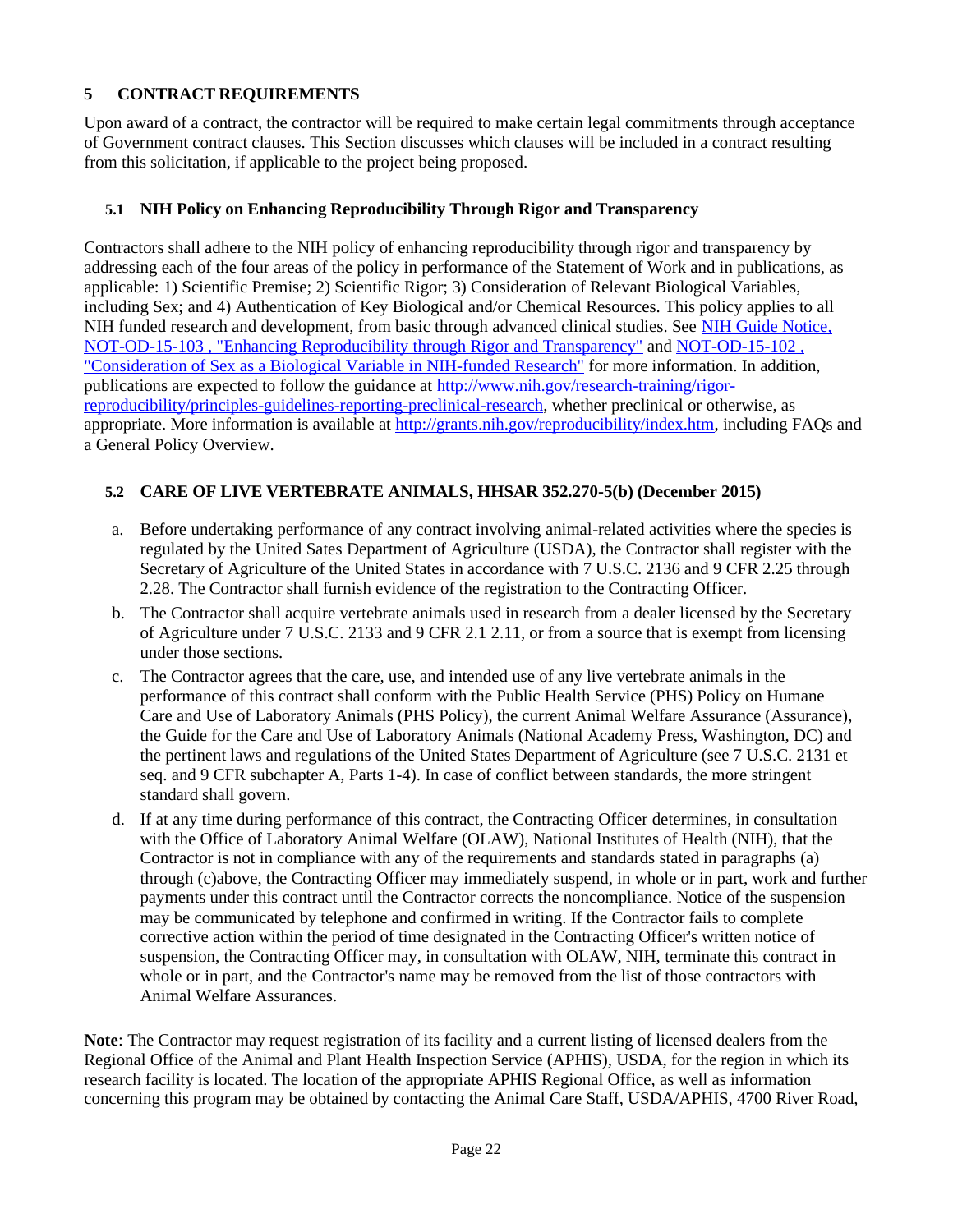Riverdale, Maryland 20737 (Email ace@aphis.usda.gov; Web site: [\(http://www.aphis.usda.gov/wps/portal/aphis/ourfocus/animalwelfare](http://www.aphis.usda.gov/wps/portal/aphis/ourfocus/animalwelfare)) ). (End of clause)

### <span id="page-22-0"></span>**5.3 Animal Welfare**

All research involving live, vertebrate animals shall be conducted in accordance with the Public Health Service Policy on Humane Care and Use of Laboratory Animals (PHS Policy). The PHS Policy can be accessed a[t:](http://grants1.nih.gov/grants/olaw/references/phspol.htm) [http://grants1.nih.gov/grants/olaw/references/phspol.htm .](http://grants1.nih.gov/grants/olaw/references/phspol.htm)

In addition, the research involving live vertebrate animals shall be conducted in accordance with the description set forth in the Vertebrate Animal Section (VAS) of the contractor's technical proposal, which is incorporated by reference.

### <span id="page-22-1"></span>**5.4 PROTECTION OF HUMAN SUBJECTS, HHSAR 352.270-4(b) (December 2015)**

- a. The Contractor agrees that the rights and welfare of human subjects involved in research under this contract shall be protected in accordance with 45 CFR part 46 and with the Contractor's current Federalwide Assurance (FWA) on file with the Office for Human Research Protections (OHRP), Department of Health and Human Services. The Contractor further agrees to provide certification at least annually that the Institutional Review Board has reviewed and approved the procedures, which involve human subjects in accordance with 45 CFR part 46 and the Assurance of Compliance.
- b. The Contractor shall bear full responsibility for the performance of all work and services involving the use of human subjects under this contract and shall ensure that work is conducted in a proper manner and as safely as is feasible. The parties hereto agree that the Contractor retains the right to control and direct the performance of all work under this contract. Nothing in this contract shall create an agency or employee relationship between the Government and the Contractor, or any subcontractor, agent or employee of the Contractor, or any other person, organization, institution, or group of any kind whatsoever. The Contractor agrees that it has entered into this contract and will discharge its obligations, duties, and undertakings and the work pursuant thereto, whether requiring professional judgment or otherwise, as an independent Contractor without creating liability on the part of the Government for the acts of the Contractor or its employees.
- c. Contractors involving other agencies or institutions in activities considered to be engaged in research involving human subjects must ensure that such other agencies or institutions obtain their own FWA if they are routinely engaged in research involving human subjects or ensure that such agencies or institutions are covered by the Contractors' FWA via designation as agents of the institution or via individual investigator agreements (see OHRP Website a[t:](http://www.hhs.gov/ohrp/policy/guidanceonalternativetofwa.pdf) <http://www.hhs.gov/ohrp/policy/guidanceonalternativetofwa.pdf> ).
- d. If at any time during the performance of this contract the Contractor is not in compliance with any of the requirements and or standards stated in paragraphs (a) and (b) above, the Contracting Officer may immediately suspend, in whole or in part, work and further payments under this contract until the Contractor corrects the noncompliance. The Contracting Officer may communicate the notice of suspension by telephone with confirmation in writing. If the Contractor fails to complete corrective action within the period of time designated in the Contracting Officer's written notice of suspension, the Contracting Officer may, after consultation with OHRP, terminate this contract in whole or in part. (End of clause)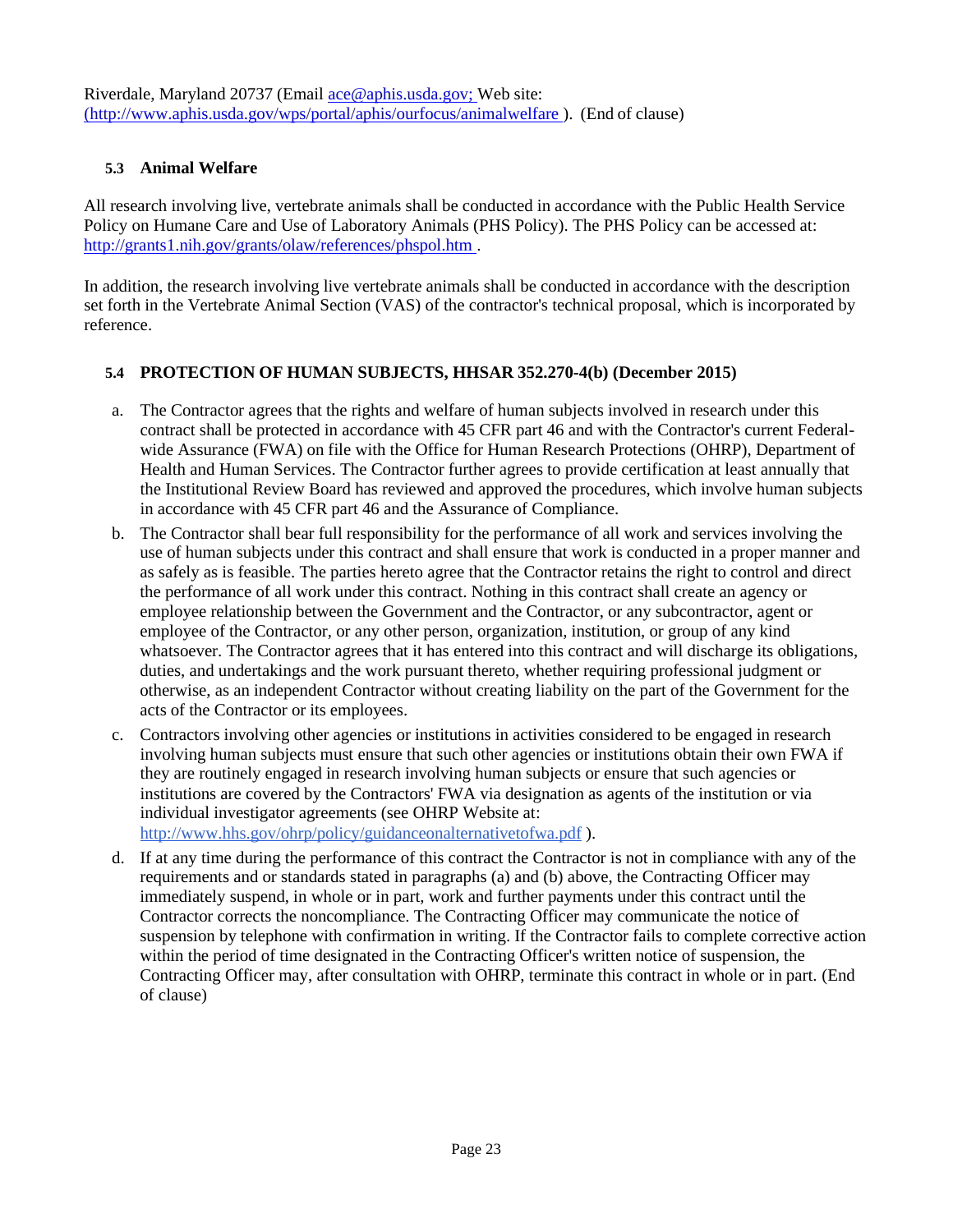# <span id="page-23-0"></span>**5.5 Required Education in the Protection of Human Research Participants**

NIH policy requires education on the protection of human subject participants for all investigators receiving NIH contract awards for research involving human subjects. For a complete description of the NIH Policy announcement on required education in the protection of human subject participants, the Contractor should access the NIH Guide for Grants and Contracts Announcement dated June 5, 2000 at the following website:

#### <http://grants.nih.gov/grants/guide/notice-files/NOT-OD-00-039.html> .

The information below is a summary of the NIH Policy Announcement:

The Contractor shall maintain the following information: (1) a list of the names and titles of the principal investigator and any other individuals working under the contract who are responsible for the design and/or conduct of the research; (2) the title of the education program(s) in the protection of human subjects that has been completed for each named personnel and; (3) a one sentence description of the educational program(s) listed in (2) above. This requirement extends to investigators and all individuals responsible for the design and/or conduct of the research who are working as subcontractors or consultants under the contract.

Prior to any substitution of the Principal Investigator or any other individuals responsible for the design and/or conduct of the research under the contract, the Contractor shall provide the following written information to the Contracting Officer: the title of the education program and a one sentence description of the program that has been completed by the replacement.

### <span id="page-23-1"></span>**5.6 Copyrights**

With prior written permission of the Contracting Officer, the awardee may copyright material developed with HHS support. HHS receives a royalty-free license for the Federal Government and requires that each publication contain an appropriate acknowledgment and disclaimer statement.

### <span id="page-23-2"></span>**5.7 Technical Data Rights**

*Rights in Data Developed Under SBIR Funding Agreement.* The Act provides for "retention by an SBC of the rights to data generated by the concern in the performance of an SBIR award."

- (1) Each agency must refrain from disclosing SBIR technical data to outside the Government (except reviewers) and especially to competitors of the SBC, or from using the information to produce future technical procurement specifications that could harm the SBC that discovered and developed the innovation.
- (2) SBIR agencies must protect from disclosure and non-governmental use all SBIR technical data developed from work performed under an SBIR funding agreement for a period of not less than twenty years from the date of award unless, subject to paragraph (b) (3) of this section, the agency obtains permission to disclose such SBIR technical data from the awardee or SBIR applicant. Agencies are released from obligation to protect SBIR data upon expiration of the protection period except that any such data that is also protected and referenced under a subsequent SBIR award must remain protected through the protection period of that subsequent SBIR award. For example, if a Phase III award is issued within or after the Phase II data rights protection period and the Phase III award refers to and protects data developed and protected under the Phase II award, then that data must continue to be protected through the Phase III protection period. Agencies have discretion to adopt a protection period longer than twenty years. The Government retains a royalty-free license for Government use of any technical data delivered under an SBIR award, whether patented or not. This section does not apply to program evaluation.
- (3) SBIR technical data rights apply to all SBIR awards, including subcontracts to such awards, that fall within the statutory definition of Phase I, II, or III of the SBIR Program, as described in section 4 of the SBIR Policy Directive. The scope and extent of the SBIR technical data rights applicable to Federally-funded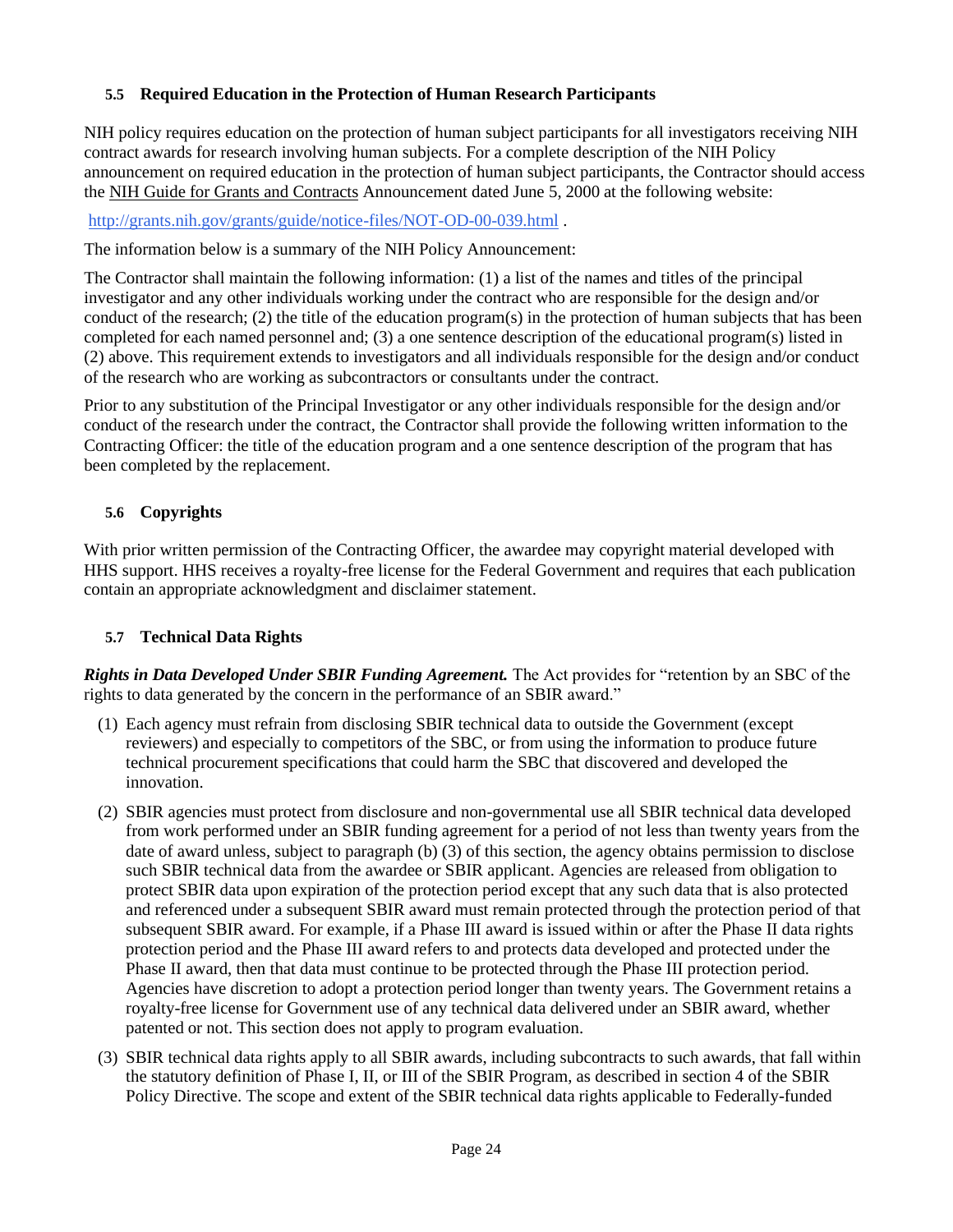Phase III awards is identical to the SBIR data rights applicable to Phases I and II SBIR awards. The data rights protection period lapses only:

- (i) Upon expiration of the protection period applicable to the SBIR award; or
- (ii) By agreement between the awardee and the agency.

### <span id="page-24-0"></span>**5.8 Patents and Invention Reporting**

Small business firms normally may retain the principal worldwide patent rights to any invention developed with Government support. The Government receives a royalty-free license for its use, reserves the right to require the patent holder to license others in certain limited circumstances, and requires that anyone exclusively licensed to sell the invention in the United States must normally manufacture it domestically. To the extent authorized by 35 USC 205, the Government will not make public any information disclosing a Government-supported invention to allow the awardee to pursue a patent.

The reporting of inventions is accomplished by submitting information through the [Edison Invention Reporting](http://www.iedison.gov/) [System](http://www.iedison.gov/) for those Awarding Components participating in "Interagency Edison", or iEdison. The NIH has developed the iEdison electronic invention reporting system to assist contractors in complying with invention reporting requirements. NIH requires contractors to use iEdison, which streamlines the reporting process and greatly reduces paperwork. Access to the system is through a secure interactive Web site to ensure that all information submitted is protected.

*Inventions must be reported promptly*—within two months of the inventor's initial report to the contractor organization.

This should be done prior to any publication or presentation of the invention at an open meeting, since failure to report at the appropriate time is a violation of 35 U.S.C. 202, and may result in loss of the rights of the small business concern, inventor, and Federal Government in the invention. All foreign patent rights are immediately lost upon publication or other public disclosure unless a United States patent application is already on file. In addition, statutes preclude obtaining valid United States patent protection after one year from the date of a publication that discloses the invention.

If no invention is disclosed or no activity has occurred on a previously disclosed invention during the applicable reporting period, a negative report shall be submitted to the Contracting Officer.

Inquiries or information about invention reporting or requirements imposed by 37 CFR 401 may also be directed to:

Office of Policy for Extramural Research Administration, Division of Extramural Inventions and Technology Resources, National Institutes of Health (NIH) 6705 Rockledge Drive, MSC 7980 Bethesda, MD 20892-7980 Phone: (301) 451-4235 Fax: (301) 480-0272 E-mail: [hammerslaa@mail.nih.gov](mailto:hammerslaa@mail.nih.gov)

### <span id="page-24-1"></span>**5.9 Other Contract Requirements**

The outline that follows is illustrative of the types of generally-applicable clauses required by the Federal Acquisition Regulations that will be included in contracts resulting from this solicitation. This is not a complete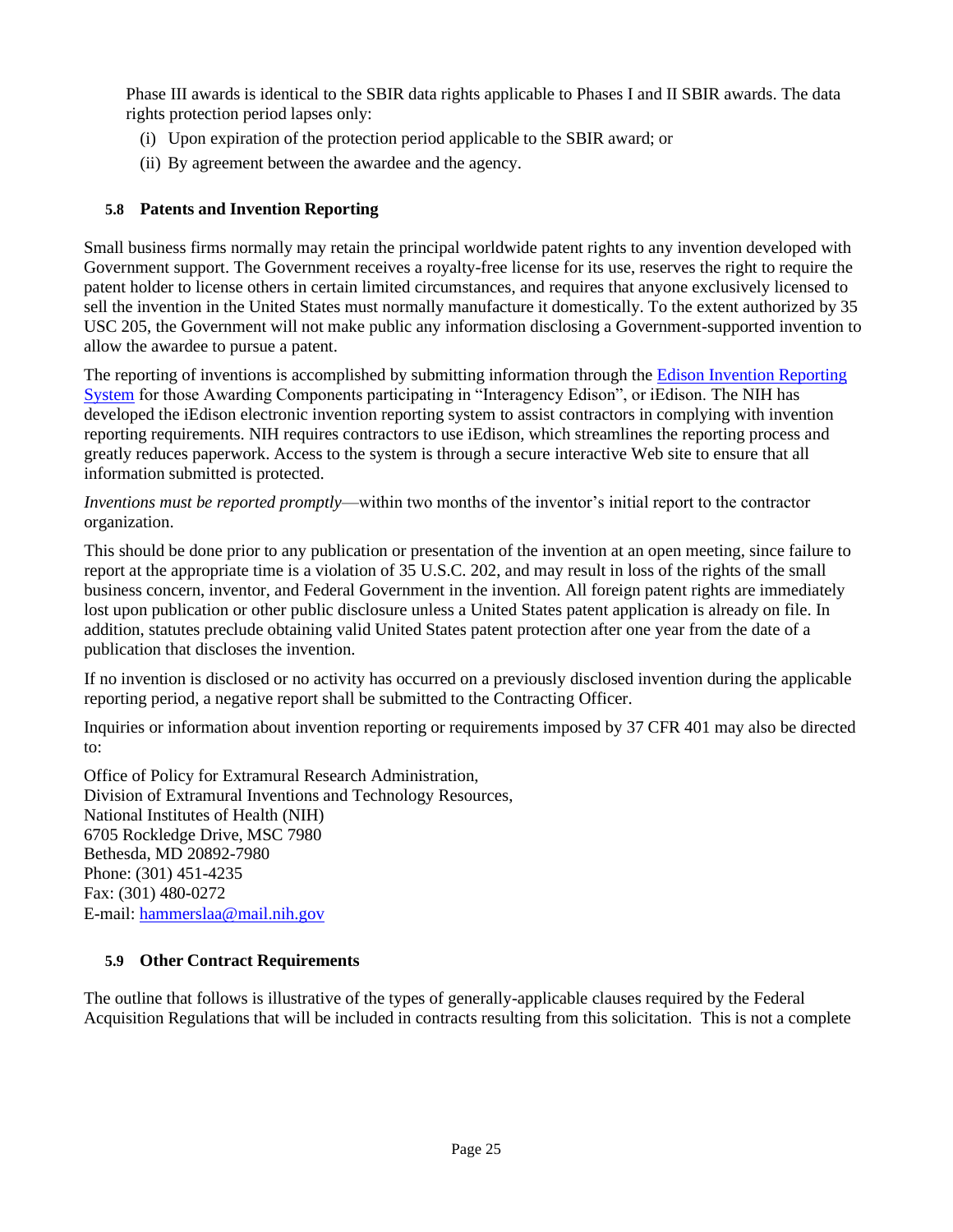list of clauses to be included, nor does it contain specific wording of these clauses. An award document reflecting all contract requirements applicable to your proposal will be made available prior to award.

a. **Technical Progress Reporting.** Contractors will be required to submit periodic technical progress reports throughout the period of performance, to be specified by the Awarding Component. On fixed-price contracts, payments may be tied to delivery and acceptance of these technical progress reports. For all contracts, final payment will not be made until all reports and deliverables included in the contract have been delivered and accepted by the Government.

If reports are required to be submitted in electronic format, they must be compliant with Section 508 of the Rehabilitation Act of 1973. Additional information about testing documents for Section 508 compliance, including guidance and specific checklists, by application, can be found at: <http://www.hhs.gov/web/508/index.html> under "Making Files Accessible."

The Contractor shall include the applicable PubMed Central (PMC) or NIH Manuscript Submission reference number when citing publications that arise from its NIH funded research.

- b. **Inspection.** Work performed under the contract is subject to Government inspection and evaluation at all reasonable times.
- c. **Audit and Examination of Records.** The Contracting Officer and the Comptroller General, or a fully authorized representative of either, shall have the right to examine and audit all records and other evidence sufficient to reflect properly all costs claimed to have been incurred or anticipated to be incurred directly or indirectly in performance of this contract.
- d. **Default.** The Government may terminate the contract if the contractor fails to perform the work contracted.
- e. **Termination for Convenience.** The contract may be terminated at any time by the Government if it deems termination to be in its best interest, in which case the contractor will be compensated for work performed and for reasonable termination costs.
- f. **Disputes.** Any dispute concerning the contract which cannot be resolved by agreement shall be decided by the Contracting Officer with right of appeal.
- g. **Acknowledgement of Federal Funding.** The Contractor shall clearly state, when issuing statements, press releases, requests for proposals, bid solicitations and other documents describing projects or programs funded in whole or in part with Federal money: (1) the percentage of the total costs of the program or project which will be financed with Federal money; (2) the dollar amount of Federal funds for the project or program; and (3) the percentage and dollar amount of the total costs of the project or program that will be financed by nongovernmental sources.
- h. **Items Unallowable Unless Otherwise Provided.** Unless authorized in writing by the Contracting Officer, the costs of the following items or activities shall be unallowable as direct costs: purchase or lease of any interest in real property; special rearrangement or alteration of facilities; purchase or lease of any item of general purpose office furniture or equipment regardless of dollar value; travel to attend general scientific meetings; foreign travel; non-expendable personal property with an acquisition cost of \$1,000 or more.
- i. **Continued Ban on Funding Abortion and Continued Ban on Funding of Human Embryo Research.** The Contractor shall not use contract funds for (1) any abortion; (2) the creation of a human embryo or embryos for research purposes; or (3) research in which a human embryo or embryos are destroyed, discarded, or knowingly subjected to risk of injury or death greater than that allowed for research on fetuses in utero under 45 CFR 46.204(b) and Section 498(b) of the Public Health Service Act (42 U.S.C. 289(b)). The term "human embryo or embryos" includes any organism, not protected as a human subject under 45 CFR 46 as of the date of the enactment of this Act, that is derived by fertilization, parthenogenesis, cloning,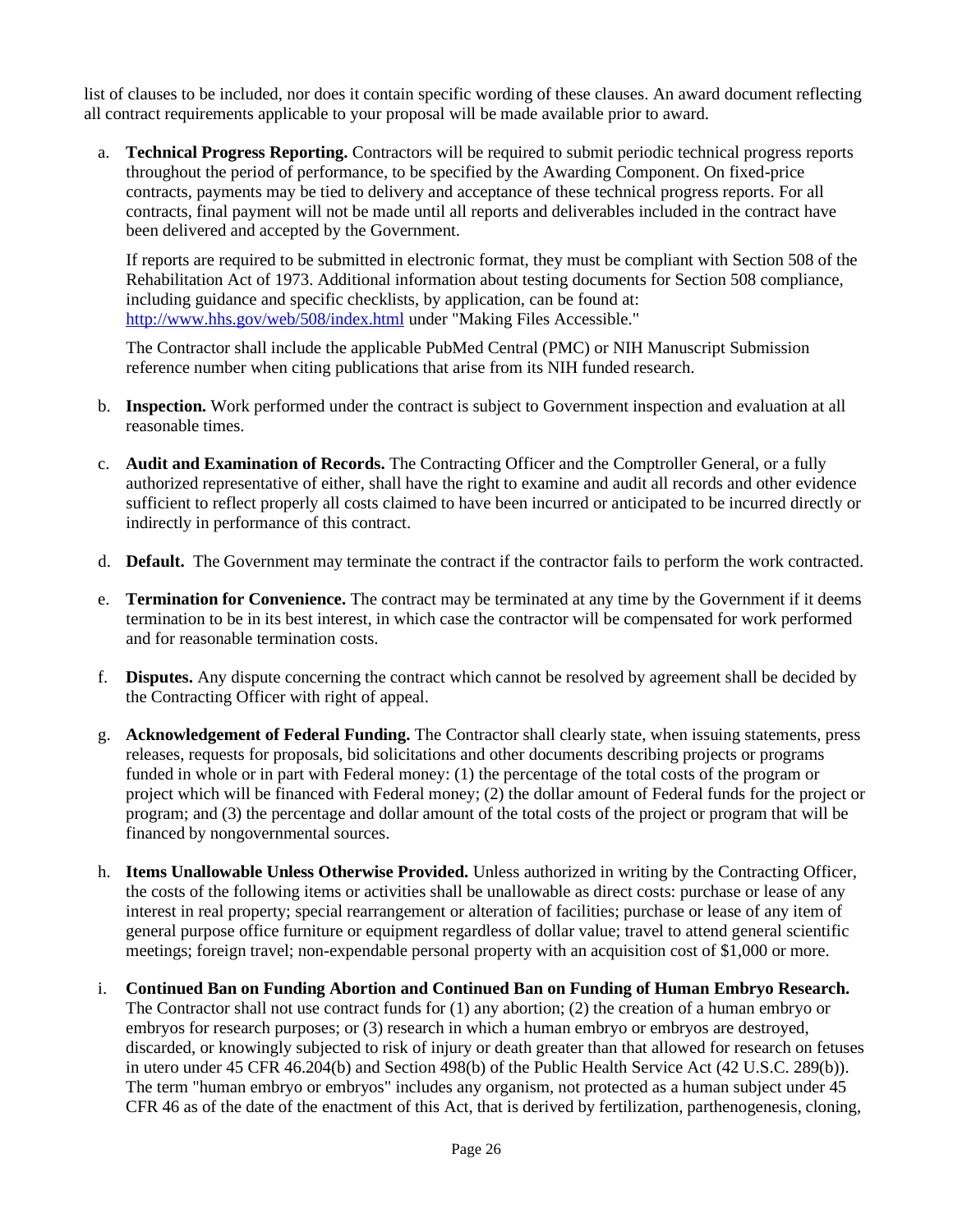or any other means from one or more human gametes or human diploid cells. Additionally, Federal funds shall not be used for the cloning of human beings.

- j. **Use of Funds for Conferences, Meetings and Food.** The Contractor shall not use contract funds (direct or indirect) to conduct meetings or conferences in performance of this contract without prior written Contracting Officer approval. In addition, the use of contract funds to purchase food for meals, light refreshments, or beverages is expressly prohibited.
- k. **Use of Funds for Promotional Items.** The Contractor shall not use contract funds to purchase promotional items. Promotional items include, but are not limited to: clothing and commemorative items such as pens, mugs/cups, folders/folios, lanyards, and conference bags that are sometimes provided to visitors, employees, grantees, or conference attendees. This includes items or tokens given to individuals as these are considered personal gifts for which contract funds may not be expended.
- l. **Equal Opportunity.** The contractor will not discriminate against any employee or applicant for employment because of race, color, religion, sex, or national origin.
- m. **Equal Opportunity for Veterans.** The contractor will not discriminate against any employee or applicant for employment because he or she is a disabled veteran.
- n. **Equal Opportunity for Workers with Disabilities.** The contractor will not discriminate against any employee or applicant for employment because he or she is physically or mentally handicapped.
- o. **Anti-Kickback Procedures.** The contractor is prohibited from offering or accepting any money, gifts, things of value, etc. for the purpose of improperly obtaining or rewarding favorable treatment in connection with a federal contract or subcontract and shall have procedures in place to prevent and detect violations.
- p. **Covenant Against Contingent Fees.** No person or agency has been employed to solicit or secure the contract upon an understanding for compensation except bona fide employees or commercial agencies maintained by the contractor for the purpose of securing business.
- q. **Gratuities.** The contract may be terminated by the Government if any gratuities have been offered to any representative of the Government to secure the contract**.**
- r. **Patent Infringement.** The contractor shall report each notice or claim of patent infringement based on the performance of the contract.
- s. **Employment Eligibility Verification.** The contractor shall be enrolled as a Federal Contractor in E-Verify and verify all employees assigned to the contract as well as all new employees hired by the contractor.
- t. **Needle Exchange.** The Contractor shall not use contract funds to carry out any program of distributing sterile needles or syringes for the hypodermic injection of any illegal drug.
- u. **Limitation on Use of Funds for Promotion of Legalization of Controlled Substances.** The Contractor shall not use contract funds to support activities that promote the legalization of any drug or other substance included in schedule I of the schedules of controlled substances established under section 202 of the Controlled Substances Act, except for normal and recognized executive-congressional communications. This limitation shall not apply when the Government determines that there is significant medical evidence of a therapeutic advantage to the use of such drug or other substance or that federally sponsored clinical trials are being conducted to determine therapeutic advantage.
- v. **Dissemination of False or Deliberately Misleading Information.** The Contractor shall not use contract funds to disseminate information that is deliberately false or misleading.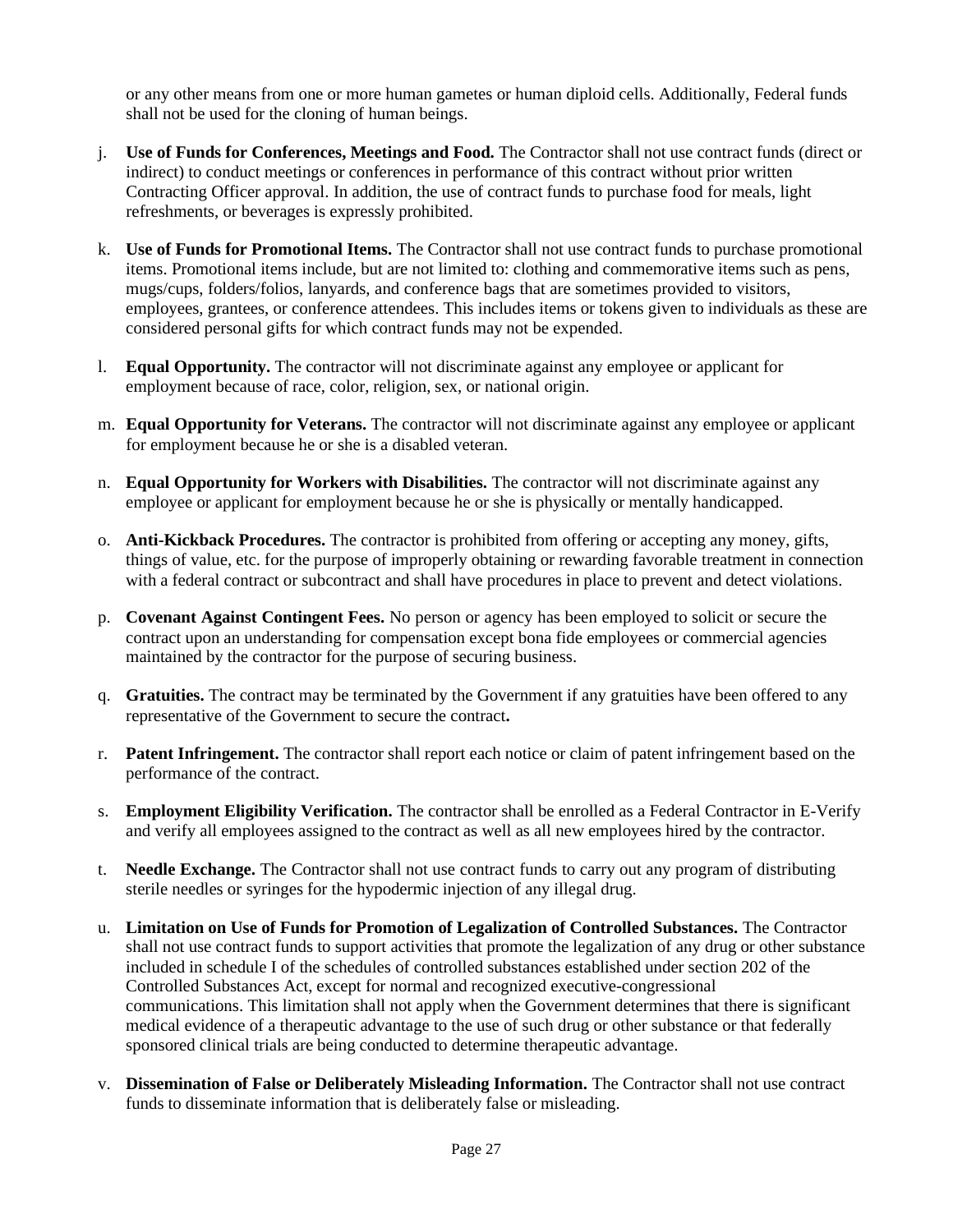- w. **Anti-Lobbying.** Pursuant to the current appropriations act, except for normal and recognized executive legislative relationships, the contractor shall not use any contract funds for (i) publicity or propaganda purposes; (ii) the preparation, distribution, or use of any kit, pamphlet, booklet, publication, radio, television or video presentation designed to support or defeat legislation pending before the Congress or any State legislature, except in presentation to the Congress or any State legislature itself; or (iii) payment of salary or expenses of the Contractor, or any agent acting for the Contractor, related to any activity designed to influence legislation or appropriations pending before the Congress or any State legislature.
- x. **Gun Control.** The contractor shall not use contract funds in whole or in part to advocate or promote gun control.
- y. **Restriction on Pornography on Computer Networks.** The contractor shall not use contract funds to maintain or establish a computer network unless such network blocks the viewing, downloading, and exchanging of pornography.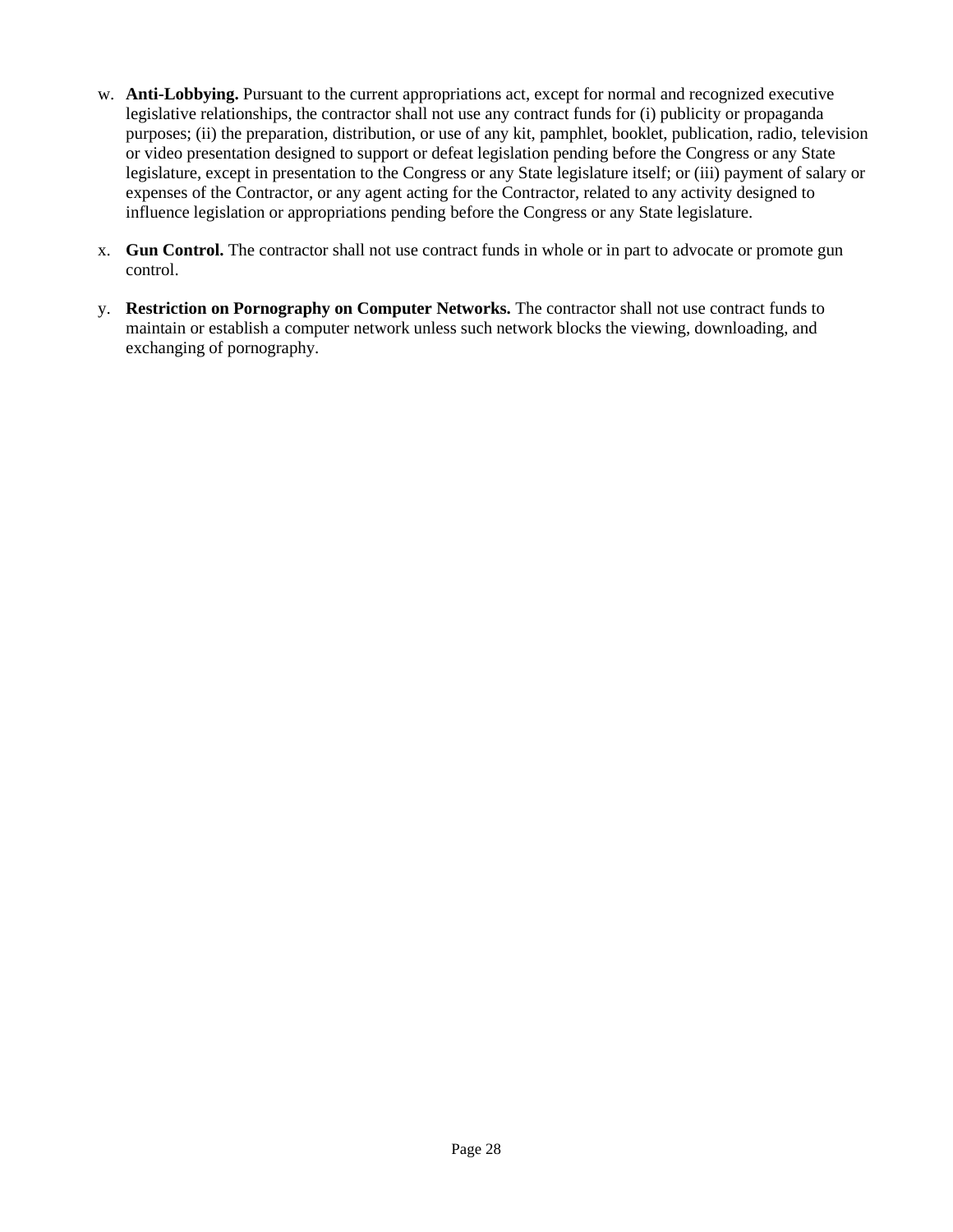# <span id="page-28-0"></span>**6 METHOD OF EVALUATION**

All proposals will be evaluated and judged on a competitive basis. Each proposal will be judged on its own merit. The NCI is under no obligation to fund any proposals.

### <span id="page-28-1"></span>**6.1 Evaluation Process**

Using the technical evaluation criteria specified below, a panel of experts knowledgeable in the disciplines or fields under review will evaluate proposals for scientific and technical merit. This peer review panel will be composed primarily of experts from outside the Federal Government, in accordance with 42 CFR 52h. The review panel provides a rating for each proposal and makes specific recommendations related to the scope, direction and/or conduct of the proposed research.

The peer review technical evaluation panel will also determine whether each proposal is Technically Acceptable or Technically Unacceptable. If a proposal is not found Technically Acceptable by a majority of the peer review panel members, then the proposal cannot be considered further for award, pursuant to 42 CFR 52h.

A **Technically Acceptable** vote indicates that the evaluator determined that the proposal, as written, demonstrates sufficient technical understanding and capabilities to perform the technical objectives set forth in the solicitation, and clearly documents that the Offeror can successfully perform all the tasks required in the Statement of Work (SOW).

A **Technically Unacceptable** vote indicates that the evaluator determined that the proposal contains major deficiencies which are so material as to preclude resolution except through major revisions and additions. A deficiency is defined as a material failure of a proposal to meet a Government requirement or a combination of significant weaknesses in a proposal that increases the risk of unsuccessful contract performance to an unacceptable level.

NCI program staff will conduct a second level of review of all proposals found Technically Acceptable by the peer review panel. NIH program staff will take into consideration all factors set forth in Section 6.2 Award Decisions. Note: *A determination of technical acceptability does not mean that the proposal will result in an award, it only means that the NIH Awarding Component is able to consider the proposal for award.*

Evaluators will also be instructed to comment on the compliance of a proposal with applicable HHS and NIH policies, such as those listed below. If the Government is interested in funding a proposal, but a concern is noted with one of these policies, the offeror company will be afforded the opportunity to address the concerns through negotiation and proposal revisions. If the offeror company is not able to submit a proposal revision that is found acceptable in terms of these policies, then the proposal may not be considered further for award.

- Human Subject Protection <http://www.hhs.gov/ohrp/humansubjects/guidance/45cfr46.html>
- Animal Welfare [http://grants.nih.gov/grants/oer\\_offices/olaw.htm](http://grants.nih.gov/grants/oer_offices/olaw.htm)
	- Resource Sharing [https://grants.nih.gov/grants/peer/guidelines\\_general/Resource\\_sharing\\_plans.pdf](https://grants.nih.gov/grants/peer/guidelines_general/Resource_sharing_plans.pdf)
		- o Data [Sharing](http://grants.nih.gov/grants/policy/data_sharing/data_sharing_guidance.htm) Plan [http://grants.nih.gov/grants/policy/data\\_sharing](http://grants.nih.gov/grants/policy/data_sharing)
			- Model Organism Sharing Plan [http://grants.nih.gov/grants/policy/model\\_organism/](http://grants.nih.gov/grants/policy/model_organism/)
			- Genome Data Sharing <http://gds.nih.gov/>
- Biohazards/Select Agents/Recombinant DNA [http://grants.nih.gov/grants/guide/notice-files/not95-](http://grants.nih.gov/grants/guide/notice-files/not95-209.html) [209.html](http://grants.nih.gov/grants/guide/notice-files/not95-209.html)
- Dual Use Research of Concern: <http://phe.gov/s3/dualuse/Documents/oversight-durc.pdf>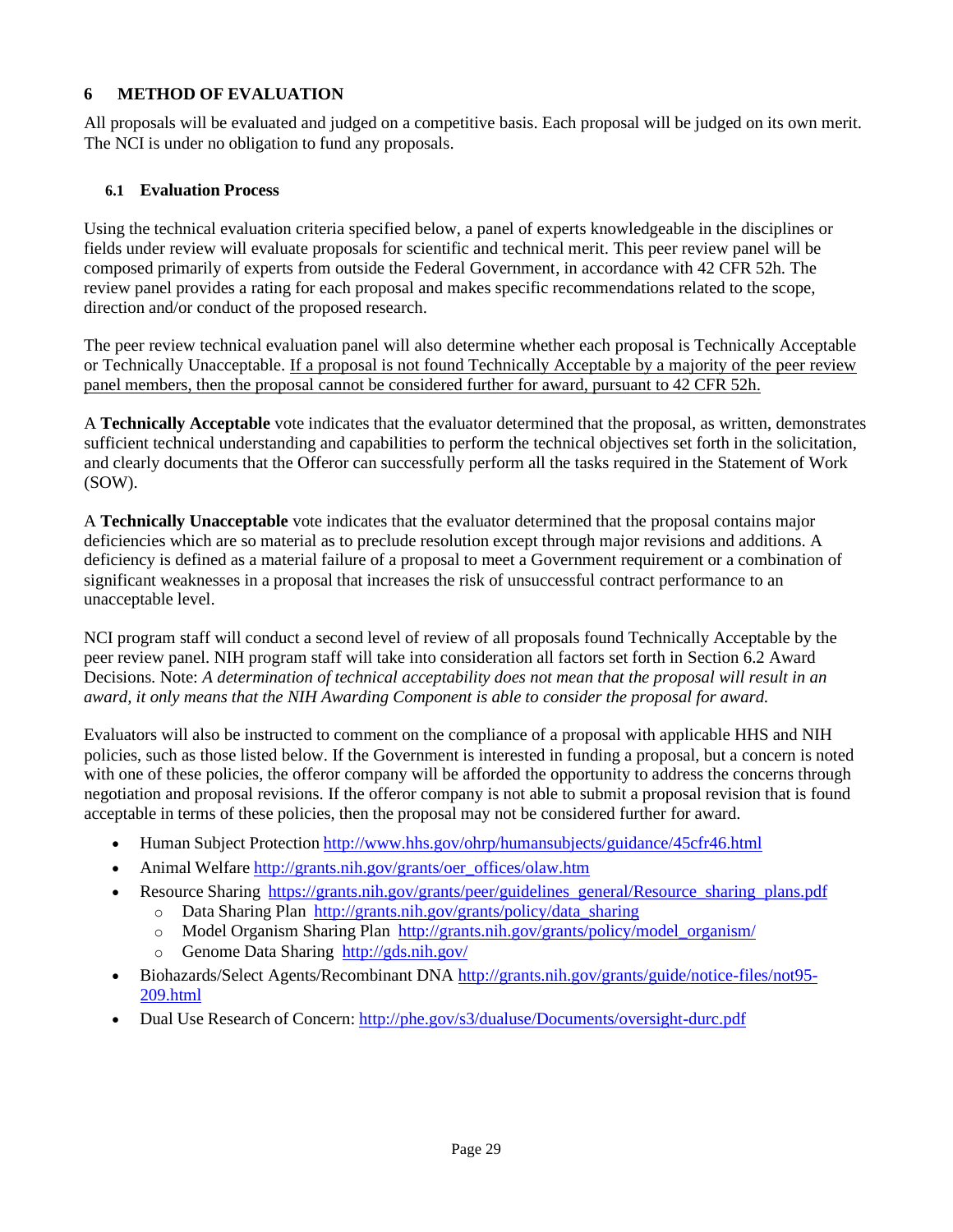### <span id="page-29-0"></span>**6.2 Award Decisions**

The NCI will make awards to the offerors based on the following considerations:

- Technical Evaluation (see Section 6.3, below);
- Areas of high program relevance;
- Program balance (i.e., balance among areas of research);
- Availability of funds; and,
- Cost/Price reasonableness.

### <span id="page-29-1"></span>**6.3 Technical Evaluation Criteria**

Proposals will be evaluated based on the criteria outlined below – subfactors are considered to be of equal importance:

| <b>FACTORS FOR PROPOSALS</b>                                                                                                                                                                                                                                                                                                                                                                                                                                                                                                                                                                      |  |
|---------------------------------------------------------------------------------------------------------------------------------------------------------------------------------------------------------------------------------------------------------------------------------------------------------------------------------------------------------------------------------------------------------------------------------------------------------------------------------------------------------------------------------------------------------------------------------------------------|--|
| <b>Scientific Rationale and Approach</b>                                                                                                                                                                                                                                                                                                                                                                                                                                                                                                                                                          |  |
| Demonstration of sound scientific rationale including identification of the clinical<br>$\bullet$<br>problem for pediatric and/or rare cancer, with adequate justification based either on<br>offeror's own research or literature evidence.<br>Demonstration of a strong scientific premise<br>$\circ$<br>( <i>i.e.</i> , Sufficiency of proposed strategy to ensure a robust and unbiased<br>approach, as appropriate for the work proposed. Adequacy of proposed<br>plan to address relevant biological variables, including sex, for studies in<br>vertebrate animals and/or human subjects.) |  |
| Overall strategy, methodology, and analyses are well-reasoned and appropriate to<br>$\bullet$<br>accomplish the specific aims of the project. If early stage development, the<br>strategy establishes feasibility.                                                                                                                                                                                                                                                                                                                                                                                |  |
| Identification of potential problems, risk management and alternative strategies.<br>$\bullet$                                                                                                                                                                                                                                                                                                                                                                                                                                                                                                    |  |
| Benchmarks for success presented which will establish feasibility and mitigate risks<br>$\bullet$<br>for future development efforts.                                                                                                                                                                                                                                                                                                                                                                                                                                                              |  |
| <b>Potential for Innovation and Impact</b>                                                                                                                                                                                                                                                                                                                                                                                                                                                                                                                                                        |  |
| Demonstration of a novel idea that proposes to test new targets, tools and<br>$\bullet$<br>approaches to change research, diagnosis, and treatment paradigm in rare and/or<br>pediatric cancers.                                                                                                                                                                                                                                                                                                                                                                                                  |  |
| Projects demonstrate high creativity and favorable risk-reward ratios.<br>$\bullet$                                                                                                                                                                                                                                                                                                                                                                                                                                                                                                               |  |
| Potential to target an important problem or a critical barrier to progress in the field.<br>$\bullet$                                                                                                                                                                                                                                                                                                                                                                                                                                                                                             |  |
| Transformative potential for significant change in understanding, diagnosis, or<br>$\bullet$<br>treatment of rare and/or pediatric cancers, considering consequences for the field<br>and size of the community affected. For example, a paradigm-shifting or novel idea<br>to test new targets, tools and/or approaches that would change research, diagnosis,<br>and/or treatment paradigms in rare and/or pediatric cancers.                                                                                                                                                                   |  |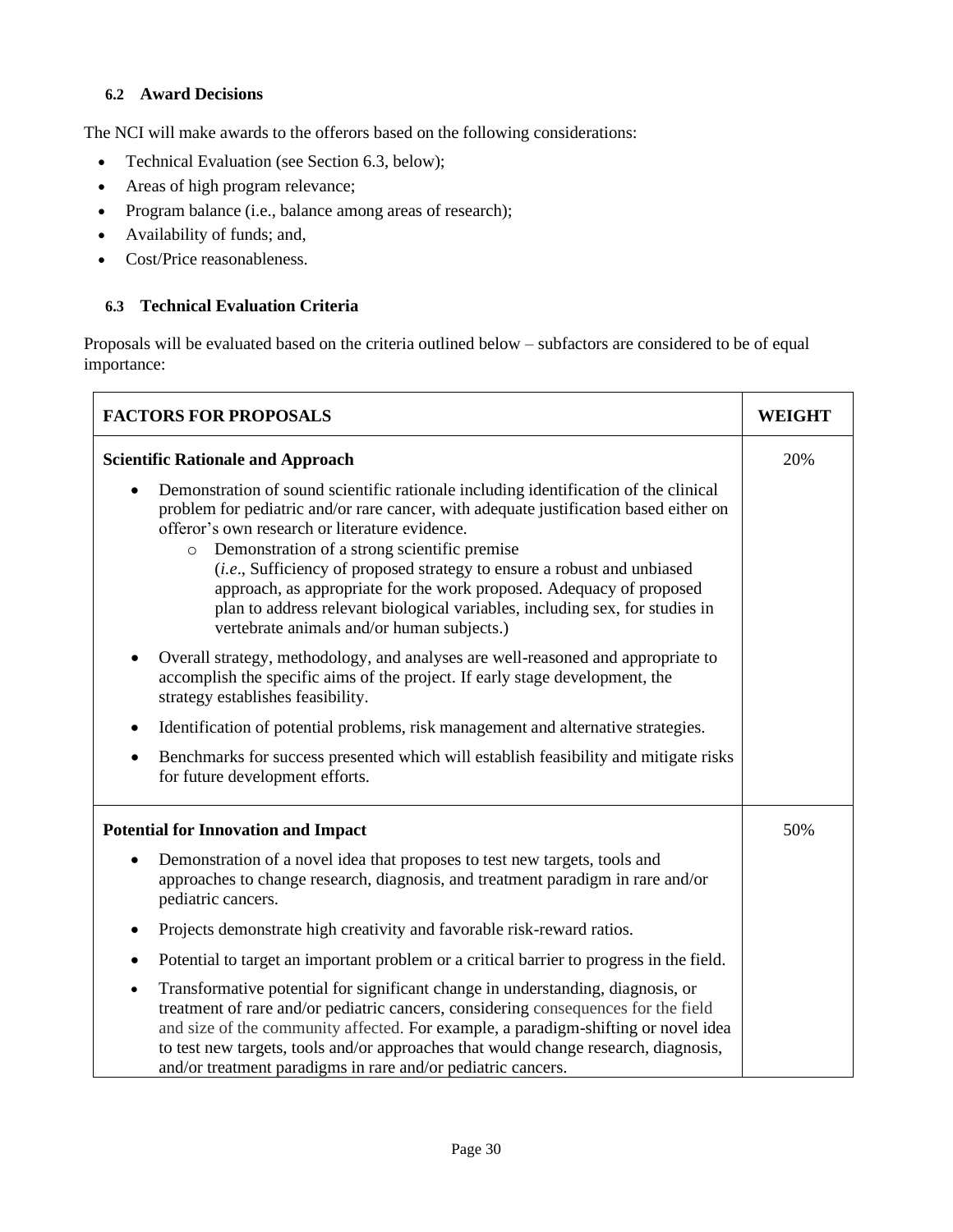| <b>FACTORS FOR PROPOSALS</b>                                                                                                                                                                                                                                                                                                                       |  |
|----------------------------------------------------------------------------------------------------------------------------------------------------------------------------------------------------------------------------------------------------------------------------------------------------------------------------------------------------|--|
| <b>Commercialization Potential</b>                                                                                                                                                                                                                                                                                                                 |  |
| A clear unmet medical need exists in the identified rare or pediatric cancer space<br>for which the proposed technology may solve.                                                                                                                                                                                                                 |  |
| The proposed research activity has the potential to lead to a marketable product<br>$\bullet$<br>or process in the proposed cancer space. Expectation is not to have an<br>immediate short-term product; however, a clear deliverable should be identified<br>and described in relation to the long-term development strategy.                     |  |
| Assuming the technical objectives are achieved, development of the proposed<br>$\bullet$<br>technology into a commercial product would offer significant advantages over<br>existing approaches, methodologies, instrumentation, or interventions currently<br>utilized in research or clinical practice.                                          |  |
| <b>Personnel and Resources</b>                                                                                                                                                                                                                                                                                                                     |  |
| The qualifications of the proposed Principal Investigators, Project Directors,<br>$\bullet$<br>supporting staff and consultants, their experience in the scientific area being<br>proposed, and the appropriateness of the leadership approach (including the<br>designated roles and responsibilities, governance, and organizational structure). |  |
| The adequacy and suitability of the proposed facilities, equipment, and research<br>environment                                                                                                                                                                                                                                                    |  |

Technical reviewers will base their conclusions only on information contained in the proposal. It cannot be assumed that reviewers are acquainted with the firm or key individuals or any referenced experiments. All relevant supporting data such as journal articles, literature, including Government publications, etc., should be contained or referenced in the proposal and will count toward the page limit.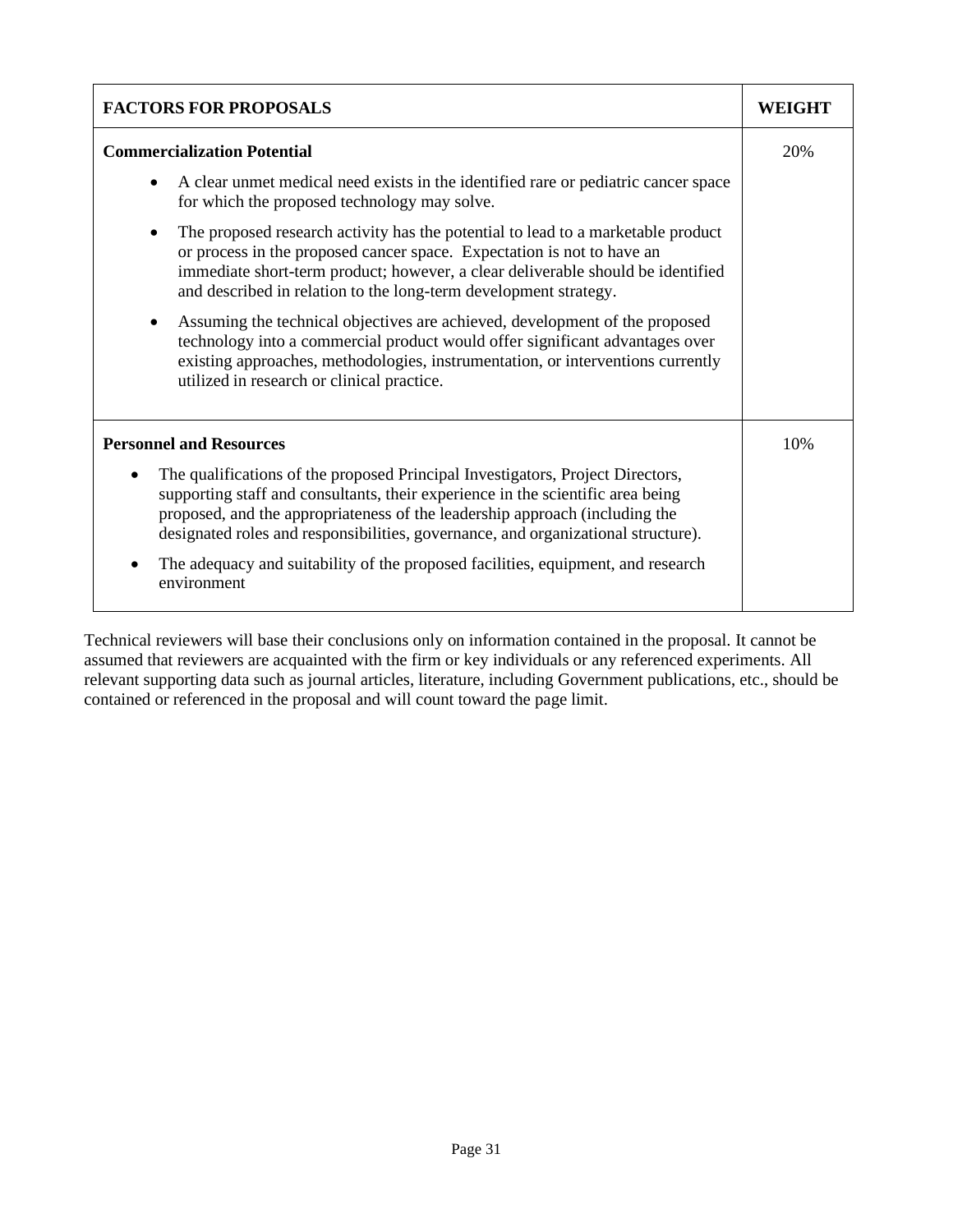### **7 PROPOSAL SUBMISSION**

### <span id="page-31-1"></span><span id="page-31-0"></span>**7.1 White Paper / Letter of Intent**

Interested small business offerors are requested to indicate their intent to propose by submitting a White Paper by **May 2, 2022**.

The White Paper should be 2-3 pages in length, and must be submitted to [ncioasbir@mail.nih.gov.](mailto:ncioasbir@mail.nih.gov)

The White Paper should include a brief summary of the proposed project with sufficient detail to evaluate:

- Significance and scientific rationale;
- Description of how the technology would be innovative;
- Impact technology would have on the field including clinical and/or patient impact;
- Any investigators/organization(s) who have expressed interest in collaborating.
- Brief Description of the activities proposed for the project period.

The NCI Program Staff will review each White Paper and will respond to each small business offeror with an indication as to whether the NCI is interested in receiving a full proposal based on the project summarized in the White Paper.

Full proposals will be evaluated by a peer review panel composed primarily of experts from outside the Federal Government. NCI's interest in a White Paper does not affect the evaluation process set forth in Section 6 of this solicitation. However, the White Paper process can indicate the NCI's viewpoint as to whether a proposed idea is within the scope of what type of research is being sought in this solicitation. A response from NCI that a proposed idea is not within the scope of this solicitation can prevent potential offerors from expending time and resources on writing a full proposal.

Submission of a White Paper is highly encouraged; however, a full proposal received by the deadline set forth on the cover page of this solicitation will be accepted if a White Paper was not submitted.

### <span id="page-31-2"></span>**7.2 Questions**

Offerors with questions regarding this solicitation must submit them in writing to [ncioasbir@mail.nih.gov.](mailto:ncioasbir@mail.nih.gov) To ensure that the Government has sufficient time to respond, questions should be submitted by **May 2, 2022**. The Government may issue an amendment to this solicitation which publishes its responses to questions submitted. The Government anticipates that responses would be published in sufficient time for interested offerorsto consider them prior to submission of a proposal.

#### <span id="page-31-3"></span>**7.3 Limitation on the Length of the Technical Proposal**

The Technical Proposal shall consist of ATTACHMENT 1 – TECHNICAL PROPOSAL FORM, as well as applicable NIH Biosketches for key personnel, and up to one page of OPTIONAL preliminary data/figures. Any information that exceeds the character limits set forth in the ATTACHMENT 1 – TECHNICAL PROPOSAL FORM will be redacted and not considered during evaluation. Any additional information provided other than the ATTACHMENT 1 – TECHNICAL PROPOSAL FORM, the NIH Biosketches, and up to 1 page of preliminary data/figures will be redacted and not considered during evaluation.

Note, the Technical Proposal must be uploaded as one file. NIH Biosketches and OPTIONAL preliminary data/figures must be combined into one file along with ATTACHMENT 1 – TECHNICAL PROPOSAL FORM.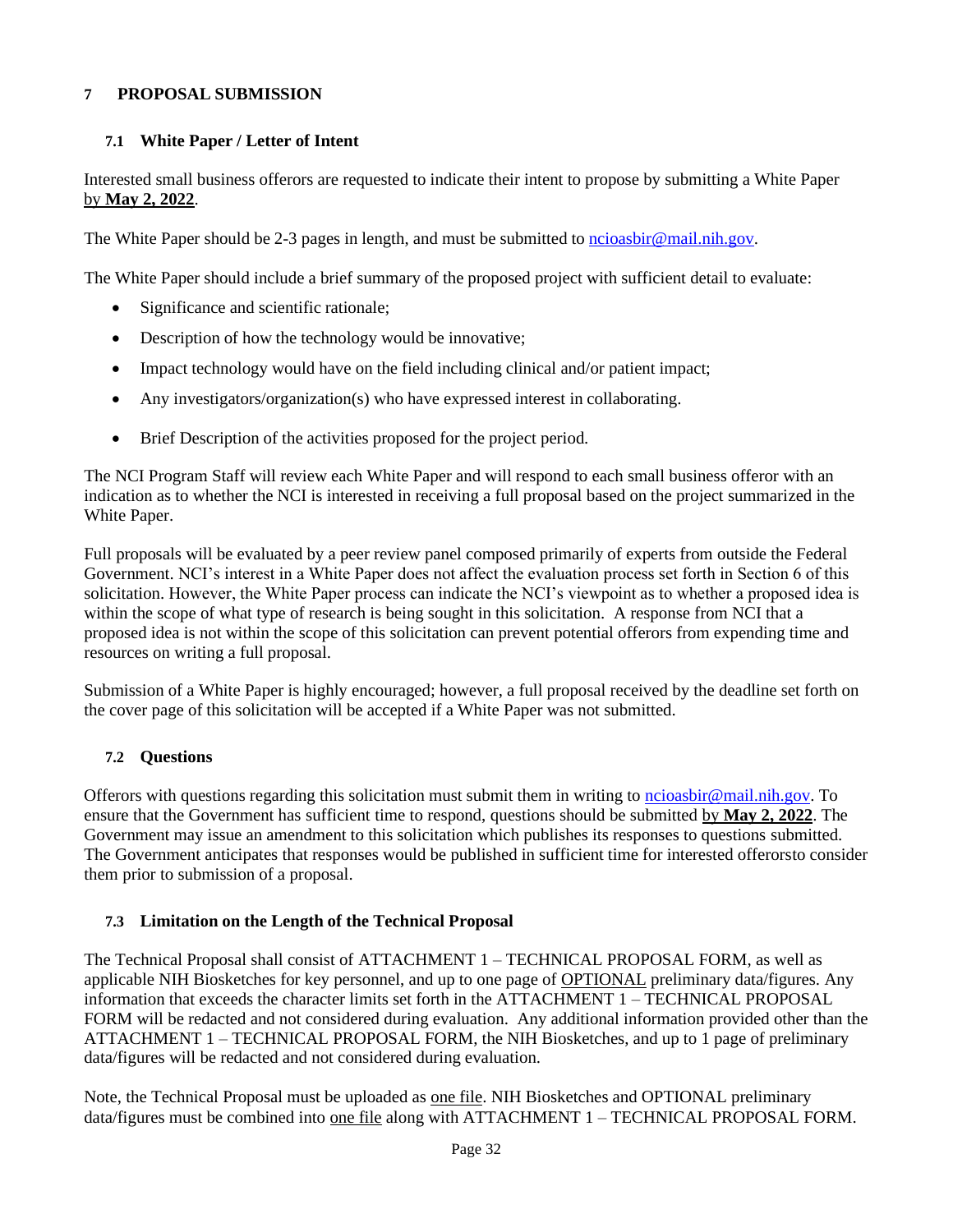### <span id="page-32-0"></span>**7.4 Submission, Modifications, Revision, and Withdrawal of Proposals**

(a) Offerors are responsible for submitting proposals to the electronic Contract Proposal Submission (eCPS) website at <https://ecps.nih.gov/> by the date and time specified on the first page of this solicitation.

### **Offerors must use this electronic transmission method. No other method of proposal submission is permitted.**

- (b) Instructions on how to submit a proposal into eCPS are available at: [https://ecps.nih.gov/HowToSubmit.](https://ecps.nih.gov/HowToSubmit) Offerors may also reference Frequently Asked Questions regarding online submissions at [https://ecps.nih.gov/sbirsttr/home/faq.](https://ecps.nih.gov/sbirsttr/home/faq)
	- 1. Be advised that registration is required to submit a proposal into eCPS and registration may take several business days to process.
	- 2. Separation of Technical and Business Proposals

The proposal must be uploaded in 3 parts: Technical Proposal, Human Subjects and Clinical Trials Information Form, and Business Proposal.

The Technical Proposal shall be created as described in Section 7.3 and Section 8. **The TechnicalProposal must consist of a single PDF file.**

The PHS Human Subjects and Clinical Trials Information Form shall consist of Item 2, as described in Section 8.12. A link to this form is found in Section 13 Appendices. **This form – Appendix H.2. – is required for every proposal submission.** If your proposal does not involve Human Subjects or Clinical Trials, you must still note this on the form and submit the form. If applicable, Appendix H.3. – Study Record must be attached to Appendix H.2., as described in the Instructions set forth in Appendix H.1.

The Business Proposal shall consist of Items 3, 4 (if applicable), 5, and 6, as described in Section 8.3 and 8.4. The Business Proposal must consist of a single PDF file. Offerors may also choose to submit an optional Excel Workbook spreadsheet providing a cost breakdown, in addition to the single PDF file.

3. Proposal Naming Conventions

To aid the Government in the efficient receipt and organization of your proposal files, please follow the following file naming conventions:

a. The language entered into the 'Proposal Name' field in eCPS for your proposal submission should include, in order: (1) the name of the Small Business Offeror; and, (2) the last name of the Principal Investigator/Project Director.

Examples are provided below, supposing a company named "XYZ Company" and a Principal Investigator with the last name of "Smith":

- XYZ Company Smith
- b. Files uploaded for your proposal submission should include, in order: (1) the name of the Small Business Offeror; (2) the last name of the Principal Investigator/Project Director; and, (3) the section of the proposal that the file represents (i.e., Technical, Business, or Human Subjects Form).

Use the format set forth in the examples below when naming your files, prior to uploading them into eCPS: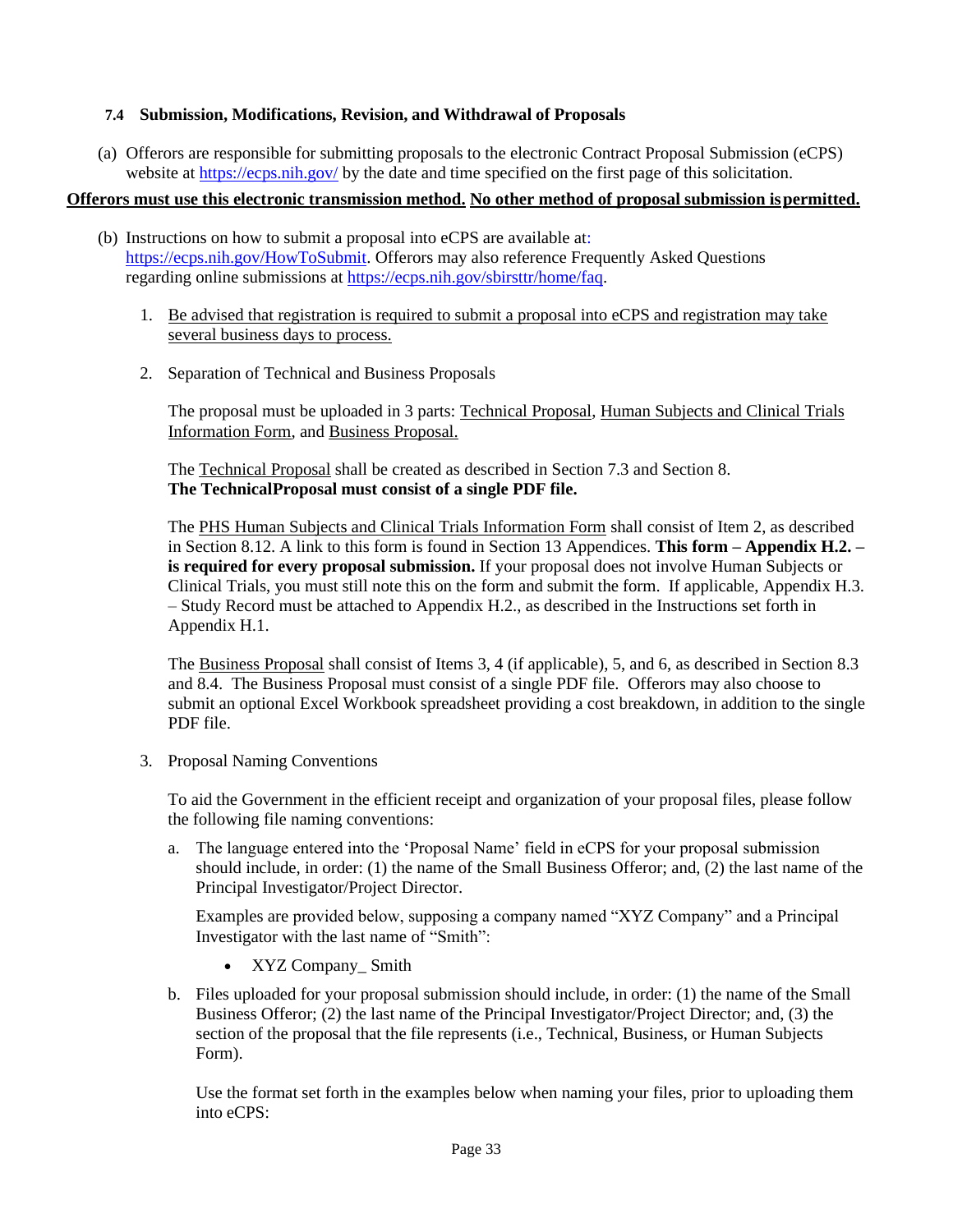| <b>Technical Proposal:</b>                                  | XYZ Company_Smith_Technical.pdf         |  |  |  |  |
|-------------------------------------------------------------|-----------------------------------------|--|--|--|--|
| <b>Human Subjects and Clinical Trials Information Form:</b> |                                         |  |  |  |  |
|                                                             | XYZ Company_Smith_HumanSubjectsForm.pdf |  |  |  |  |
| <b>Business Proposal:</b>                                   | XYZ Company_Smith_Business.pdf          |  |  |  |  |

- (c) Any proposal, modification, or revision, that is not received prior to the exact time specified for receipt of proposals is "late" and will not be considered for award.
- (d) If an emergency or unanticipated event interrupts normal Government processes so that proposals cannot be received at the eCPS website by the exact time specified in the solicitation, and urgent Government requirements preclude amendment of the solicitation closing date, the time specified for receipt of proposals will be deemed to be extended to the same time of day specified in the solicitation on the first work day on which normal Government processes resume.
- (e) Proposals may be withdrawn by written notice at any time before award. A copy of withdrawn proposals will be retained in the contract file.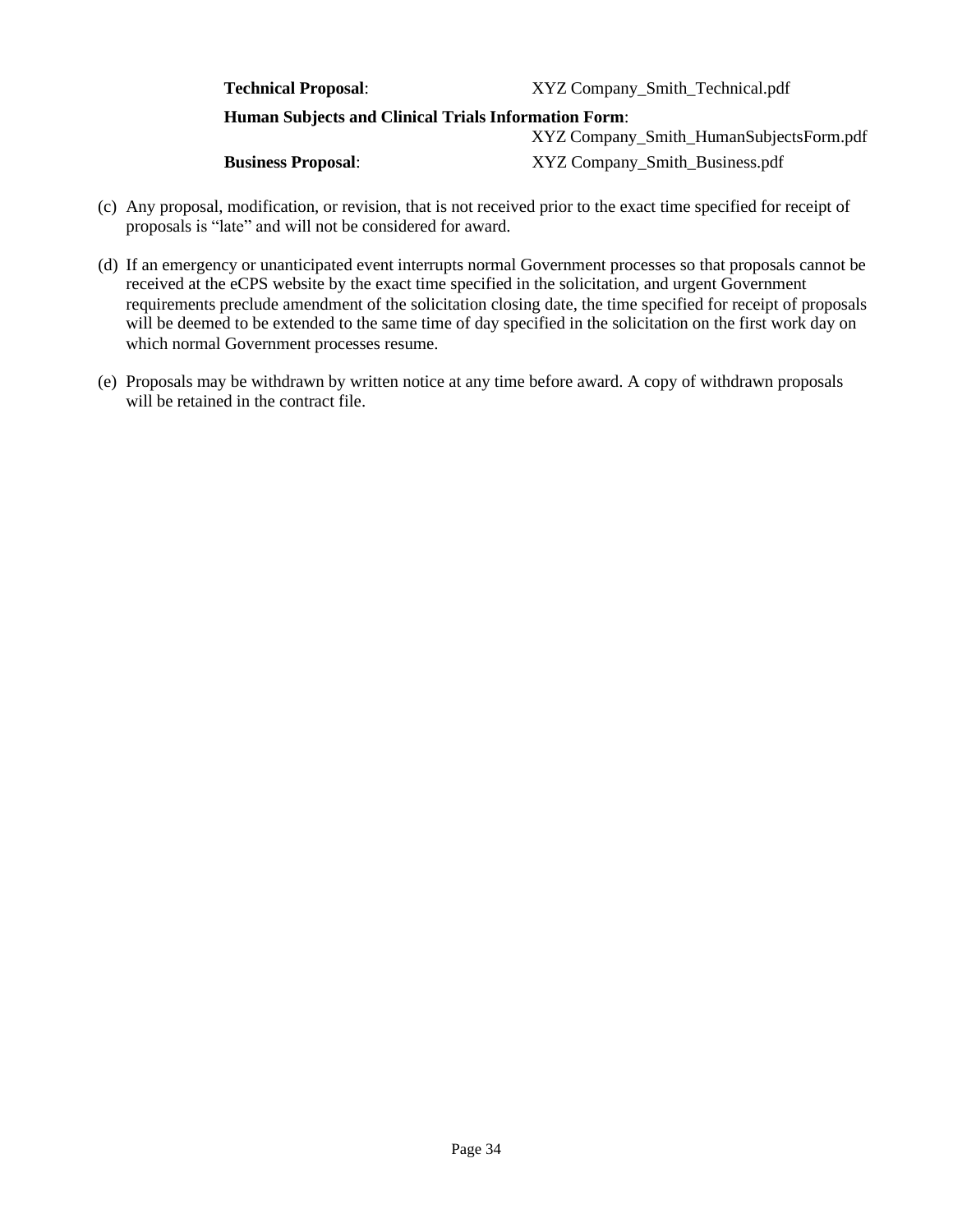### <span id="page-34-0"></span>**8 PROPOSAL PREPARATION AND INSTRUCTIONS**

### <span id="page-34-1"></span>**8.1 Introduction**

It is important to read and follow the proposal preparation instructions carefully. Pay special attention to the requirements concerning Human Subjects and use of Vertebrate Animals if your project will encompass either item.

#### <span id="page-34-2"></span>**8.2 Proposal Instructions**

A complete proposal consists of the following:

### **Technical Proposal**

### o **ATTACHMENT 1 – TECHNICAL PROPOSAL FORM**

This Attachment has been uploaded and posted alongside the solicitation document. It consists of the following:

- **Submission Checklist**
- Proposal Cover Sheet
- Abstract of the Research Plan and Public Health Relevance z

(This information will be placed in a publicly accessible database if the project is funded – do not include proprietary information.)

- Technical Proposal Content (See Section 8.5 for further instructions)
- **Statement of Work** (This information will be included in final awarded contracts and is therefore subject to the Freedom of Information Act – do not include proprietary information.)
- o OPTIONAL **One Page** of Preliminary Data/Figures

Not required.

You may choose to create no more than 1 page of supplemental data or figures that would help to establish feasibility.

Combine with the ATTACHMENT 1 – TECHNICAL PROPOSAL FORM and NIH Biosketches for your Technical Proposal Submission.

o **NIH Biosketches**

Complete an NIH Biosketch for all key personnel.

Template available here:<https://grants.nih.gov/grants/forms/biosketch-blank-format-rev-10-2021.docx>

Combine with ATTACHMENT 1 – TECHNICAL PROPOSAL FORM, as well as optional 1-page of data/figures if desired, for your Technical Proposal Submission.

The proposal submission website will only accept a single PDF document as the Technical Proposal. Only the single Technical Proposal file will be considered during Technical Evaluation. The above documents must be merged/attached/combined into one file.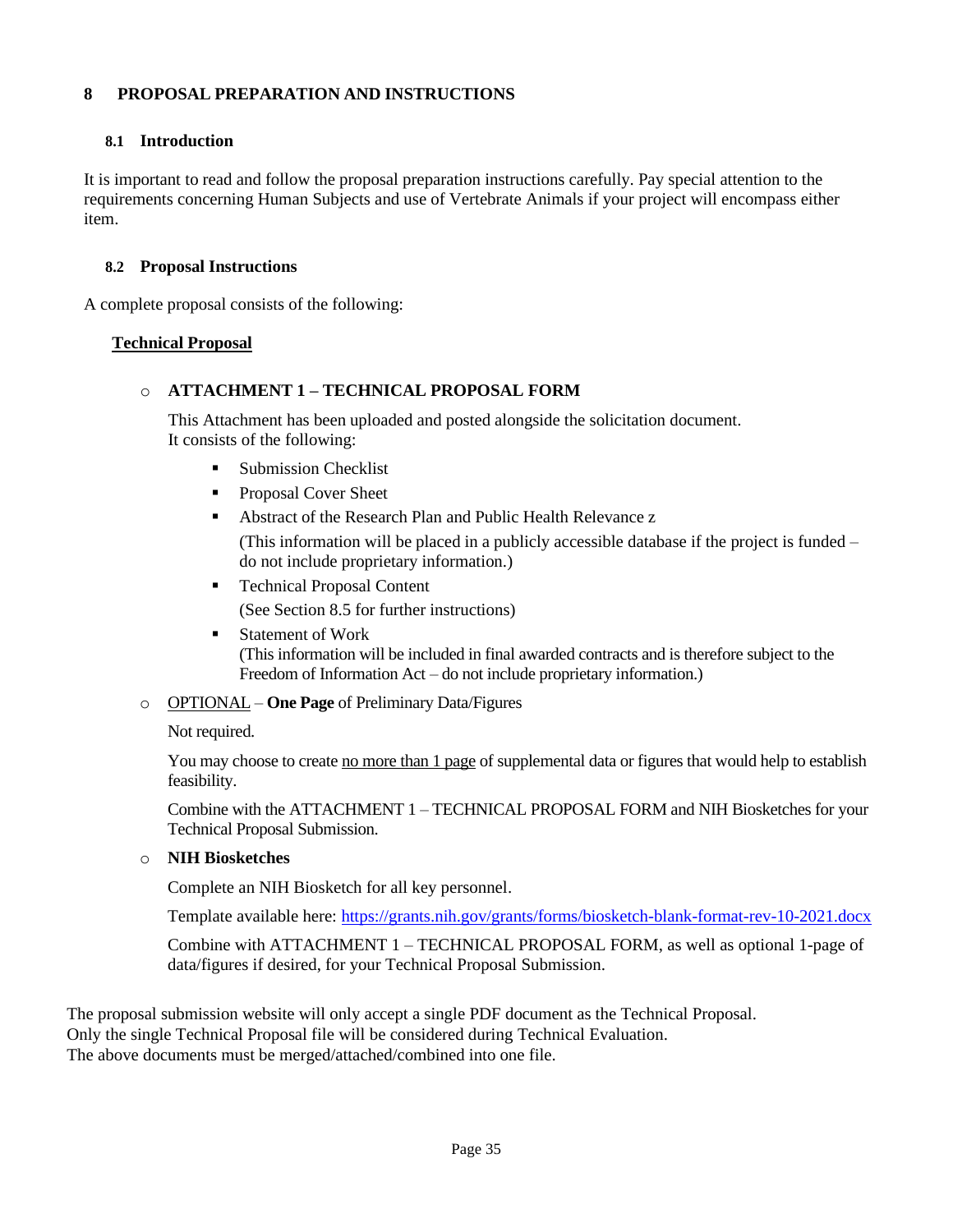### **Human Subjects and Clinical Trials Information Form and Attachments (Appendix H.2.)**

#### **Business Proposal**

- o Pricing Proposal (Appendix C) (See Section 12, Appendices, for a hyperlink to this template)
- o Proof of Registration in the SBA Company Registry (Refer to Section 4 for Directions)
- o Summary of Related Activities (Appendix F) (See Section 12, Appendices, for a hyperlink to this template)
- o SBIR Application VCOC Certification, **if applicable** (See Section 4 to determine if this applies to your organization)

<span id="page-35-0"></span>**IMPORTANT** -- While it is permissible, with proposal notification, to submit identical proposals or proposals containing a significant amount of essentially equivalent work for consideration under numerous federal program solicitations, it is unlawful to enter into contracts or grants requiring essentially equivalent effort. If there is any question concerning this, it must be disclosed to the soliciting agency or agencies as early as possible. Refer to Proposal Cover Sheet and Appendix C.

### **8.3 Technical Proposal Cover Sheet**

**Complete the Proposal Cover Sheet as the first page of the proposal. No other coversheet should be used.**  If submitting a proposal reflecting Multiple Principal Investigators/Project Directors (PIs/PDs), the individual designated as the Contact PI should be entered here.

### <span id="page-35-1"></span>**8.4 Abstract of Research Plan and Public Health Relevance**

Do not include any proprietary information as abstracts of successful proposals will be published by NCI. The abstract should briefly discuss the problem or opportunity that the offerors are trying to solve, highlight the innovation of the proposed technology and how it will change the clinical and research paradigm, and briefly discuss the activities proposed in the proposal. Summarize anticipated results and potential commercial applications of the proposed research.

Include at the end of the Abstract a brief description (two or three sentences) of the relevance of this research to public health. In this description, be succinct and use plain language that can be understood by a general, lay audience.

#### <span id="page-35-2"></span>**8.5 Technical Proposal Content**

**NOTE: Prior to preparing the Technical Proposal Content, offerors should refer to the specific research Topic in Section 11 to tailor the proposed research plan to the description, goals, anticipated activities, and budget set forth for the specific Topic.**

The Technical Proposal Content covers the following items.

#### A) **Identification and Significance of the Problem or Opportunity**

Provide a clear statement of the specific technical problem or opportunity to be addressed in the proposed research. Use this section to demonstrate the scientific rationale behind the proposed technology, including identification of the clinical problem and cancer type(s) that the proposal will focus on. Limit your response to 4500 characters at 10pt font.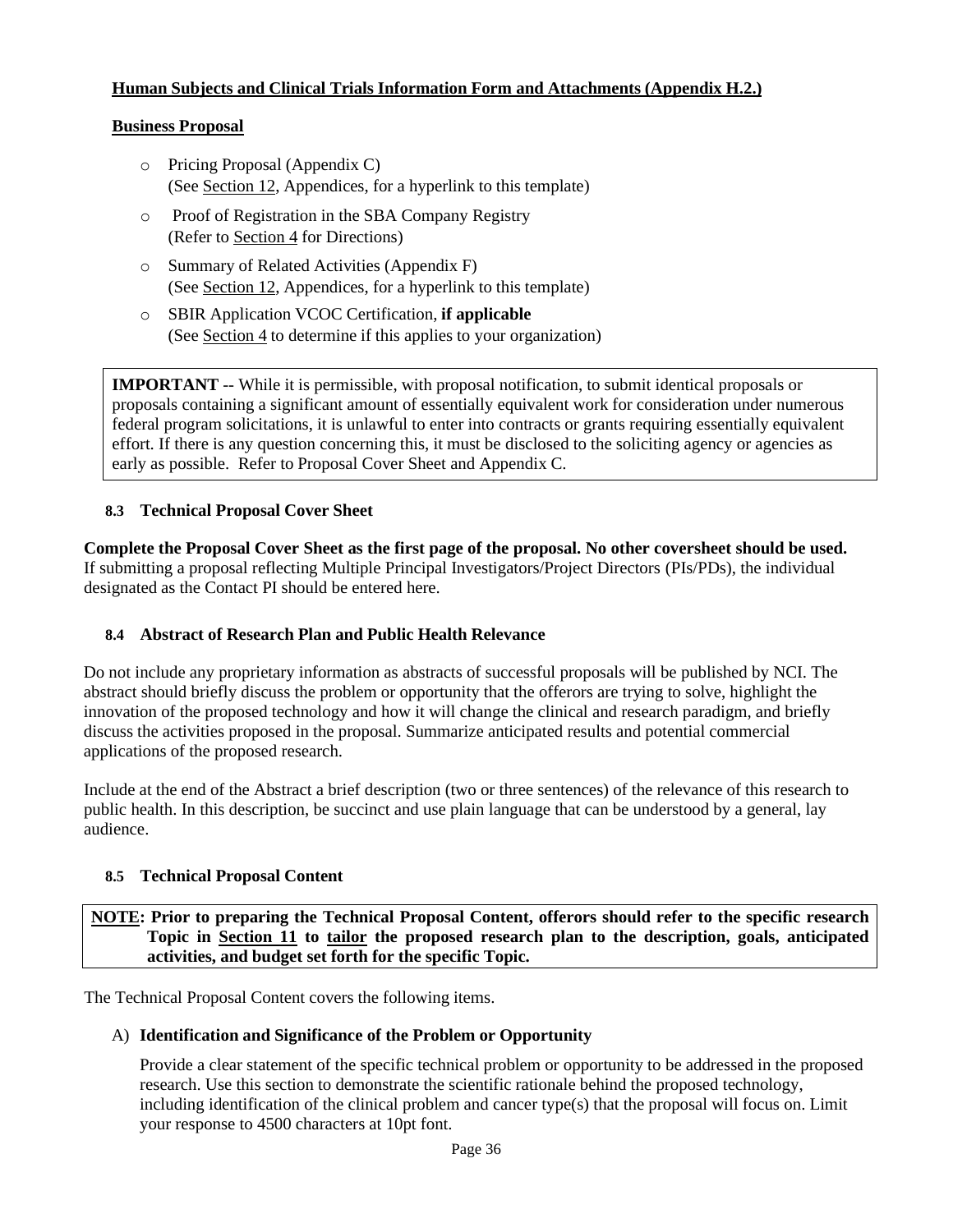Refer to **Section 8.6 Enhancing Reproducibility through Rigor and Transparency**, and address those points, as applicable.

#### B) **Proposed Technological Solution**

Describe the proposed solution to the identified unmet medical need. Justify how the proposed technology is ideally suited to solve the stated problem using the offeror's own research or by citing appropriate literature evidence. Limit your response to 4500 characters at 10pt font. Preliminary data are not required but can be included/referred to in an optional 1-page (maximum) document to establish project feasibility, which must be attached or combined with ATTACHMENT 1 - TECHNICAL PROPOSAL FORM provided.

#### C) **Innovation**

Highlight the disruptive innovation of the proposed research project in developing approaches to change research, diagnosis, and treatment paradigms in rare and/or pediatric cancers. Discuss the transformative potential of the project for significant change compared to current research and/or clinical practice paradigms, considering consequences for the field and size of the community affected. Include subsections that discuss creative thinking approaches and project risk reward ratio analyses. Limit your response to 4500 characters at 10pt font.

#### D) **Approach and Methodology**

Set forth technical objectives and describe a logical approach for meeting the objectives through clearly identified tasks, in a well-developed experimental design.

Technical Objectives and Milestones shall be included at a high level in the **Statement of Work section,** which comes further down in the TECHNICAL PROPOSAL FORM template. In contrast, in this section of the proposal, the offeror should include more detailed and/or confidential information that is not appropriate for inclusion in the final contract award which is generally releasable to the public, to allow for sufficient technical evaluation of the proposed project.

Discuss the methods to be used to achieve each objective/task.

Discuss anticipated challenges and plans to address weaknesses in prior research.

Identify potential problems and alternative strategies.

Define measurable benchmarks for success which will establish feasibility and mitigate risks for future development efforts. Milestones should include quantitative parameters so that the progress and success of the project can be assessed.

**Explicitly describe the role and time allocated towards the project for each key personnel**. If a co-PI/PD is proposed, include a Multiple PI/PD Leadership Plan.

Limit your response to 4500 characters at 10pt font.

Refer to **Section 8.6 Enhancing Reproducibility through Rigor and Transparency**, and address those points, as applicable.

#### E) **Product Discovery and Development**

Clearly define a deliverable (expectation is not to have an immediate short-term commercial product) to be achieved with the Concept Award funding and how this deliverable will fit into the whole long-term product development strategy. Successful execution of Concept Award proposals should help de-risk the technology for potential future Phase I and/or Phase II SBIR awards through standard funding opportunity announcements. Limit your response to 4500 characters.

#### F) **Potential Commercial Application**

Define the unmet medical need that exists in the identified rare or pediatric cancer space for which the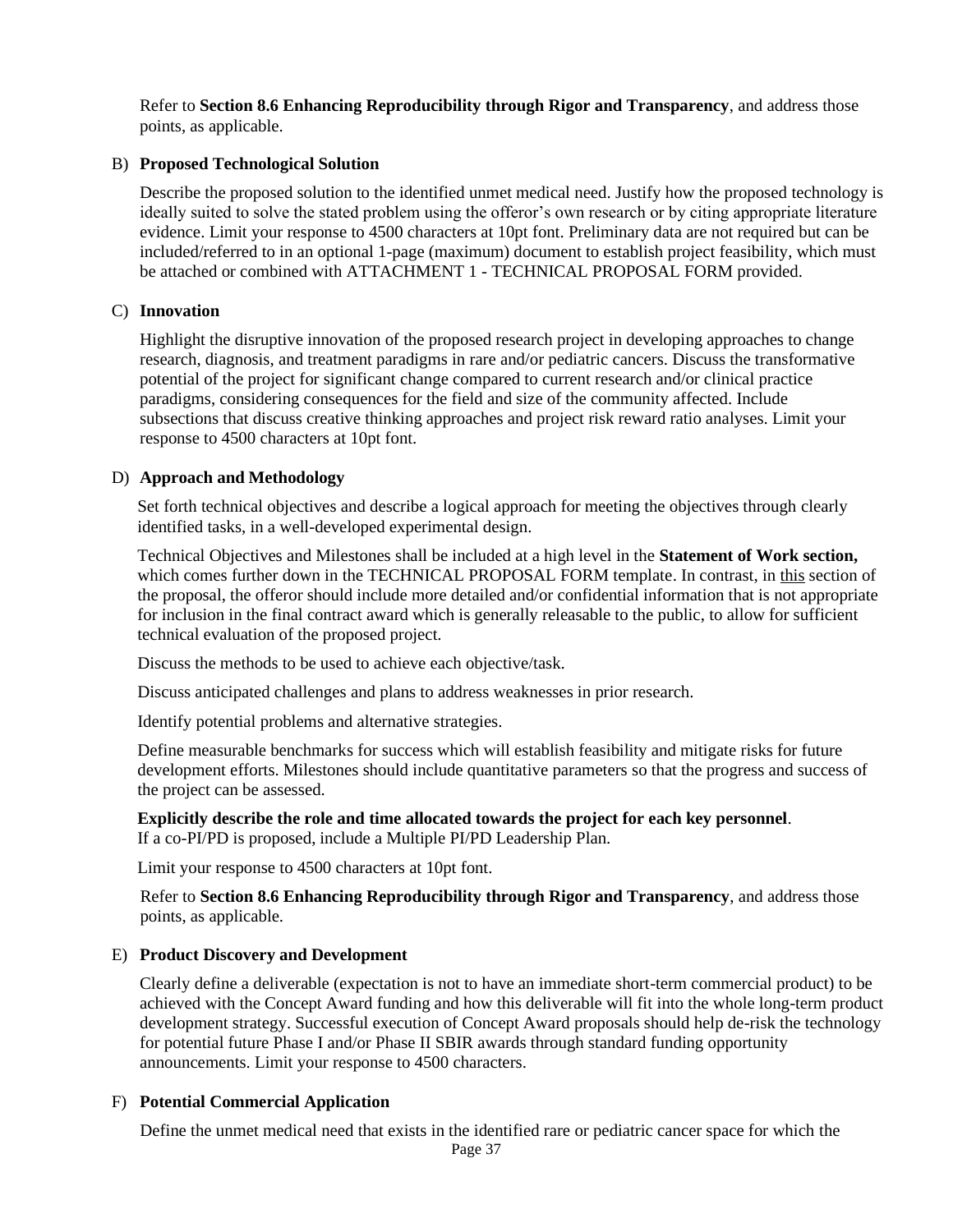proposed technology may solve. Use this section to identify a plausible commercial path and need for a product to be developed. Describe the market as it currently exists and how your product/service may enter and compete. Include the potential barriers to market entry and how you expect to overcome them. Describe the strategy for protecting your innovation (such as status of and/or potential for intellectual property or market exclusivity, etc.). Limit your response to 4500 characters.

#### G) **Resources**

Discuss the resources available and accessible to the offeror that will enable the team to successfully complete the proposed research project, including facilities, equipment, and research environment. Limit your response to 4500 characters.

### H) **Authentication of Key Biological and/or Chemical Resources**

Outline below the main biological/chemical resources to be utilized in this project and any authentication procedures. Limit your response to 1500 characters.

### I) **Resource Sharing Plan**

NIH considers the sharing of unique research resources developed through NIH-sponsored research an important means to enhance the value and further the advancement of research. When resources have been developed with NIH funds and the associated research findings published or provided to NIH, it is important that the results be made readily available for research purposes to qualified individuals within the scientific community. Discuss the Resource Sharing Plan of the proposal below. Limit your response to 1500 characters.

#### J) **References** (1- page max)

All relevant supporting data such as journal articles, literature, including Government publications, etc., should be contained or referenced in the proposal and will count toward the page limit.

#### K) **Statement of Work**

Technical Objectives and Milestones shall be included at a high level in the **Statement of Work section.**  The Statement of Work will be included in the final contract award document, to set forth the parameters of the activities that are being conducted under the contractual agreement, and as such, are generally releasable under the Freedom of Information Act. Therefore, do not include proprietary/confidential information.

Follow instructions within the template provided, including, for example: a timeline broken down by objectives and milestones, and defining measurable benchmarks for success including quantitative parameters so that the progress and success of the project can be assessed.

Refer to **Section 8.7 Research Involving Vertebrate Animals** and include a Vertebrate Animals Section as required if the project proposed includes vertebrate animals.

### L) **NIH Biosketches**

Complete an NIH Biosketch for all key personnel.

Template available here:<https://grants.nih.gov/grants/forms/biosketch-blank-format-rev-10-2021.docx>

Combine with ATTACHMENT 1 – TECHNICAL PROPOSAL FORM, as well as optional 1-page of data/figures if desired, for your Technical Proposal Submission.

NIH Biosketches should reflect the qualifications of the proposed Principal Investigators, Project Directors, supporting staff and consultants, and their experience in the scientific area being proposed.

Paragraph D), above, should include a discussion of the appropriateness of the leadership approach of how personnel will be used for this project (including the designated roles and responsibilities, governance, and organizational structure).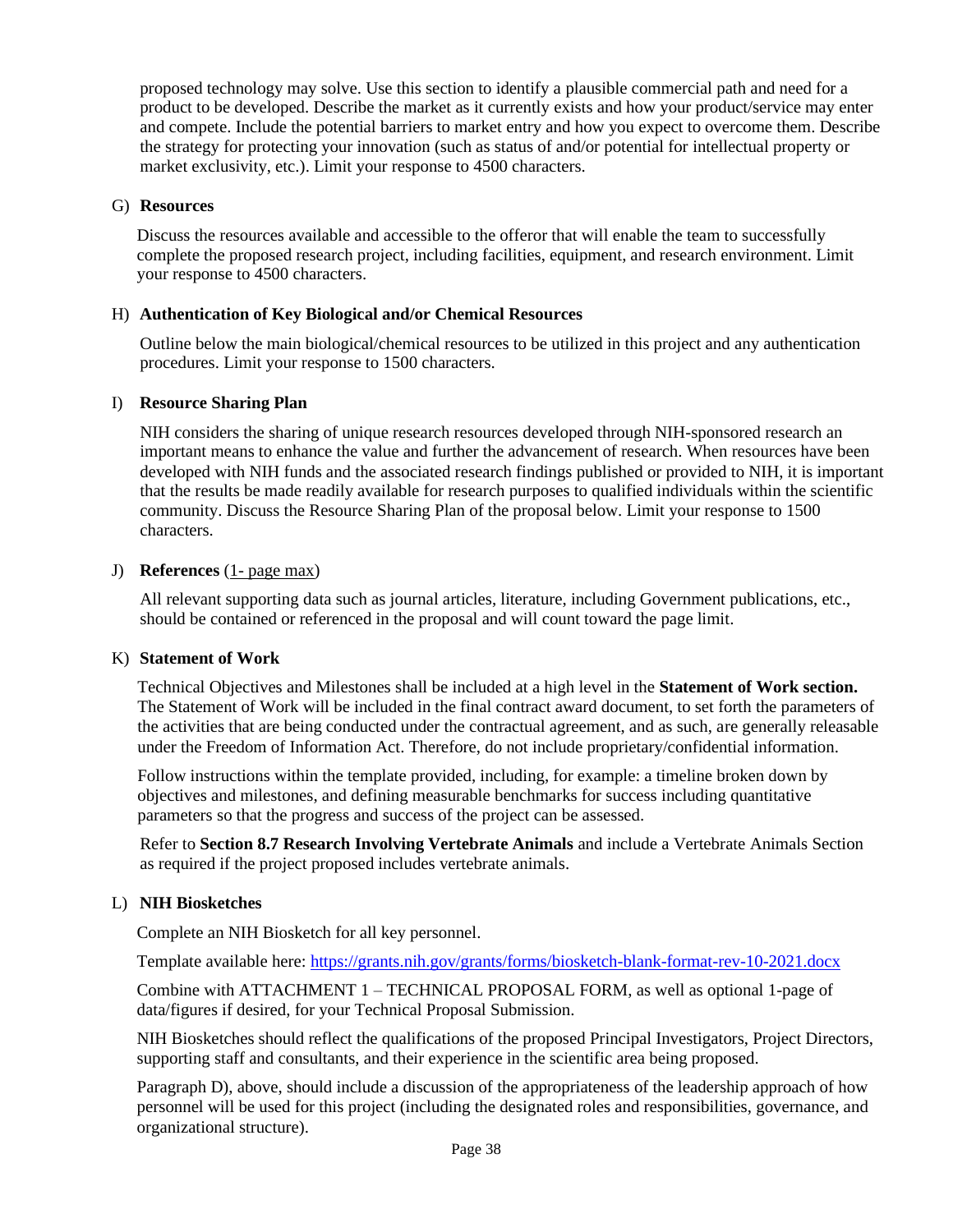#### <span id="page-38-0"></span>**8.6 Enhancing Reproducibility through Rigor and Transparency**

The offeror shall demonstrate compliance with the NIH Policy on enhancing Reproducibility through Rigor and Transparency as described in NIH Guide Notice NOT- [OD-15-103. S](https://grants.nih.gov/grants/guide/notice-files/NOT-OD-15-103.html)pecifically, the offeror shall describe the information below within the Detailed Approach and Methodology section of the technical proposal:

- a. Describe the scientific premise for the Technical Proposal. The scientific premise is the research that is used to form the basis for the proposed research. Offerors should describe the general strengths and weaknesses of the prior research being cited by the offeror as crucial to support the proposal. It is expected that this consideration of general strengths and weaknesses could include attention to the rigor of the previous experimental designs, as well as the incorporation of relevant biological variables and authentication of key resources.
- b. Describe the experimental design and methods proposed and how they will achieve robust and unbiased results.
- c. Explain how relevant biological variables, including sex, are factored into research designs and analyses for studies in vertebrate animals and humans. For example, strong justification from the scientific literature, preliminary data, or other relevant considerations, must be provided for proposals proposing to study only one sex. If your proposal involves human subjects, the sections on the Inclusion of Women and Minorities and Inclusion of Children can be used to expand your discussion and justify the proposed proportions of individuals (such as males and females) in the sample. Refer to [NOT-OD-15-102 f](http://grants.nih.gov/grants/guide/notice-files/NOT-OD-15-102.html)or further consideration of NIH expectations about sex as a biological variable.

### <span id="page-38-1"></span>**8.7 Research Involving Vertebrate Animals**

If it is intended that live vertebrate animals will be used during performance of this contract the Public Health Service (PHS) Policy on Humane Care and Use of Laboratory Animals (authority derived from the Health Research Extension Act of 1985) specifies that certain information is required from offerors in contract proposals submitted to the NIH.

### **The following criteria must be addressed in the "Vertebrate Animals Section"** within the **Statement of Work** attachment**:**

Description of Procedures. Provide a concise description of the proposed procedures to be used that involve vertebrate animals in the work outlined in the Statement of Work. Identify the species, strains, ages, sex and total number of animals by species to be used in the proposed work. If dogs or cats are proposed, provide the source of the animals.

Justifications. Provide justification that the species are appropriate for the proposed research. Explain why the research goals cannot be accomplished using an alternative model (e.g., computational, human, invertebrate, in vitro).

Minimization of Pain and Distress. Describe the interventions including analgesia, anesthesia, sedation, palliative care and humane endpoints to minimize discomfort, distress, pain and injury.

Euthanasia. State whether the method of euthanasia is consistent with the recommendations of the American Veterinary Medical Association (AVMA) Guidelines for the Euthanasia of Animals. If not, describe the method and provide a scientific justification.

A concise (no more than 1-2 pages), complete description addressing these criteria must be provided. The description must be cohesive and include sufficient information to allow evaluation by reviewers and NIH staff. For more discussion regarding the VAS, see

[http://grants.nih.gov/grants/olaw/vertebrate\\_animal\\_section.htm.](http://grants.nih.gov/grants/olaw/vertebrate_animal_section.htm) For additional guidance see the *Worksheet for Review of the Vertebrate Animal Section under Contract Proposals*,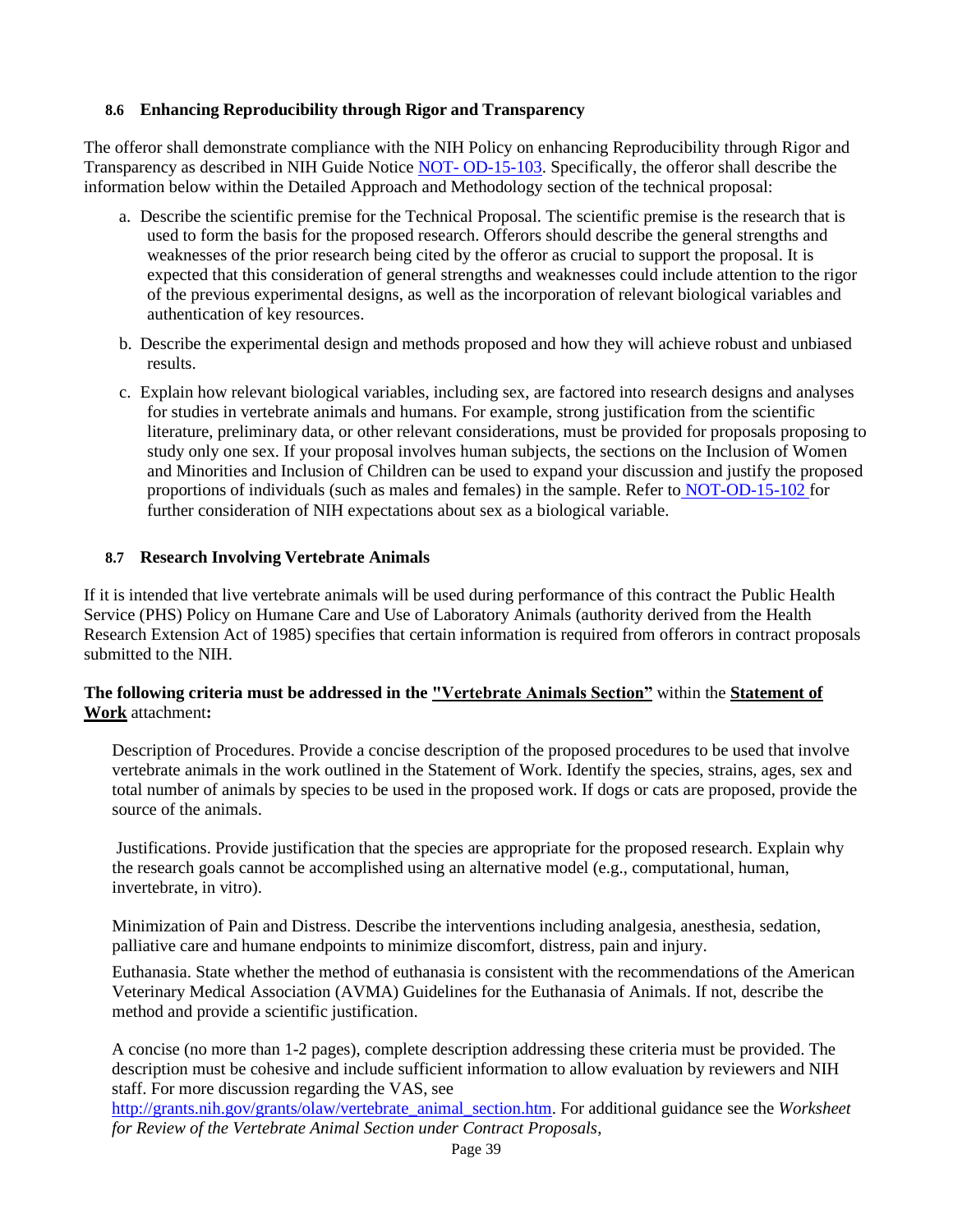#### [http://grants.nih.gov/grants/olaw/VAScontracts.pdf.](http://grants.nih.gov/grants/olaw/VAScontracts.pdf)

The *PHS Policy on Humane Care and Use of Laboratory Animals* (PHS Policy) requires that offeror organizations proposing to use vertebrate animals file a written **Animal Welfare Assurance** with the Office of Laboratory Animal Welfare (OLAW), establishing appropriate policies and procedures to ensure the humane care and use of live vertebrate animals involved in research activities supported by the PHS. The PHS Policy defines "animal" as "any live vertebrate animal used or intended for use in research, research training, experimentation or biological testing or for related purposes."

In accordance with the PHS Policy, offerors must establish an **Institutional Animal Care and Use Committee (IACUC)**, qualified through the experience and expertise of its members, to oversee the institution's animal program, facilities, and procedures. No PHS award for research involving vertebrate animals will be made to an offeror organization unless that organization is operating in accordance with an approved **Animal Welfare Assurance** and provides **verification that the IACUC has reviewed and approved** the proposed activity in accordance with the PHS Policy. This information should be addressed in the Technical Proposal section on Vertebrate Animals.

Proposals may be referred by the PHS back to the IACUC for further review in the case of apparent or potential violations of the PHS Policy. No award to an individual will be made unless that individual is affiliated with an assured organization that accepts responsibility for compliance with the PHS Policy. Foreign offeror organizations applying for PHS awards for activities involving vertebrate animals are required to comply with PHS Policy or provide evidence that acceptable standards for the humane care and use of animals will be met.

The PHS Policy stipulates that an offeror organization, whether domestic or foreign, bears responsibility for the humane care and use of animals in PHS-supported research activities. This policy implements and supplements the *U.S. Government Principles for the Utilization and Care of Vertebrate Animals Used in Testing, Research, and Training* and requires that institutions use the *Guide for the Care and Use of Laboratory Animals* as a basis for developing and implementing an institutional animal care and use program, see:

[http://grants.nih.gov/grants/olaw/Guide-for-the-Care-and-Use-of-Laboratory-Animals.pdf.](http://grants.nih.gov/grants/olaw/Guide-for-the-Care-and-Use-of-Laboratory-Animals.pdf) Methods of euthanasia used will be consistent with the recommendations of the American Veterinary Medical Association (AVMA) Guidelines for the Euthanasia of Animals, unless a deviation is justified for scientific reasons in writing by the investigator, see: <https://www.avma.org/KB/Policies/Documents/euthanasia.pdf> . This policy does not affect applicable state or local laws or regulations that impose more stringent standards for the care and use of laboratory animals. All institutions are required to comply, as applicable, with the Animal Welfare Act as amended (7 U.S.C. 2131 et sec.) and other Federal statutes and regulations relating to animals. These documents are available from the Office of Laboratory Animal Welfare, National Institutes of Health, Bethesda, MD 20892, (301) 496-7163, email: [olaw@mail.nih.gov.](mailto:olaw@mail.nih.gov)

For further information, contact OLAW at NIH, 6705 Rockledge Drive, RKL1, Suite 360, MSC 7982 Bethesda, Maryland 20892-7982 (E-mail: [olaw@od.nih.gov;](mailto:olaw@od.nih.gov) Phone: 301–496–7163). The PHS Policy is available on the OLAW website at: [http://www.grants.nih.gov/grants/olaw/olaw.htm.](http://www.grants.nih.gov/grants/olaw/olaw.htm)

### <span id="page-39-0"></span>**8.8 Human Subjects and Clinical Trials Information Form**

**All proposal submissions must include Appendix H.2 – Human Subjects and Clinical Information Form**. Attachments must also be included if applicable, based on the nature of your project.

Please review **Appendix H.1. - INSTRUCTIONS, HUMAN SUBJECTS AND CLINICAL TRIALS INFORMATION FORM,** found in Section 13 – Appendices, which is the last page of this solicitation.

Then, download and complete **Appendix H.2. – HUMAN SUBJECTS AND CLINICAL TRIALS INFORMATION FORM,** found in Section 13 – Appendices, which is the last page of this solicitation. This form must be included in every proposal.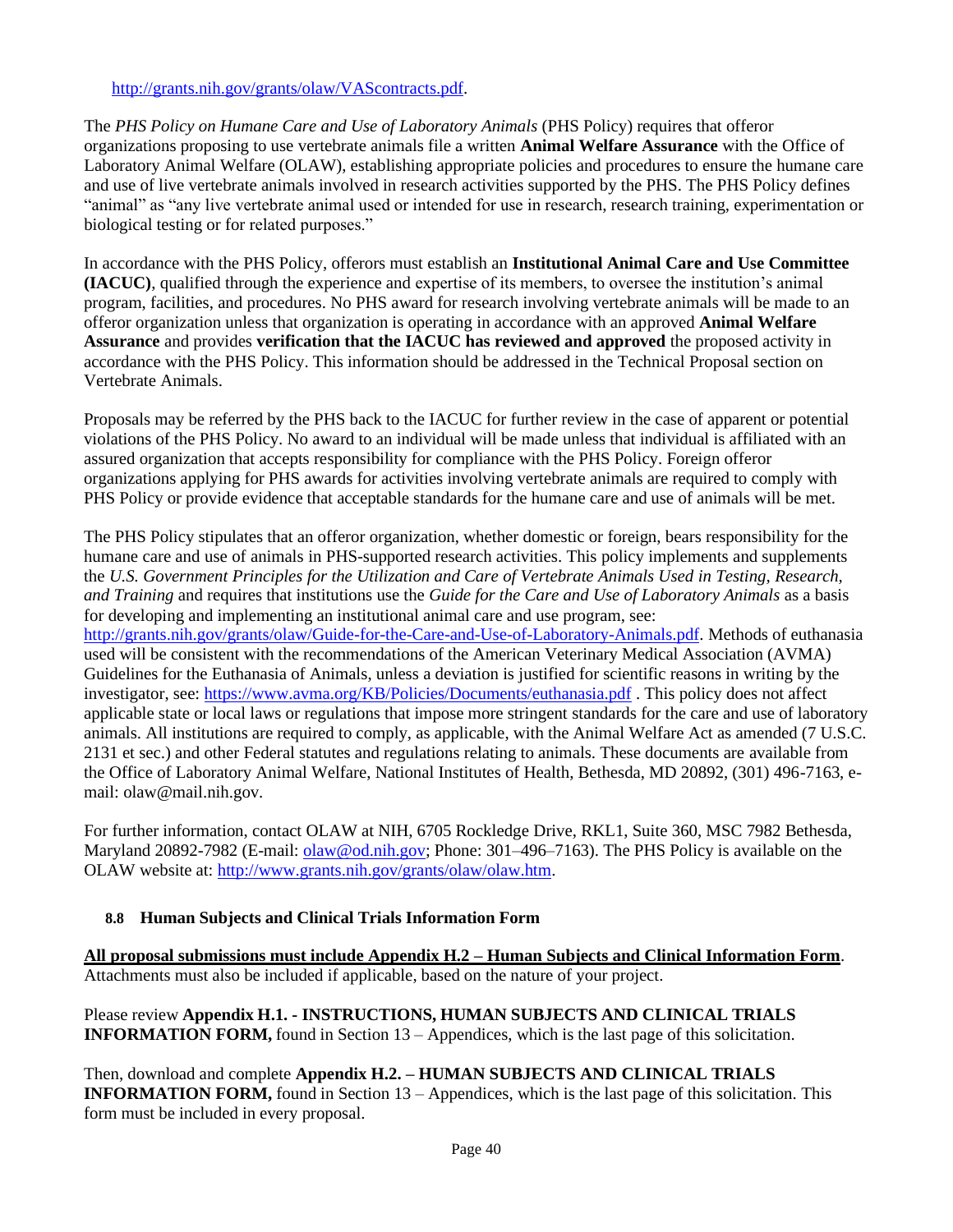If your project involves Human Subjects, even if the project is exempt from Federal Regulations, then completion of Appendix H.2. will also require **Appendix H.3. – STUDY RECORD**, which is an attachment to Appendix H.2., and can be found in Section 12 – Appendices, which is the last page of this solicitation.

### **Through these forms, each proposal must address the Human Subjects Research, Inclusion, and Clinical Trials policies which are included in this solicitation, as applicable to your project.**

If there is not a specific place identified within Appendix H.2. or Appendix H.3. for a particular issue concerning Human Subjects protection, Inclusion, or Clinical Trials policies discussed in this solicitation, include your response as an attachment in the "Other Requested Information" field on the Human Subjects and Clinical Trials Information form.

### *1) Human Specimens and/or Data*

<span id="page-40-0"></span>If your project does not meet the definition of human subjects research, but involves the use of human data and/or biological specimens, you must provide a justification for your claim that no human subjects are involved. There is a field in the Human Subjects and Clinical Trials Information form to attach this explanation. To help determine whether your research is classified as human subjects research, refer to the [Research Involving Private](https://grants.nih.gov/grants/policy/hs/PrivateInfoOrBioSpecimensDecisionChart.pdf) Information or Biological [Specimens flowchart.](https://grants.nih.gov/grants/policy/hs/PrivateInfoOrBioSpecimensDecisionChart.pdf)

### *2) Human Subjects Research with an Exemption from Federal Regulations*

<span id="page-40-1"></span>If **all** of your proposed human subjects research meets the criteria for one or more of the human subjects exemption categories, identify which exemptions you are claiming and justify why your proposed research meets the criteria for the exemptions you have claimed. This justification should explain how the proposed research meets the exemption criteria and should not merely repeat the criteria or definitions themselves. This exemption justification must be attached to the Human Subjects and Clinical Trials Information form using the **"Other Requested Information"** field.

### <span id="page-40-2"></span>*3) Protection of Human Subjects*

### *A. Notice to Offerors of Requirements, Protection of Human Subjects, HHSAR 352.270-4(a) (December 2015)*

- o The Department of Health and Human Services (HHS) regulations for the protection of human subjects, 45 CFR part 46, are available on the Office for Human Research Protections (OHRP) Web site at: <http://www.hhs.gov/ohrp/index.html> .These regulations provide a systematic means, based on established ethical principles, to safeguard the rights and welfare of human subjects participating in research activities supported or conducted by HHS.
- o The regulations define a human subject as a living individual about whom an investigator (whether professional or student) conducting research obtains data or identifiable public information through intervention or interaction with the individual, or identifiable private information. In most cases, the regulations extend to the use of human organs, tissue, and body fluids from individually identifiable human subjectsas well as to graphic, written, or recorded information derived from individually identifiable human subjects. 45 CFR part 46 does not directly regulate the use of autopsy materials; instead, applicable stateand local laws govern their use.
- o Activities which involve human subjects in one or more of the categories set forth in 45 CFR 46.101(b)(1)-(6) are exempt from complying with 45 CFR part 46. See <http://www.hhs.gov/ohrp/humansubjects/guidance/45cfr46.html> .
- o Inappropriate designations of the noninvolvement of human subjects or of exempt categories of research in a project may result in delays in the review of a proposal.
- o In accordance with 45 CFR part 46, offerors considered for award shall file an acceptable Federal-wide Assurance (FWA) of compliance with OHRP specifying review procedures and assigning responsibilities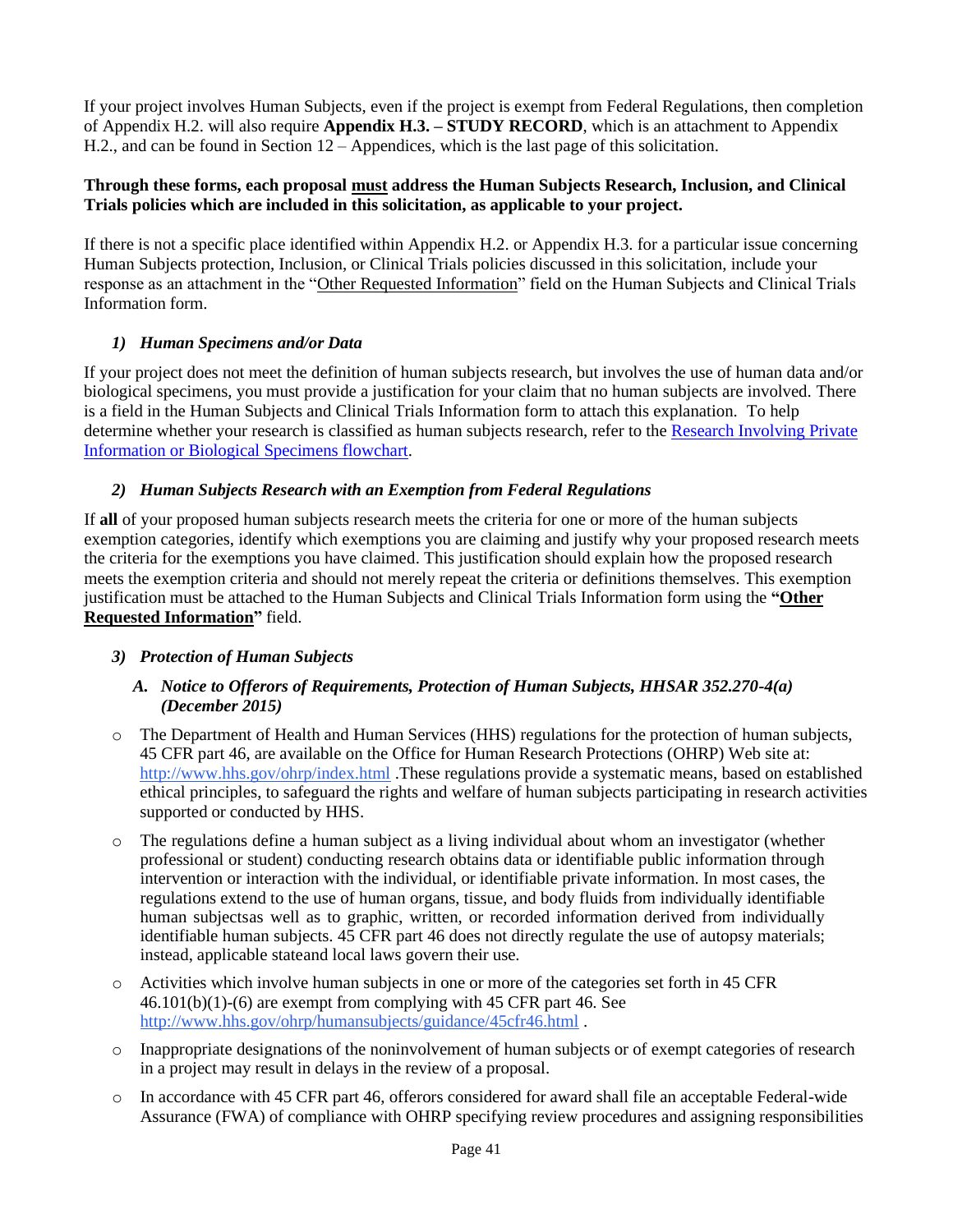for the protection of human subjects. The FWA is the only type of assurance that OHRP accepts or approves. The initial and continuing review of a research project by an institutional review board shall ensure that: The risks to subjects are minimized; risks to subjects are reasonable in relation to anticipated benefits, if any, to subjects, and the importance of the knowledge that may reasonably be expected to result; selection of subjects is equitable; and informed consent will be obtained and documented by methods that are adequate and appropriate. Depending on the nature of the research, additional requirements may apply; see <http://www.hhs.gov/ohrp/humansubjects/guidance/45cfr46.html#46> .111 for additional requirements regarding initial and continuing review. HHS regulations for the protection of human subjects (45 CFR part 46), information regarding OHRP registration and assurance requirements/processes, and OHRP contact information is available at the OHRP Web site (at <http://www.hhs.gov/ohrp/assurances/index.html> ).

- $\circ$  Offerors may consult with OHRP only for general advice or guidance concerning either regulatory requirements or ethical issues pertaining to research involving human subjects. ONLY the contracting officer may offer information concerning a solicitation.
- o The offeror's proposal shall document that it has an approved or active FWA from OHRP, related to the designated IRB reviewing and overseeing the research. When possible the offeror shall also certify the IRB has reviewed and approved the research. If the offeror cannot make this certification at the time of proposal submission, its proposal must include an explanation. Never conduct research covered by 45 CFR part 46 prior to receiving certification of the research's review and approval by the IRB. If the offeror does not have an active FWA from OHRP, the offeror shall take all necessary steps to obtain an FWA prior to the deadline for proposal submission. If the offeror cannot obtain an FWA before the proposal submission date, the proposal shall indicate the steps/actions the offeror will take to obtain OHRP approval prior to human subjects work beginning. Upon obtaining FWA approval, submit the approval notice to the Contracting Officer. (End of provision)

Proof of an approved or active FWA should be attached to the Human Subjects and Clinical Trials Information form using the **"**Other Requested Information" field.

#### **Non-exempt Human subjects research will not be supported under this solicitation.**

#### <span id="page-41-0"></span>**8.9 Content of the Pricing Proposal**

Complete the Pricing Proposal [\(Appendix C\)](#page-49-1). Some items in the Pricing Proposal may not apply to the proposed project. Provide enough information to allow the Government to understand how you plan to use the requested funds if a contract is awarded.

- List all personnel by name as well as by number of hours dedicated to the project as direct labor. If a position will be filled at a later date, it is acceptable to list the job title and indicate that it is To Be Determined (TBD).
- Cost for travel funds must be justified and related to the needs of the project. Describe reason for travel, location of travel, number of travelers, and number of nights of lodging in the Description fields in Appendix C.
- Cost sharing is permitted for proposals under this solicitation; however, cost sharing is not required nor will it be an evaluation factor.
- All subcontractor costs and consultant costs must be detailed at the same level as prime contractor costs in regards to labor, travel, equipment, etc. Provide detailed substantiation of subcontractor costs in your cost proposal. Enter this information in the Explanatory Material section of the on-line cost proposal form.
- **NIH Policy on Threshold for Negotiation of General and Administrative (G&A)/Indirect Costs (IDC) Rates for SBIR proposals** – SBIR offerors who propose a G&A/IDC rate of 40 percent of total direct costs or less will not be required to negotiate Final Indirect Rates with the NIH Division of Financial Advisory Services (DFAS), or other cognizant auditing agency. However, awarding Contracting Officers may require offerors to document how they calculated their IDC rate(s) in order to determine that these costs are fair and reasonable. Furthermore, the Division of Financial Advisory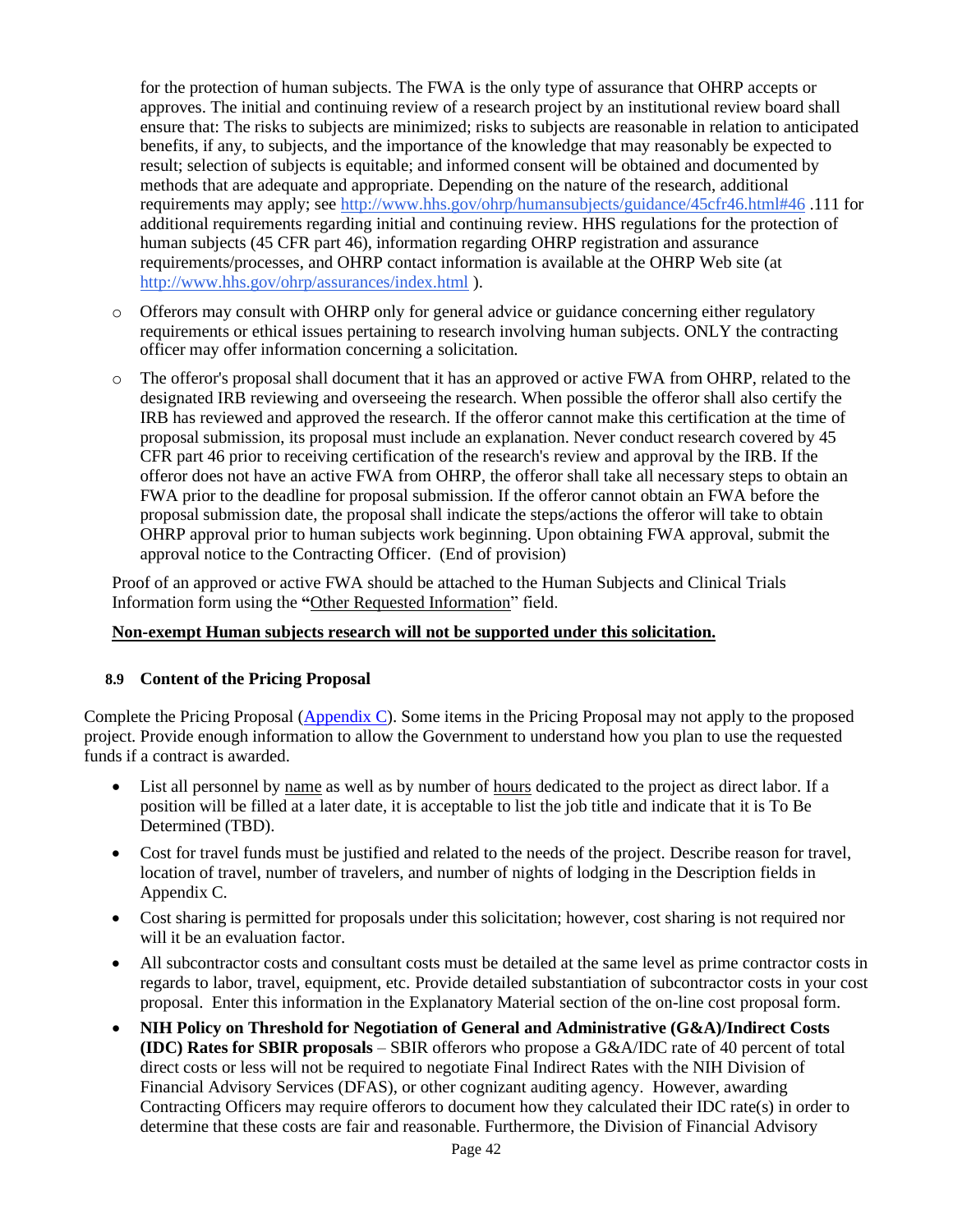Services (DFAS) will retain the authority to require well-documented proposals for G&A/IDC rates on an *ad hoc* basis. If the SBC has a currently effective negotiated indirect cost rate(s) with a Federal agency, such rate(s) shall be used when calculating proposed G&A/IDC costs for an NIH proposal. (However, the rate(s) must be adjusted for IR&D expenses, which are not allowable under HHS awards.)

SBCs are reminded that only actual G&A/IDC costs may be charged to projects. If awarded at a rate of 40 percent or less of total direct costs, the rate used to charge actual G&A/ID costs to projects cannot exceed the awarded rate unless the SBC negotiates an indirect cost rate(s) with DFAS.

• Offerors submitting proposals may include the amount of up to \$6,500 per year for technical assistance as discussed and outlined in Section 4.14 of the solicitation. Include a detailed description of the technical or business assistance that your vendor/s will provide, including the name of the vendor/s and the expected benefits and results of the technical or business assistance provided. A letter of support from the vendor describing their qualifications and services to be provided is recommended.

### • **Prior, Current, or Pending Support of Similar Proposals or Awards**.

If a proposal submitted in response to this solicitation is for **essentially equivalent work** (as defined in this solicitation) as another proposal that was funded, is now being funded, or is pending with a Federal agency, you must make the appropriate certification on the proposal cover sheet, as well as provide the following information in Appendix C:

- 1) Name and address of the Federal Agency(s) or HHS Component, to which a proposal was submitted, will be submitted, or from which an award is expected or has been received.
- 2) Date of proposal submission or date of award.
- 3) Title of proposal.
- 4) Name and title of principal investigator for each proposal submitted or award received.
- 5) Title, number, and date of solicitation(s) under which the proposal was submitted, will be submitted, or under which award is expected or has been received.
- 6) If award was received, state contract number.
- 7) Specify the applicable topics for each SBIR/STTR proposal submitted or award received.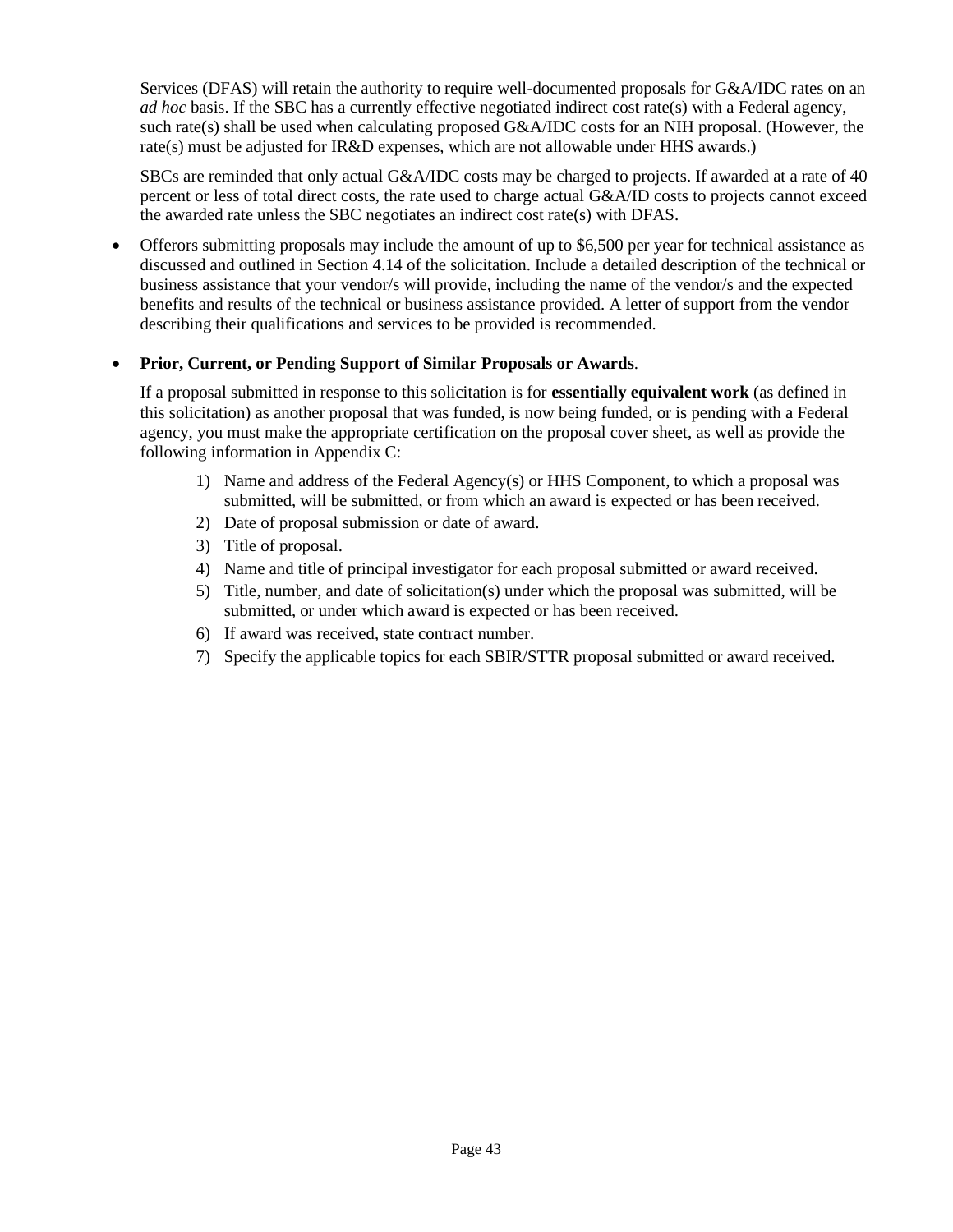# <span id="page-43-0"></span>**9 ANTICIPATED SCHEDULED AND NUMBER OF AWARDS**

Anticipated Schedule *(approximate)*

- NCI Response to White Paper Submissions Rolling, through June 27, 2022
- Technical Evaluation Peer Review October 2022
- Notifications to Offerors January 2023
- Awards February 2023

Anticipated Number of Awards: 5 - 10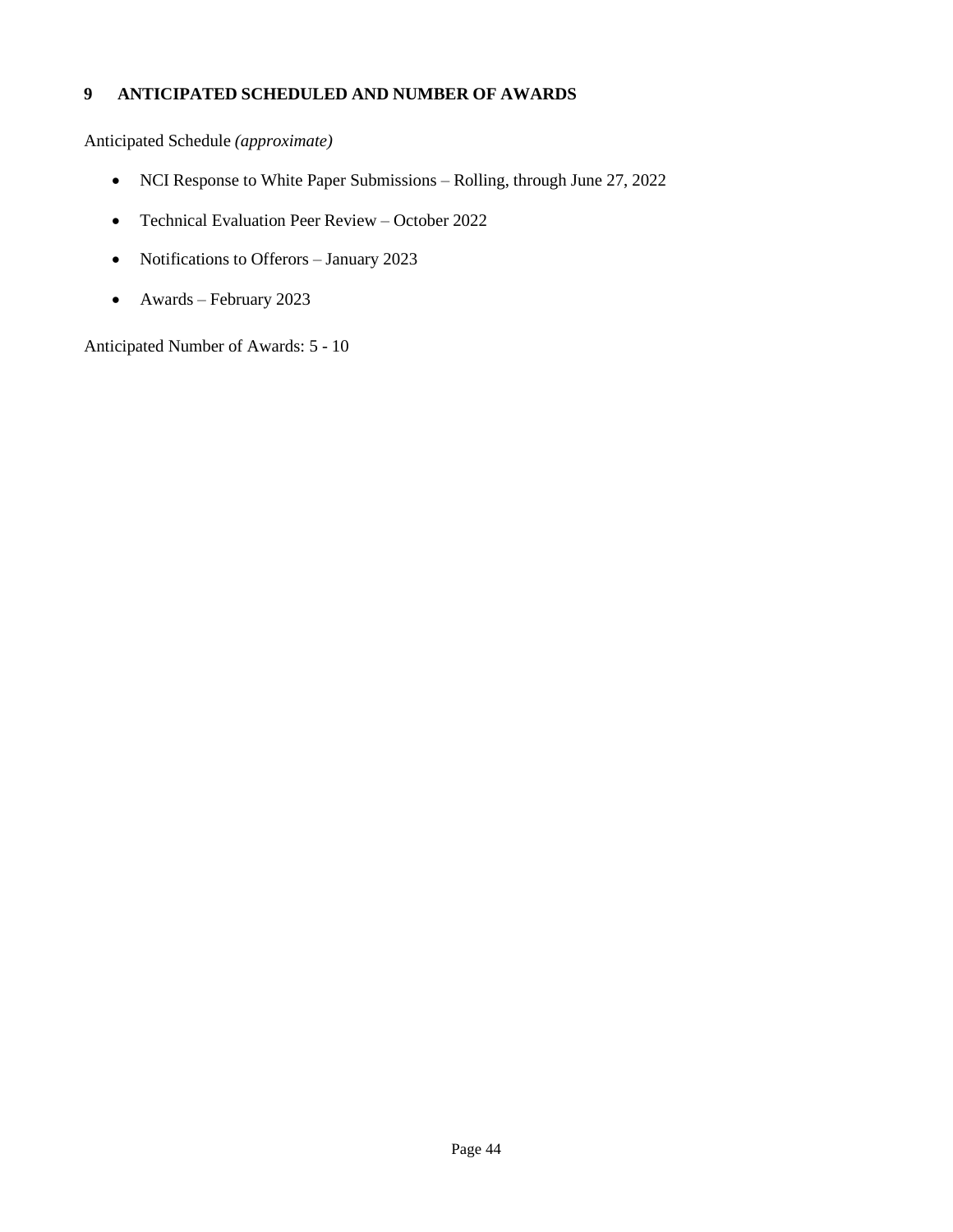### <span id="page-44-0"></span>**10 SCIENTIFIC AND TECHNICAL INFORMATION SOURCES**

Health science research literature is available at academic and health science libraries throughout the United States. Information retrieval services are available at these libraries and Regional Medical Libraries through a network supported by the National Library of Medicine. To find a Regional Medical Library in your area, visit <http://nnlm.gov/> or contact the Office of Communication and Public Liaison at [publicinfo@nlm.nih.gov, \(](mailto:publicinfo@nlm.nih.gov)301) 496-6308.

Other sources that provide technology search and/or document services include the organizations listed below. They should be contacted directly for service and cost information.

National Technical Information Service 1-800-553-6847 [http://www.ntis.gov](http://www.ntis.gov/) National Technology Transfer Center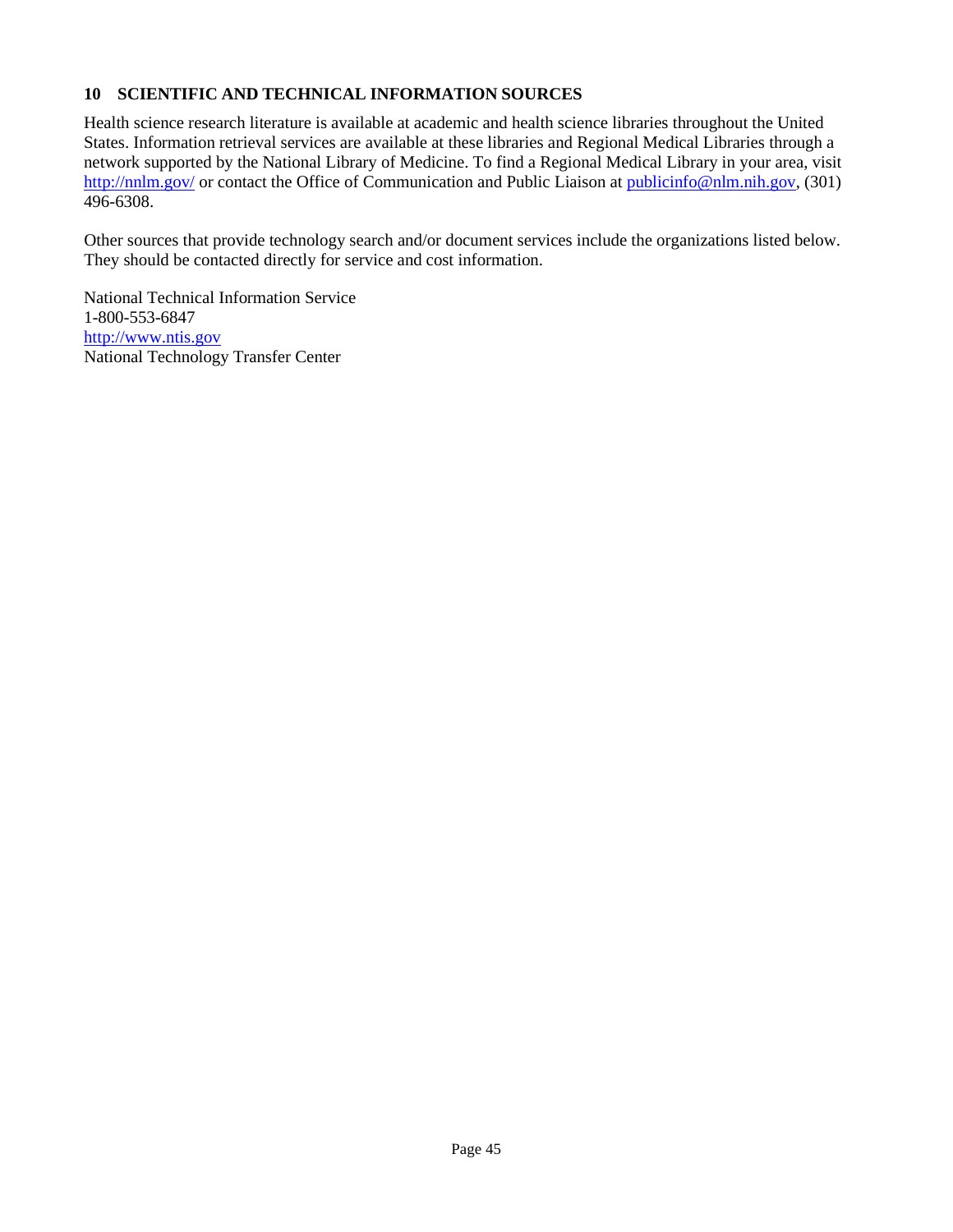# <span id="page-45-0"></span>**11 TECHNICAL TOPIC DESCRIPTION(S)**

# <span id="page-45-1"></span>**NATIONAL CANCER INSTITUTE (NCI)**

The NCI is the Federal Government's principal agency established to conduct and support cancer research, training, health information dissemination, and other related programs. As the effector of the National Cancer Program, the NCI supports a comprehensive approach to the problems of cancer through intensive investigation in the cause, diagnosis, prevention, early detection, and treatment of cancer, as well as the rehabilitation and continuing care of cancer patients and families of cancer patients. To speed the translation of research results into widespread application, the National Cancer Act of 1971 authorized a cancer control program to demonstrate and communicate to both the medical community and the general public the latest advances in cancer prevention and management. The NCI SBIR program acts as NCI's catalyst of innovation for developing and commercializing novel technologies and products to research, prevent, diagnose, and treat cancer.

Potential offerors should not exceed the budget set forth for the Topic(s), inclusive of all total costs (direct costs, facilities and administrative (F&A)/indirect costs, and fee).

Concept awards are intended to provide funds to perform few key activities to demonstrate proof-of-concept and feasibility and lay the groundwork for future research and development in SBIR/STTR Phase I or Phase II awards. Concept awards are not intended to support continuation of already established and advanced research programs. Thus, preliminary data is not required; however, the ideas should have sound scientific premise either based on the applicant's own research or literature evidence. These awards are focused on development of innovative products and technologies; thus, the anticipated product that will be developed should be identified and development path should be clearly laid out.

In addition to funds provided to demonstrate technical proof of concept, the program will integrate entrepreneurship training and business and commercialization mentorship to ensure that the awardees understand the business model, market fit, and to help them optimize their commercialization plan. As such, the awardees will also go through customer discovery and entrepreneurship training program that will be designed by the NCI SBIR program specifically for the concept awardees. The awardees will also receive mentorship from industry and business mentors to help them refine their business model and commercialization plan.

### *NCI Topic(s)*

This solicitation invites proposals in the following areas.

| Development of therapeutic technologies for treatment or prevention of |
|------------------------------------------------------------------------|
| <b>Pediatric Cancers and/or Rare Cancers.</b>                          |

For this solicitation rare cancers with a 5-year survival rate of less than 50 % are encouraged**.**

• Development of devices or diagnostic technologies for treatment, detection, and diagnosis of **Pediatric Cancers and/or Rare Cancers.**

For this solicitation, rare cancers with a 5-year survival rate of less than 50 % are encouraged.

Fast track proposals **will not** be accepted.

Direct-to-Phase II proposals will **not** be accepted. Non-exempt Human subjects research are **not** allowed Budget (total costs, per award): Up to \$300,000 for up to 12 months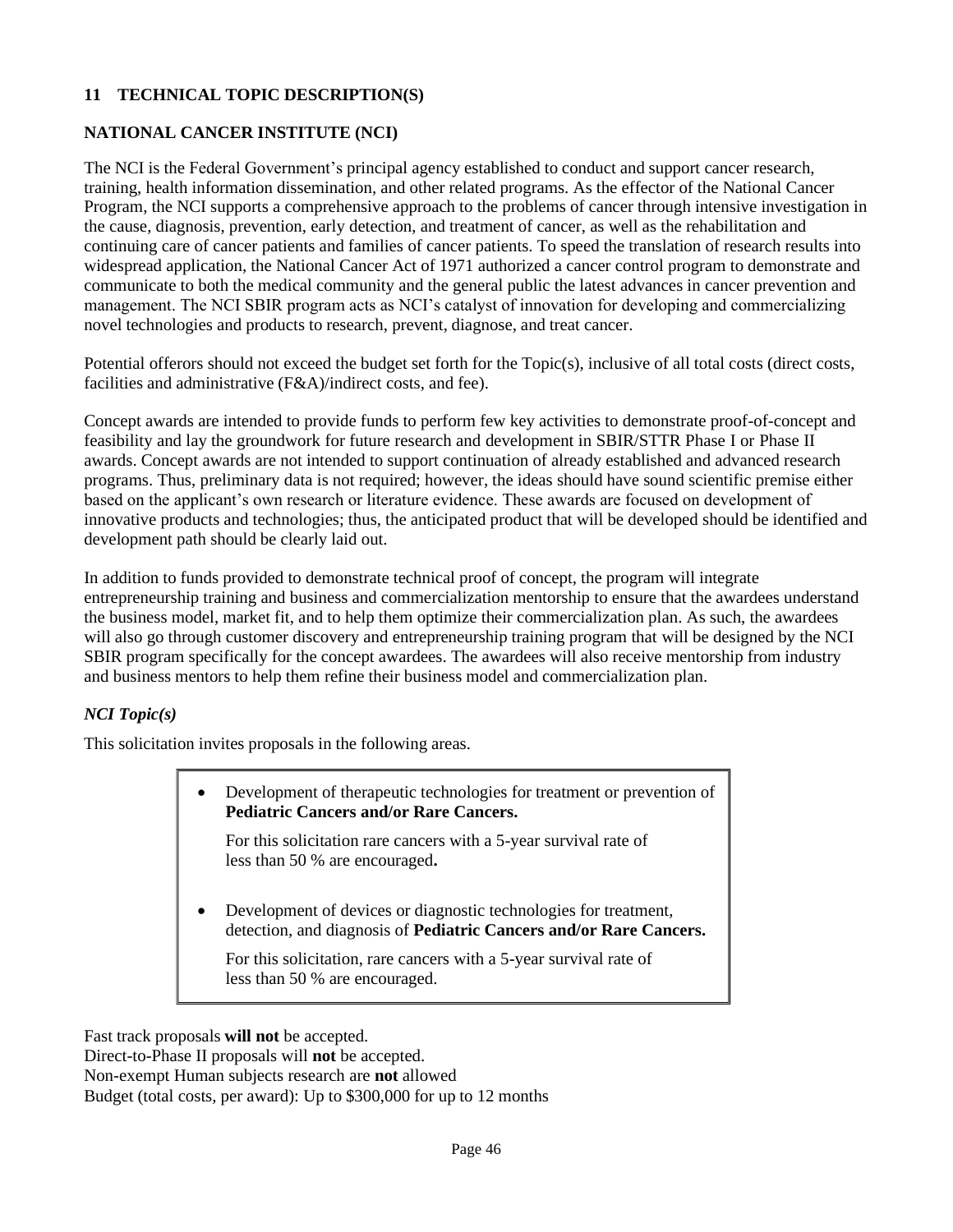The NCI SBIR program encourages small businesses developing highly innovative and transformative technologies that have the potential to create new scientific paradigms, establish entirely new and improved approaches to significantly improve cancer research, prevention, detection and care in pediatric and rare cancers to apply for the NCI SBIR Innovative Concept Award.

### **Summary**

# **Background**

About 11,050 children in the United States under the age of 15 will be diagnosed with cancer in 2020 [\(https://www.cancer.org/cancer/cancer-in-children/key-statistics.html\)](https://www.cancer.org/cancer/cancer-in-children/key-statistics.html). Cancer is the second leading cause of death in children ages 1 to 14.

Similarly, as a group, rare cancers are the leading cause of cancer deaths in the United States [\(https://rarecancer.org/\)](https://rarecancer.org/). For the purpose of this solicitation, rare cancers include all the cancers listed by the NIH Genetics and Rare Diseases Information Center. The list can be found here: [https://rarediseases.info.nih.gov/diseases/diseases-by-category/1/rare-cancers.](https://rarediseases.info.nih.gov/diseases/diseases-by-category/1/rare-cancers) Access the NCI Surveillance, Epidemiology, and End Results Program (SEER) database [\(https://seer.cancer.gov/\)](https://seer.cancer.gov/) for more information regarding 5-year cancer survival rates.

However, because of smaller patient population and challenging development pathways, development of technologies focused on pediatric and rare cancers lag significantly compared to other major cancers. Innovative and transformative solutions focused on prevention, detection, treatment, and research in both pediatric cancers and rare cancers are urgently needed. Rather than just the tried and tested approaches that have not led to much success and progress, bold and "out of the box" ideas that are still based on sound scientific premise are needed to make a significant impact in the prevention, diagnosis, treatment, and care of these cancers. Thus, the NCI SBIR Development Center is launching the NCI SBIR Innovative Concept Award program to encourage the development of high-risk innovative and disruptive technologies.

The concept award program will provide funding to small businesses to explore the technical feasibility and demonstrate proof of concept for the development of highly innovative therapies, diagnostic tools, or preventive strategies focused on pediatric and rare cancers. The focus is on innovation and "out of the box" ideas that have not been tried and tested before. So, preliminary data is not required; however, proposed ideas should have sound scientific premise either based on the offeror's own research or referenced literature evidence. Offerors are eligible to apply if they have disruptive ideas based onsound scientific premise with a potential to make an impact in these cancers.

The goal of the funding is for offerors to generate de-risking technical data that provides key proof of concept validation. We also want the offerors to explore the commercial potential and development path of the technology during the award period. So, in addition to funding the program will also provide additional business and commercialization resources including entrepreneurship training and mentorship to explore and refine the business model and commercialization plan.

We expect that since the technology is further de-risked and the offerors have gained some preliminary data, they will be more competitive for Phase I and/or Phase II SBIR awards through the standard funding opportunity announcements.

Offerors must be Small Business Concerns, as defined in Section 3.2 Definitions, within this solicitation. However, National Cancer Institute recognizes that many innovations originate in universities and research institutions, and therefore we invite academic researchers working on translational technologies to consider applying either via setting up a small business or by partnering with an existing small business. Please refer to Sections 4.2 and 4.10 of this solicitation for requirements for collaborations and requirements for registrations and certifications. Since outstanding research is conducted at a broad spectrum of institutions, this Funding Opportunity Announcement encourages applications from researchers from all institutions, including those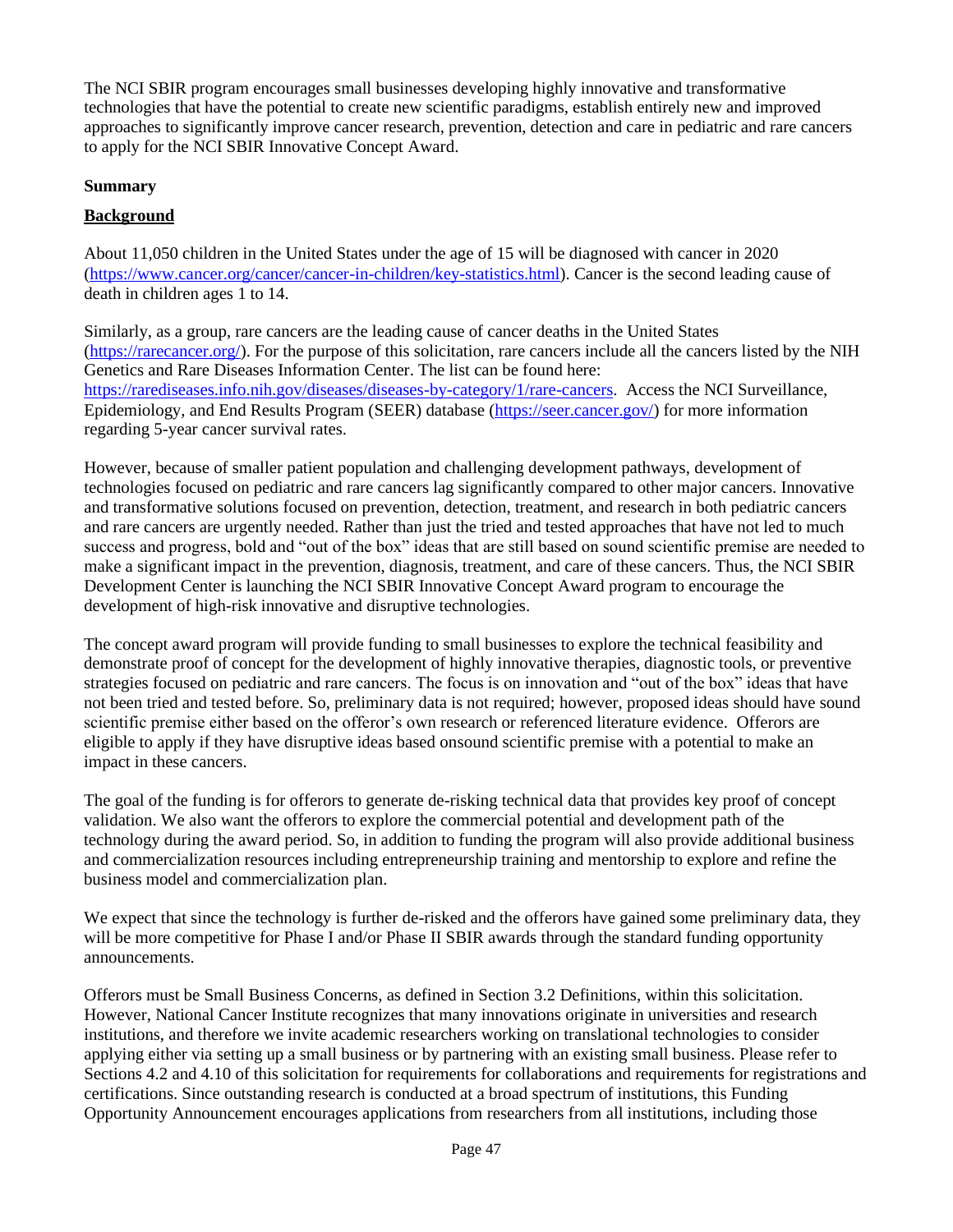serving primarily underrepresented groups, those that may be less research-intensive, and from all domestic geographic locations. The NCI also encourage entrepreneurs from diverse backgrounds, including those from underrepresented racial and ethnic groups, persons with disabilities, and women to work with small businesses and apply.

### *Project Goals*

The goal of this solicitation is to encourage small businesses to propose "out of the box" ideas to demonstrate "proof of concept" for the development of innovative technologies to make a transformative impact in prevention, diagnosis, treatment, and care of pediatric or rare cancers. To be considered innovative, projects must have the potential to transform the way research is conducted through the development of novel tools or technologies or lead to major improvements in pediatric and rare cancer care through the development of highly innovative therapies, diagnostic tools, or preventive strategies. Projects that primarily focus on optimization, hardening, or obvious extrapolations of established technology might be less competitive. For example, the following types of projects would **not** be considered innovative and would not be responsive:

- Therapeutics targeting genes and pathways with FDA-approved agents or agents in late clinical stage unless the novel approach mitigates known issues with approved agents
- Screening and diagnostic approaches utilizing methods that could increase chance of secondary tumors
- Screening, diagnostic, and monitoring approaches already in clinical use
- Continuation of already funded SBIR/STTR projects

Proposals are encouraged for the development of innovative approaches focused on detection, treatment and research of pediatric or rare cancers. The solicitation is agnostic to the type of technologies and modalities as long as they are highly innovative and reflect ideas substantially improved from current state of the art. Projects supported by this program should not be low risk, or incremental improvements to established technologies. These could include but not limited to novel therapeutics and prevention approaches, therapeutic devices, drug delivery approaches, and tools/devices focused on early diagnosis, prognosis and treatment response.

Proposals are solicited for all innovative ideas - **not limited to the ones above** - as long as they are focused on detection, treatment and research of pediatric cancers or rare cancers. Projects are anticipated to have a high risk of failure with concomitant high reward. Commercial potential is evaluated by assuming the continued development of technology is successful, regardless of the inherent risk of the project.

The awards will support initial exploration of untested but potentially transformative ideas that may radically change the way we understand, prevent, diagnose, treat, and manage rare or pediatric cancers. These concept awards are intended to provide funds to perform few key activities to demonstrate proof-of-concept and feasibility and lay the groundwork for future research and development in SBIR/STTR Phase I or Phase II awards. Concept awards are not intended to support continuation of already established and advanced research programs. Thus, preliminary data is **not required**; however, the ideas should have sound scientific premise either based on the offeror's own research or literature evidence. These awards are focused on development of innovative products and technologies; thus, the anticipated product that will be developed should be identified and development path should be clearly laid out.

In addition to funds provided to demonstrate technical proof of concept, the program will integrate customer discovery and entrepreneurship training program and business and commercialization mentorship to ensure that the awardees understand the business model, market fit, and to help them optimize their commercialization plan. As such, the awardees are required to go through the NIH I-Corps<sup>TM</sup> (see section 2.3) program. The awardees will also receive mentorship from industry and business mentors to help them refine their business model and commercialization plan.

Activities and deliverable proposed by the applicants would differ based on their technology types and stage of development. However, the offerors should ensure that they clearly identify the clinical problem and cancer type(s) that the proposal will focus on with adequate justification. In addition, the offerors should propose experiments to obtain initial de-risking and proof-of-concept data and at the completion of the project present a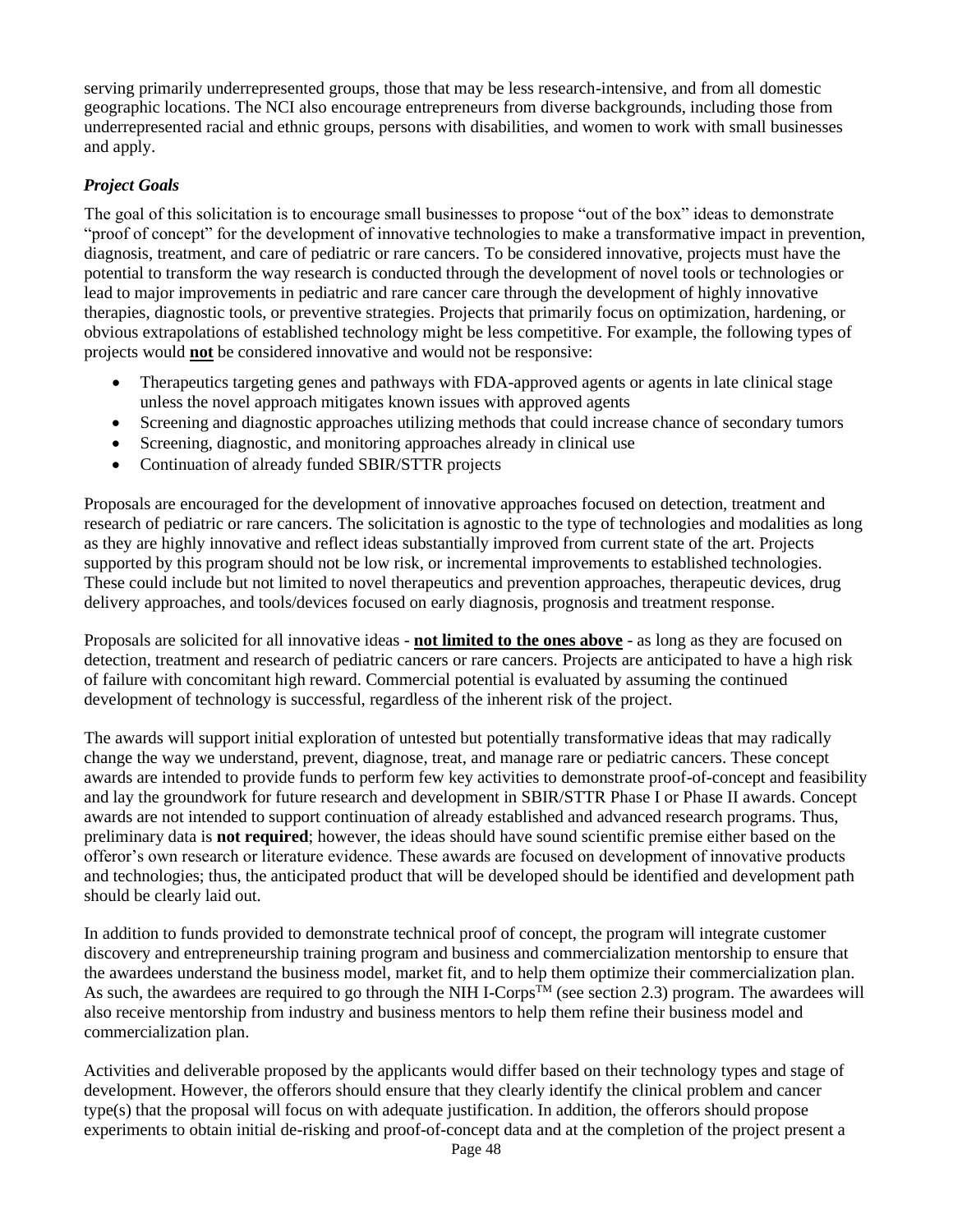report with the results of the experiments to the NCI. Examples of activities and deliverables that could be proposed include (but are not limited to) the following:

Therapeutic Projects: The offeror could propose most or all of these activities for pediatric or rare cancers.

- Target Identification and Validation
- Screening and Identification of drug candidates
- Identification of lead and Lead candidate optimization
- In vivo efficacy studies
- Preliminary PK/PD studies

Device Development Projects: The applicant could propose most or all of these activities for pediatric or rare cancers.

- Evaluation and justification of clinical need
- Product concept and protype development
- Early feasibility studies
- Phantom validation
- In vivo validation studies
- Software development (if needed)
- Biocompatibility, Sterility, and Safety studies

Diagnostics Development: The applicant could propose most or all of these activities for pediatric or rare cancers.

- Biomarker discovery and biomarker optimization
- Assay development and optimization
- Define assay performance and analytic validation
- Sensitivity, specificity and reproducibility
- Validation studies in PDX samples or clinical samples